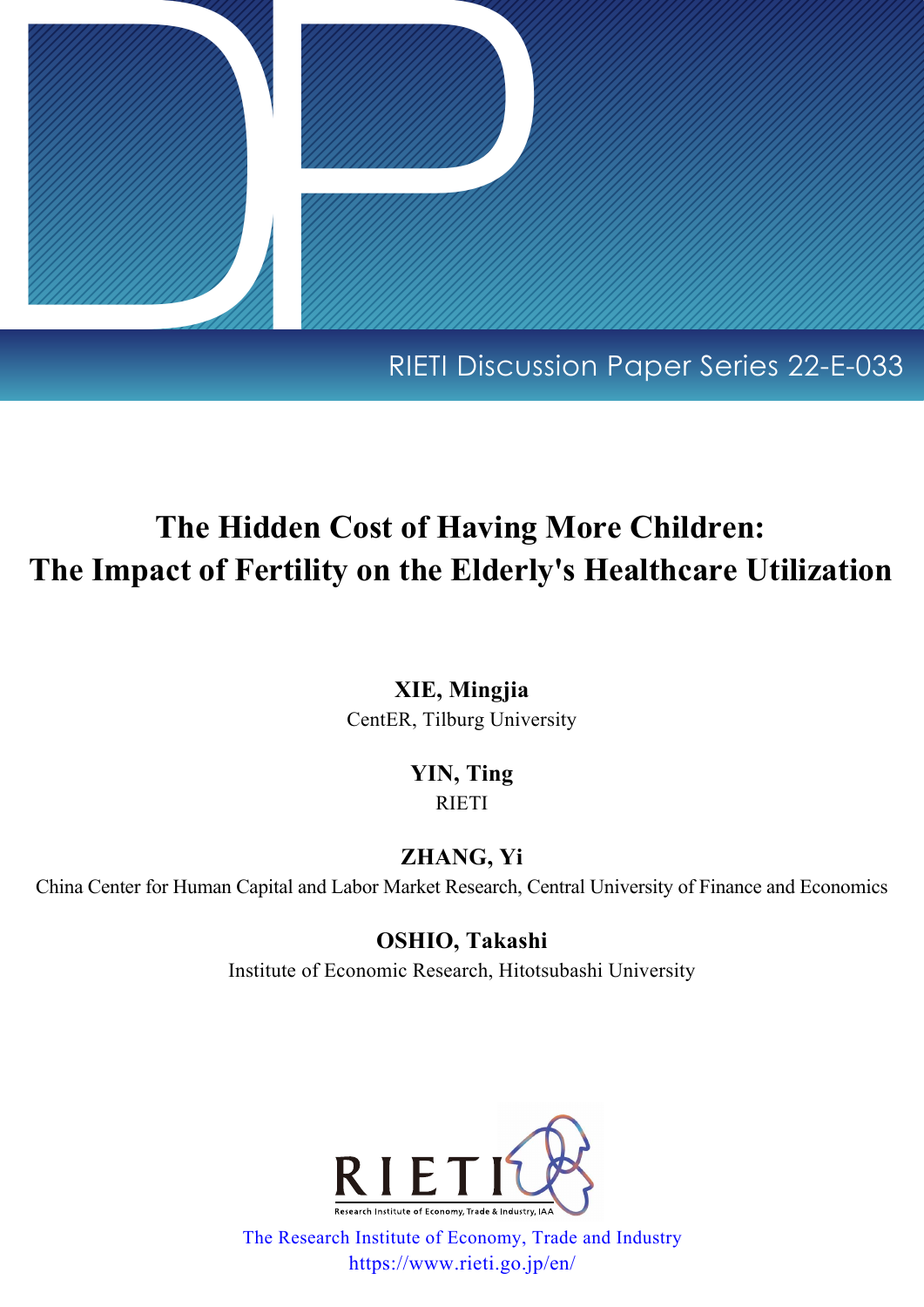**April 2022**

## **The Hidden Cost of Having More Children: The Impact of Fertility on the Elderly's Healthcare Utilization[\\*](#page-1-0)**

Mingjia Xie<sup>a</sup>, CentER, Tilburg University Ting Yin<sup>b,c</sup> Center for Intergenerational Studies, Institute of Economic Research, Hitotsubashi University Research Institute of Economy, Trade and Industry Yi Zhang<sup>d</sup> China Center for Human Capital and Labor Market Research, Central University of Finance and Economics Takashi Oshioe Center for Intergenerational Studies, Institute of Economic Research, Hitotsubashi University

#### Abstract

Declining fertility and increasing health expenditure associated with aging populations pose great challenges to public finance globally. This paper studies the hidden cost of fertility by analyzing the causal effect of fertility on the elderly's healthcare utilization. We use the instrumental variable approach to account for the potential endogeneity in the fertility choice, exploiting the exogenous variations in fertility induced by the "1.5-Child Policy" in rural China. We find that having more children increases the probability and out-of-pocket expenditures of using formal and informal healthcare. Increased healthcare use can be driven by deteriorating physical and mental health and increasing intergenerational support. Children of the elderly are more likely to help them pay health costs and make monetary transfers to their parents, suggesting that the increased burden of healthcare cost is partly borne by the children. Women and lower educated parents who have limited economic resources and less generous health insurance tend to bear a higher increase in health costs with more children. The results imply that the true cost of birth-encouraging policies can be underestimated if the effect of fertility on healthcare utilization is overlooked, and such policies might increase inequality if no supportive measures are provided to disadvantaged groups.

**Keywords:** fertility, family planning policy, "1.5-Child Policy", healthcare utilization, intergenerational support,

China

**JEL classification:** I10, J13, J14

The RIETI Discussion Paper Series aims at widely disseminating research results in the form of professional papers, with the goal of stimulating lively discussion. The views expressed in the papers are solely those of the author(s), and neither represent those of the organization(s) to which the author(s) belong(s) nor the Research Institute of Economy, Trade and Industry.

CentER, Tilburg University. Email: m.xie\_1@tilburguniversity.edu

<span id="page-1-0"></span><sup>\*</sup> This study was conducted as a part of the project titled "Studies on Transformations of International Systems and their Impact on Japan's Mid- & Long-term Competitiveness" undertaken by the research group on "Empirical Research on the Changing Chinese Economy-Upgrading, Expansion, Structural Reform" at the Research Institute of Economy, Trade, and Industry (RIETI). The authors thank the China Health and Retirement Longitudinal Study (CHARLS) team for providing data. We wish to thank Elena Bassoli, Julien Bergeot, Zhixiong Guan, Asei Ito, Kai Kajitani, Lei Lei, Zhiqiang Liu, Shiko Maruyama, Masayuki Morikawa, Bin Ni, Bettina Siflinger, Martin Salm, Arthur van Soest, Mariko Watanabe, Tetsuya Watanabe, Makoto Yano, Nina Yin, the participants at the 24th Tokyo Labor Economics Workshop, JCER Seminar (2021 Fall), CHLR Applied Microeconomics Seminar (2021 Fall), RIETI Seminar (January 2022), and Netspar International Pension Workshop 2022 for their helpful comments and suggestions. We also thank the RIETI staff for their kind help and cooperation. Any errors are our own. There are no conflicts of interest.

<sup>b</sup> Center for Intergenerational Studies, Institute of Economic Research, Hitotsubashi University. Email: yin-ting@ier.hit-u.ac.jp

c Research Institute of Economy, Trade and Industry, IAA. Email: yin-ting@rieti.go.jp

<sup>&</sup>lt;sup>d</sup> Corresponding author at: China Center for Human Capital and Labor Market Research, Central University of Finance and Economics, 39 South College Road, Haidian District, Beijing, P.R. China. Zip code: 100081. Email: yi.

e Center for Intergenerational Studies, Institute of Economic Research, Hitotsubashi University. Email: oshio@ier.hit-u.ac.jp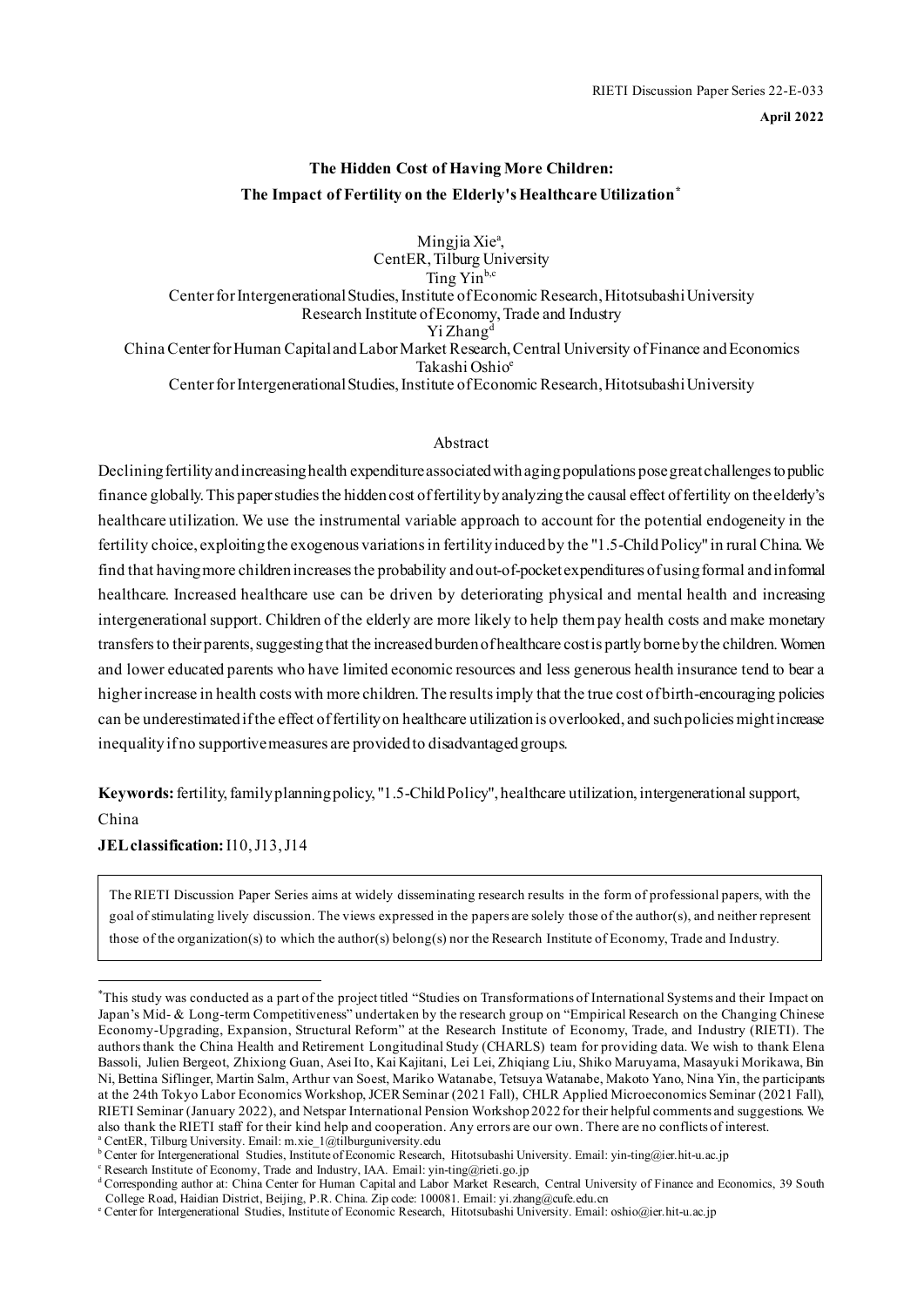#### **1 Introduction**

Declining fertility is driving the population aging trend, which, combined with the rapidly growing health expenditures associated with an aging society, poses significant challenges to public finance in developed and developing economies. China, for example, saw its birth rate hit a new record low of 8.5‰ in 2020 (National Bureau of Statistics of China 2020) and its health expenditure has grown by 11.6%, which is much faster than its GDP growth, over the past two decades (Zhai et al. 2017). In 2021, its government announced the "three-child policy" to encourage births. China is not the only country that uses family planning policies to manage fertility. Ever since the 1960s, from contraceptive programs in the US to family planning outreach programs in Bangladesh, policy-induced fertility changes have long been believed by policy makers to influence parent and child health and wellbeing, and even to affect regional poverty and economic development (Seltzer 2002).

A growing body of literature has attempted to explain the effects of fertility on parent and child health and socioeconomic outcomes (e.g., mortality, labor supply, and human capital investment). [2](#page-2-0) However, little is known regarding the impact of policy-induced fertility changes on parent healthcare utilization and costs. In particular, the latter is indispensable for properly assessing the effectiveness and fully understanding the consequences of family policies. For example, if the fertility increase induced by a birth-encouraging policy leads to a significant increase in parent healthcare utilization and health expenditures, then ignoring this effect will underestimate the true cost of the policy. Therefore, the goal of such a policy for more sustainable public finance will likely remain unachieved.

In this study, we examined the effects of fertility on elderly parent healthcare utilization. The theoretical prediction of the direction of these effects was unclear a priori. The ambiguous effects of fertility on health drive the demand for healthcare utilization in uncertain directions. Having more children can be associated with a higher risk of physical (e.g., Ness et al. 1994, Weng et al. 2004, Zhang et al. 2009, Skilton et al. 2010, Peters et al. 2017, Deems and Leuner 2020, etc.) and mental health problems (e.g., Gove and Geerken 1977, Lu et al. 2020, Li et al.

<span id="page-2-0"></span><sup>2</sup> See Schultz (2007) and Miller and Babiarz (2016) for a thorough review.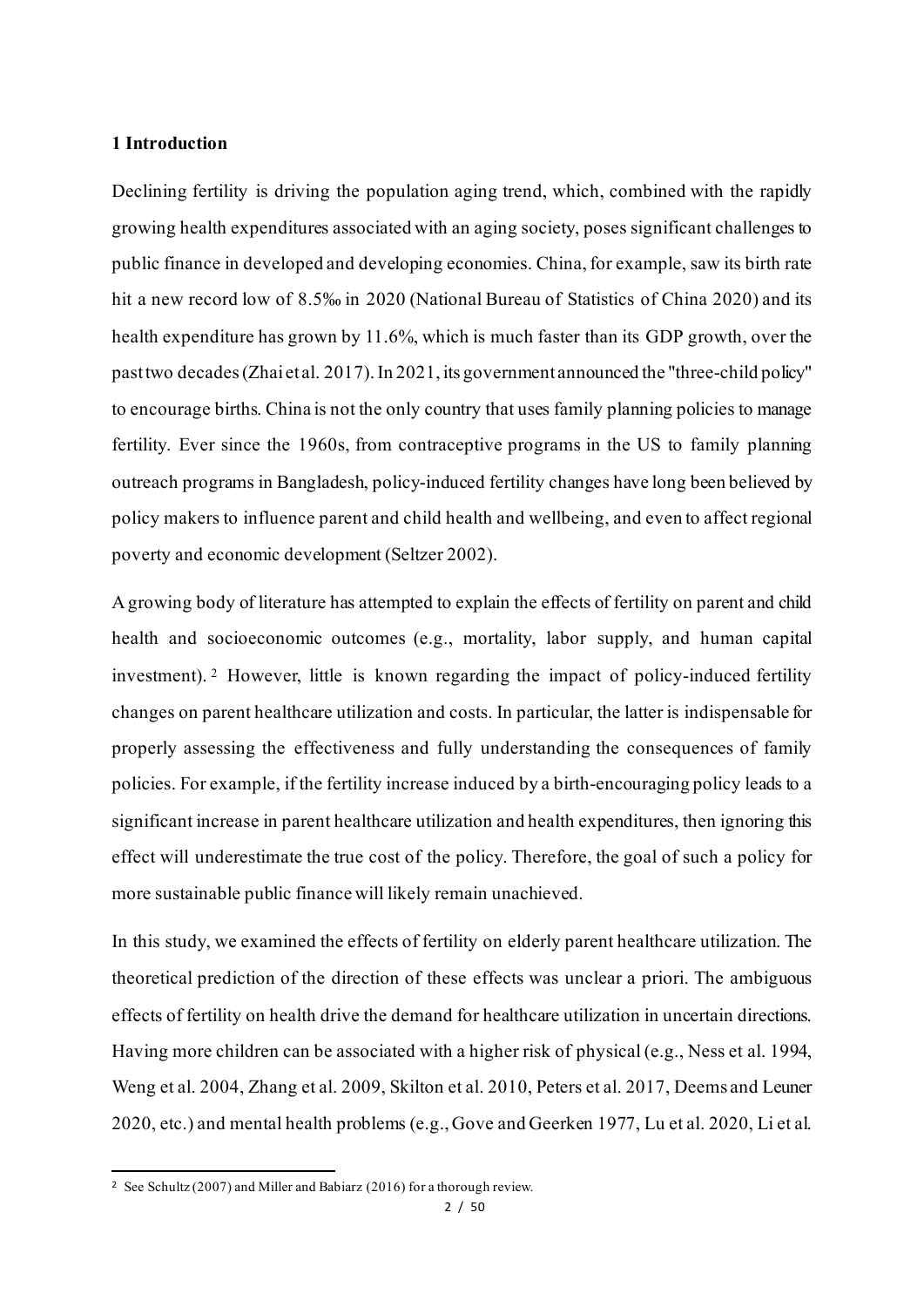2021, etc.), and fewer resources for parental health investment in the early years (Wu and Li 2012), which can result in worse health and greater demand for healthcare at old ages. However, additional children may provide more old-age supportto their parents, which may be beneficial to their physical health and psychological wellbeing (Chen and Lei 2009), thereby reducing the demand for healthcare use. The number of children may also have an ambiguous impact on the budget constraints of parents. Additional children with additional old-age support can relax budget constraints for parents and allow for more healthcare utilization that may otherwise have been suppressed. However, having more children can also mean that more downward monetary transfers to children are required, which may tighten the budget for parental health investment. It is unclear a priori which mechanism would dominate.

There is no direct empirical evidence regarding the effects of fertility on parental healthcare utilization. The existing medical and economic literature mainly focuses on how fertility influences parent health with mixed evidence. Hurt et al. (2006) and Modig et al. (2017) find that the number of births is associated with lower mortality and greater longevity. Chen and Lei (2009) find that the number of children has no significant long-term "fertility effect," but a positive "supporting effect" on parent health. In contrast, Spence (2008), Cáceres-Delpiano and Simonsen (2012), Wu and Li (2012), Kruk and Reinhold (2014), Islam and Smyth (2015), and Bucher-Koenen et al. (2020) identify negative long-term effects of the number of children on parental physical and mental health. [3](#page-3-0)

However, it is unclear how these mixed health effects translate into the healthcare utilization and financial implications of family planning policies, particularly in developing countries, where the demand for healthcare and actual utilization can often be disjointed. The most relevant evidence from Cáceres-Delpiano and Simonsen  $(2012)$  indicates that having additional children leads to an increase in Medicaid use and reduction in the purchasing of private medical insurance. Chen and Fang (2021) find that being exposed to the "Later, Longer, Fewer" campaign in the early 1970s in China reduced fertility, but had no significant impact on

<span id="page-3-0"></span><sup>&</sup>lt;sup>3</sup> Related studies evaluate how family planning programs influence fertility rates and health in the long term. The results are also mixed. For example, Canning and Schultz (2012), and Joshi and Schultz (2013) find that a family planning program in Bangladesh reduced the fertility and improved parental health. Chen and Fang (2021) find that the "Later, Longer, Fewer" campaign in the early 1970s in China reduced fertility and had a negative impact on parent mental health at old ages. However, it had no significant impact on physical health.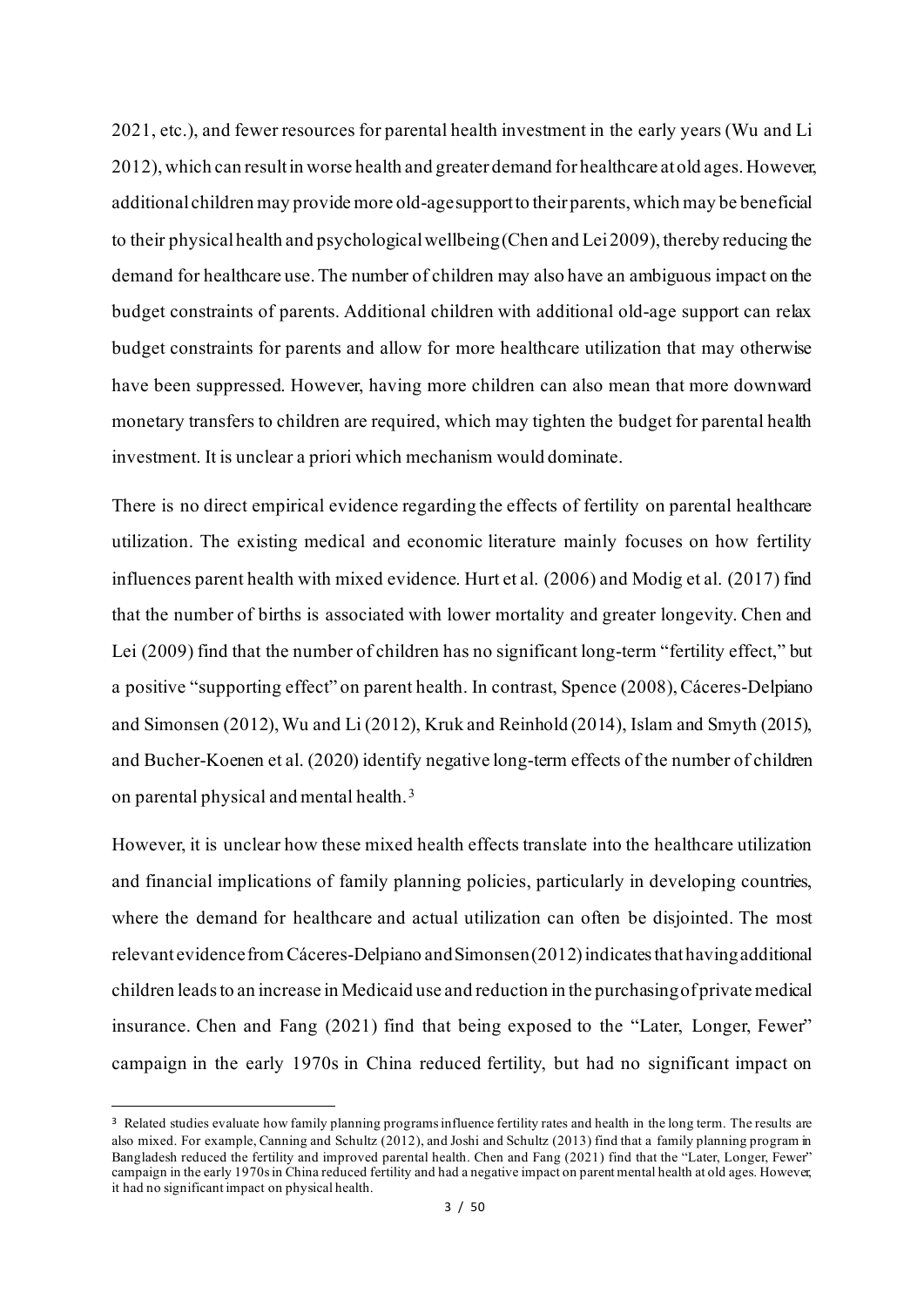household healthcare expenditures. However, these studies did not focus directly on the effects of fertility on healthcare utilization.

We attempt to fill this gap in the literature by directly studying the causal effect of the number of children on elderly parent healthcare utilization in rural China. The econometric challenge in estimating causal effects is that fertility choice can be endogenous to healthcare utilization. For example, low-income families may raise more (or fewer) children and use fewer healthcare services. To account for the potential endogeneity in fertility choice, we exploit the exogenous variations in fertility induced by the "1.5-Child Policy" in the mid 1980s in rural China, which represented a major relaxation of the "One-Child Policy" (OCP) introduced at the end of the 1970s. The 1.5-Child Policy essentially allowed rural families to have a second child if the first-born child was a girl. Therefore, we constructed a policy-exposure type of instrumental variable (IV) for fertility by interacting the first-born gender with the intensity of exposure to the policy. Using data from the "China Health and Retirement Longitudinal Study" (CHARLS, waves 2011, 2013, and 2015), a representative survey of elderly Chinese individuals aged 45 years and above, we find that an increase in the number of children significantly increases the incidence and out-of-pocket (OOP) expenditures of using outpatient care, inpatient care, and self-treatment. These results are robust to alternative specifications and sample restrictions. Furthermore, specification tests cannot reject the validity of our instruments.

The analysis of potential mechanisms indicates that increased healthcare use may be driven by deteriorating health as measured by self-reported health, mental health, and the incidence of chronic diseases. Although parent income does not increase with additional children, children are more likely to pay for out-of-pocket self-treatment costs and health checkups for their parents. They are also more likely to transfer money to their parents, suggesting that the children partially bear the increased burden of healthcare costs.

To gain a better understanding of these results, we investigate the heterogeneity of effects further. With additional children, both men and women increase their healthcare use, but women, who are generally covered with less generous health insurance than men, tend to have higher OOP healthcare costs. Less-educated parents who have limited economic resources and ungenerous public insurance suffer from the adverse health effects of fertility and bear a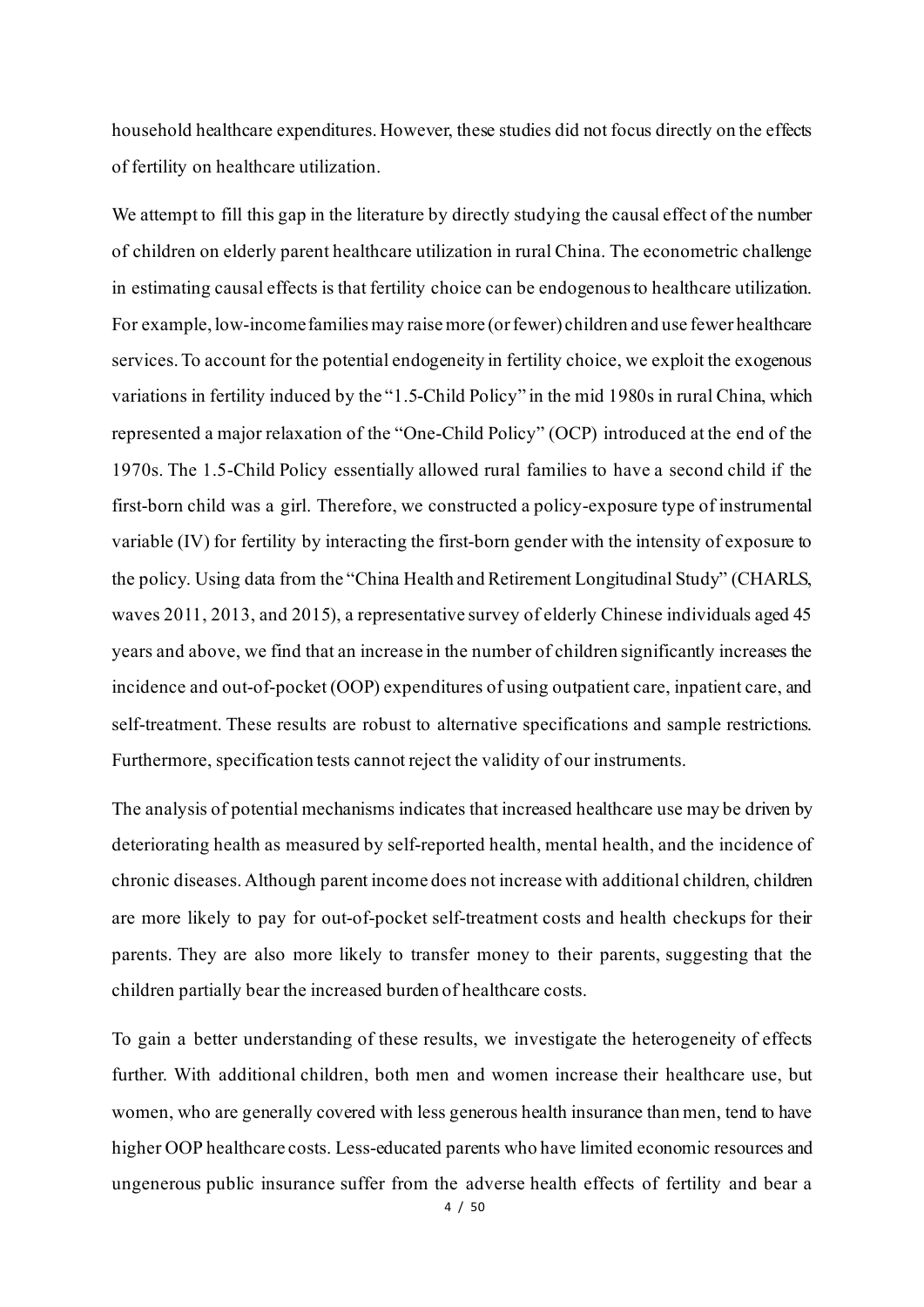significant increase in OOP medical costs. In contrast, the higher education group's health condition and healthcare expenditure are negligibly affected, raising concerns regarding widening health disparities across socioeconomic groups. Fertility has a comprehensive impact on the healthcare utilization of younger parents (45 to 58 years old), but its effects can be long lasting because they persist into older ages.

To the best of our knowledge, this study is the first evidence on the causal effect of the number of children on healthcare use. We also contribute to the understanding of these effects by shedding light on their underlying mechanism. Our results imply that the true cost of relaxing birth control policies as a policy tool against the low birth rate and rapidly aging demographic trend can be underestimated if policymakers do not consider long-term impacts on healthcare utilization. Subgroups with limited economic resources and less generous health insurancetend to bear higher health costs from fertility, necessitating supportive measures for these disadvantaged groups (and potentially their children, who bear portions of the increased cost) alongside birth policies. Ourresults are particularly relevant for developing countries with high copayments and heavy reliance on family transfers as an essential source of old-age support.

The remainder of the paper is organized as follows. Section 2 provides an overview of the institutional background. Section 3 describes the data sample and defines the main variables used in our analysis. Section 4 presents our empirical strategy and Section 5 presents the empirical results. Section 6 presents sensitivity analyses and Section 7 summarizes and discusses the implications of our study.

#### **2 Institutional background**

We briefly introduce the family planning policy in China that we consider for our IV construction. We provide a snapshot of the public social security system and old age support in rural China.

#### **2.1 Family planning policy in China**

China has implemented nationwide birth control policies since the 1970s, which can be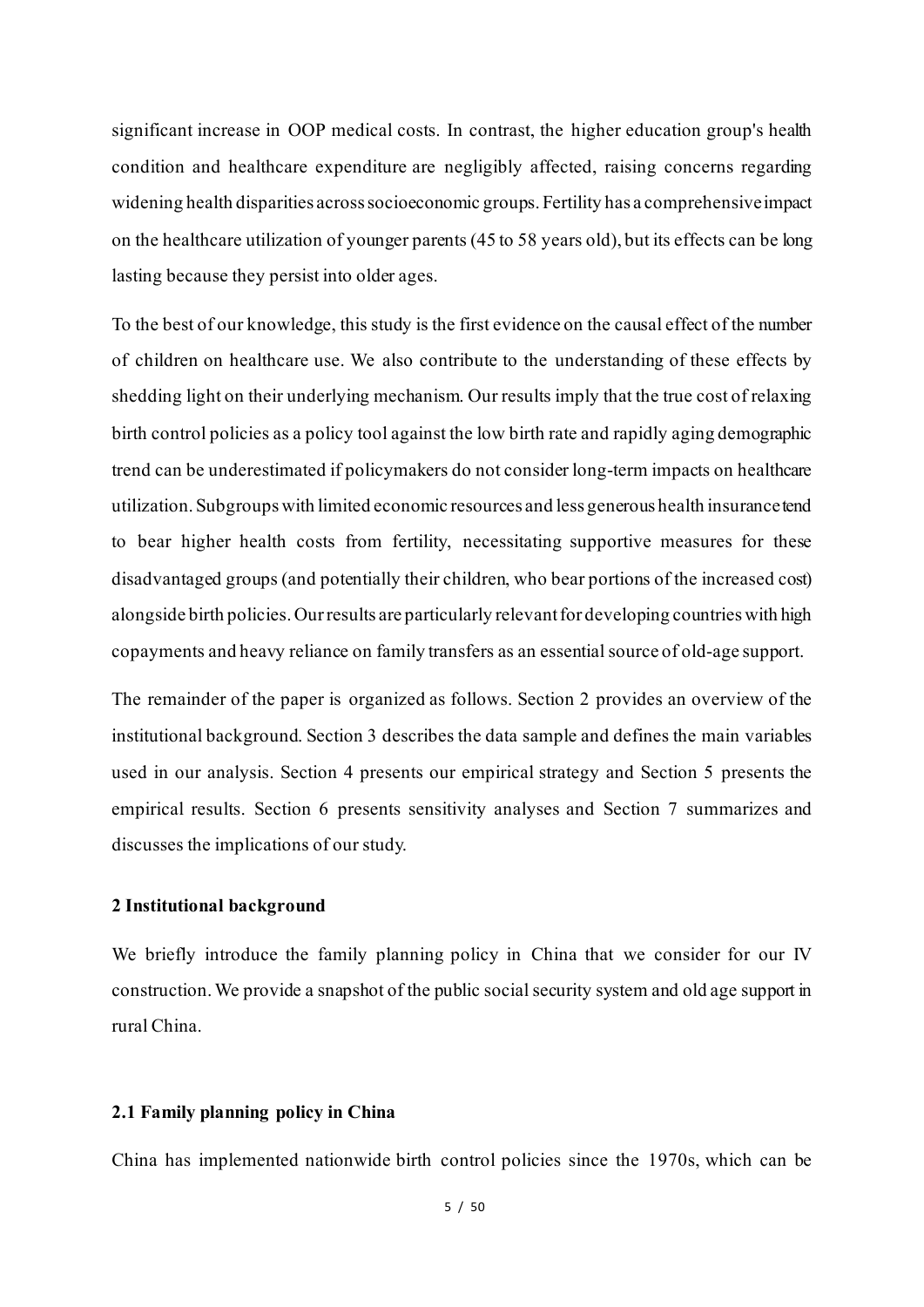considered as a natural experiment affecting fertility. Zhang (2017) provides a detailed review of the evolution of these policies. In this section, we briefly summarize these policies.

Following the principle of "more people, more power" raised by the supreme leader Mao Zedong, China's fertility has surged since 1949. In the early 1960s, the total fertility rate reached more than six births per woman (Banister 1987). High birth rates raised concerns that "rapid population growth would hinder economic development" (Donaldson and Tsui 1990).

In the early 1970s, the first nationwide family planning policy called "later, longer, fewer" (LLF), was implemented. With relatively lenient policy enforcement, this campaign encouragedmarriages at a later age, waiting longer before the next birth, and having fewer total children (Zhang 2017). Chen and Fang (2021) find that "the LLF policies reduced the total fertility rate by 1.57 from 1969 to 1978, explaining approximately half of the decline in fertility during this period."

In 1979, the well-known OCP came into effect with strong enforcement. Parents with abovequota births faced large fines and risked losing jobs in the public sector. The strict OCP experienced several relaxations in the mid 1980s. Rural families in 19 provinces were allowed to have a second child if their first child was a girl, which became known as the 1.5-child policy. In five provinces, two children were allowed<sup>[4](#page-6-0)</sup> (Gu et al. 2007). Since this period, the birth control policy has been localized with different birth quotas and fine amounts.<sup>5</sup> In 2000, couples were allowed to have two children if both parents were only children. In 2013, either parent being an only child allowed a couple to have a second child. In 2016, the OCP was formally relaxed to the two-child policy. The three-child policy was then passed in 2021 (Li and Qiu 2021).

For our main analysis, we exploit the exogenous variations in fertility induced by the 1.5-child policy in rural China. Families were allowed to have a second child if their first child was a girl. Therefore, we construct an IV for fertility by interacting the first-born gender with policy

<span id="page-6-0"></span><sup>4</sup> The 19 provinces with the 1.5-child policy were Anhui, Fujian, Gansu, Guangxi, Guangdong, Guizhou, Hebei, Heilongjiang, Henan, Hubei, Hunan, Inner Mongolia, Jiangxi, Jilin, Liaoning, Shaanxi, Shandong, Shanxi, and Zhejiang. The five provinces with the two-child policy were Guangdong, Hainan, Ningxia, Qinghai, and Yunnan.

<span id="page-6-1"></span><sup>5</sup> In some rural areas, three children were allowed under certain conditions (e.g., parents with highly risky occupations or a first child born with disability. People with minor ethnicities were also generally subject to a more lenient policy.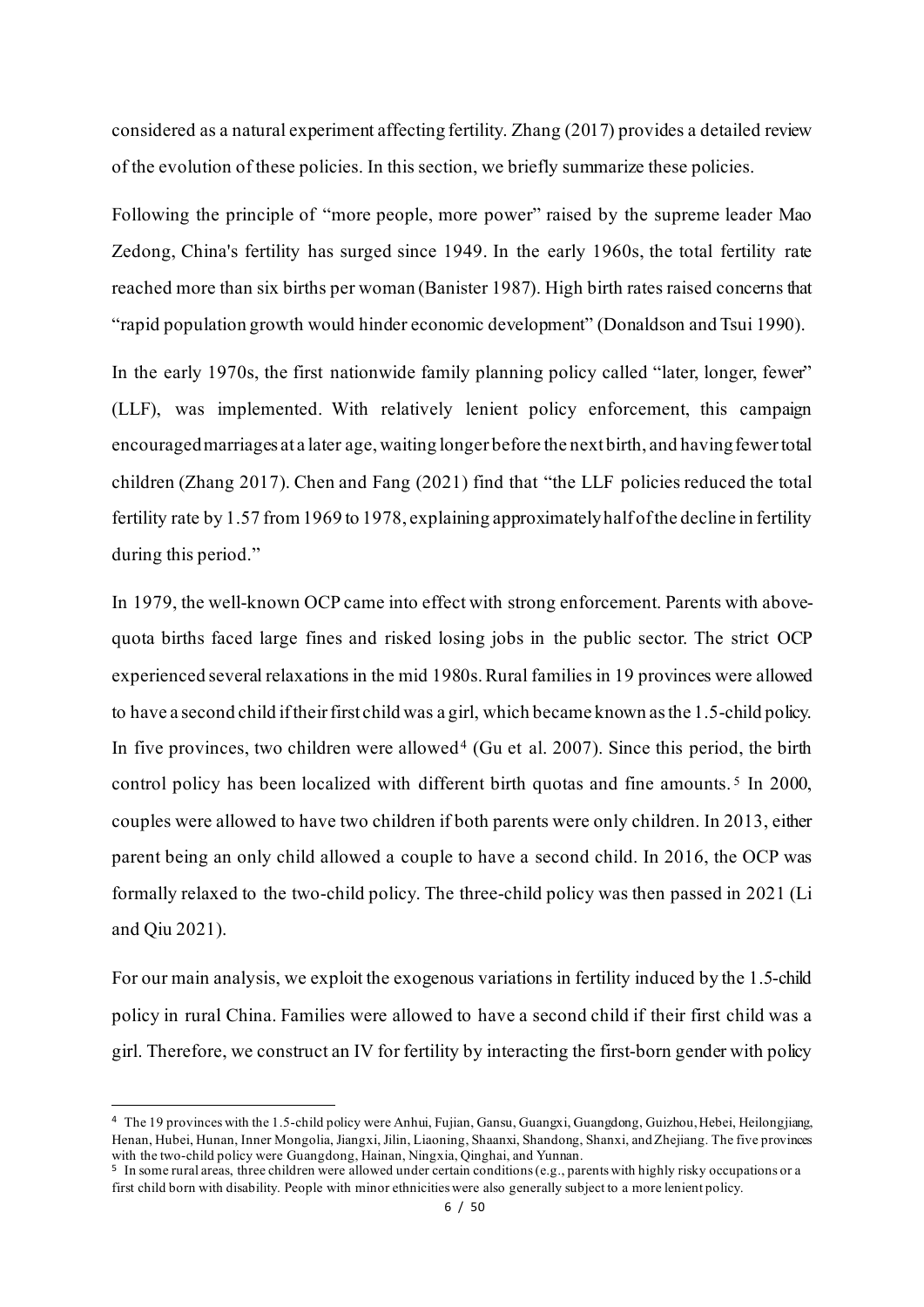exposure (assuming that earlier cohorts who remained with fewer fertile years were less affected by the policy). We explain the construction of IVs in detail in Section 4.

#### **2.2 Public social security system and old age support in rural China**

Rural China has a less-developed public social security system compared to developed countries and urban China.

Public health insurance was uncommon in rural China until the past decade. In 2003, 96% of rural families had no medical insurance (You and Kobayashi 2009). From 2003 and 2008, when the New Cooperative Medical Scheme (NCMS) was introduced, rural families began to have access to public medical insurance. Although it has high participation rates (95% of rural counties in 2009), NCMS is characterized by high deductibles, low reimbursement ceilings, and high copayments (Li and Zhang 2013). On average, 42% of inpatient services are reimbursed (Barber and Yao 2010), but outpatient care coverage and reimbursement rates vary considerably across regions (Cheng et al. 2015).

Not only long-term care insurance is absent in rural China, [6](#page-7-0) but also the rural pension system is not generous. The New Rural Pension Scheme was initiated in 2008 and became a nationwide program by 2012. On average, the basic pension benefit  $(11.8 \text{ USD})^7$  $(11.8 \text{ USD})^7$  was 17% of the rural household average per capita living expenses (812 USD) in 2012. Although this pension provides help for basic subsistence, it may not be sufficient to maintain a minimum living standard (Cheng et al. 2018).

Partly as a result of the weak public social security system and partly as a result of the deeply rooted filial piety culture (Whyte, 2005), the rural elderly rely heavily on family members as old age support providers. For example, 72.8% of the rural survey respondents of CHARLS in 2015, which is a nationally representative survey for elderly Chinese, selected "children" as their main financial source for old age support. Only 20% selected "pension" (Chen and Fang 2021).

<span id="page-7-0"></span><sup>6</sup> Trials of long-term care insurance were conducted in 35 cities in 2016 in urban China. In 2019, another 14 cities were added to the experiment list. See[: http://www.gov.cn/xinwen/2016-07/08/content\\_5089283.htm](http://www.gov.cn/xinwen/2016-07/08/content_5089283.htm) and [http://www.gov.cn/gongbao/content/2020/content\\_5570107.htm](http://www.gov.cn/gongbao/content/2020/content_5570107.htm) for policy details.

<span id="page-7-1"></span> $\overline{7}$  Throughout this paper, the exchange rate is assumed to be 1 CNY = 0.15 USD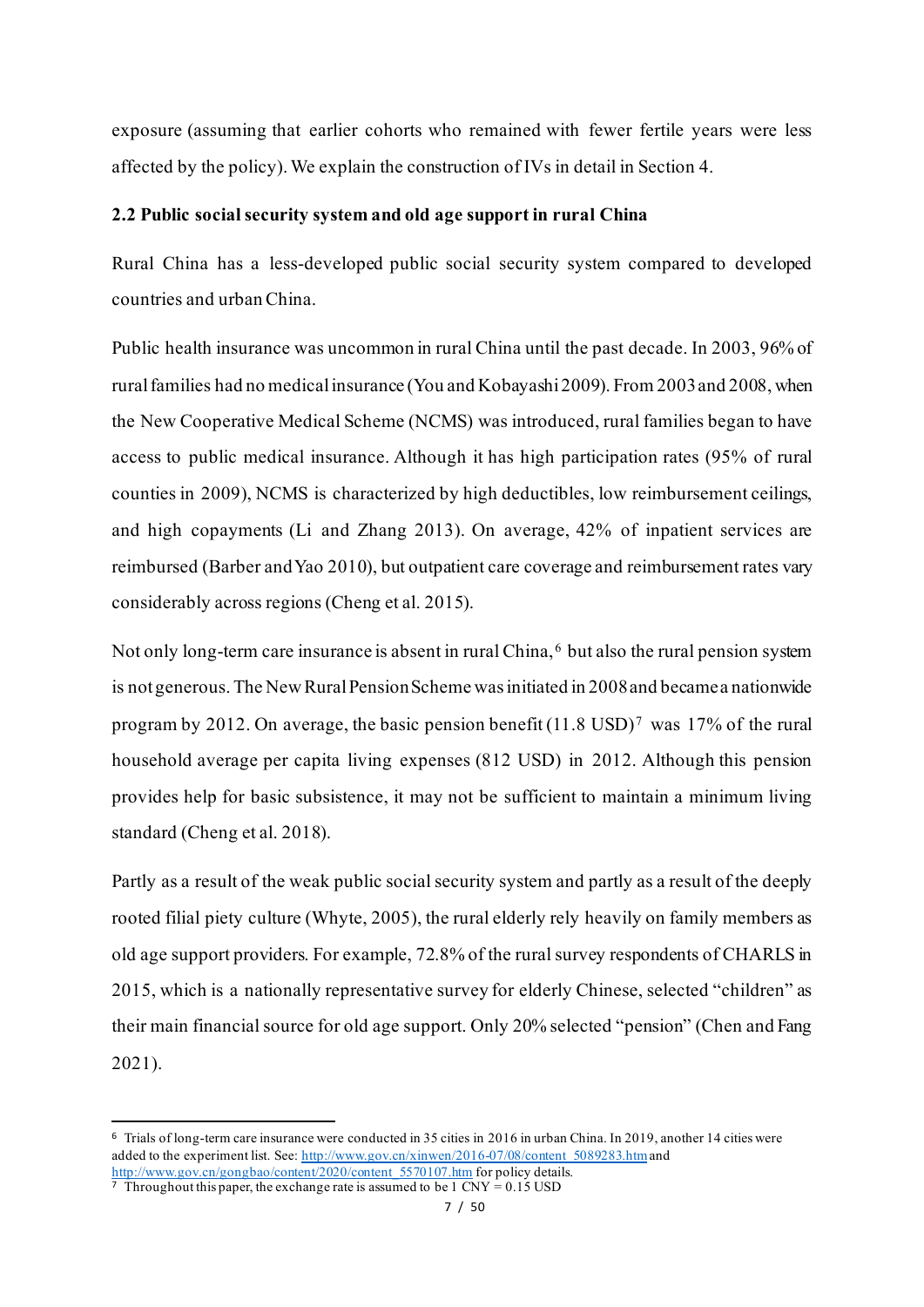#### **3 Data**

#### **3.1 Data sources and sample restrictions**

We use data from CHARLS in this study. CHARLS is a sister study of its counterpart Health and Retirement Study in the US, English Longitudinal Study of Aging in the UK, and Survey of Health, Aging, and Retirement in Europe. It is a biennial longitudinal survey that began in 2011 with a representative sample of 17,500 individuals aged 45 years or older and their spouses in continental China. It collected rich information regarding respondent health and healthcare use, work and income, demographic characteristics, and family information (Zhao et al., 2013). It also collected detailed community-level information on policies and public facilities. Therefore, it provided an ideal dataset for our study. We use data from the 2011, 2013, and  $2015$  waves.  $8$ 

We restrict our sample to birth cohorts between 1930 and 1970. This amounts to keeping individuals between the ages of 45 and 85 years, and dropping 3,222 observations. We then drop ethnic minority groups because they have different birth policies and tend to have different cultures, eliminating another 3731 observations. We restrict our sample to non-OCP areas<sup>9</sup> (mainly rural areas) for our main analysis, eliminating 17,864 observations. Families in these regions have no incentive to have abortions based on gender at first birth, which facilitates our IV estimation strategy. In Section 6, we relax this sample restriction and include observations from OCP areas. By using an alternative specification, we demonstrate that the results are essentially the same. The restrictions discussed above left us with a sample of 34,978 observations from 14,211 individuals.

<span id="page-8-0"></span><sup>&</sup>lt;sup>8</sup> The fourth wave from 2018 has recently been made available. We did not use it because some health utilization questions changed in this wave (e.g., our target outcome variables such as forgone outpatient and inpatient care were not included and the definition of self-treatment has changed).

<span id="page-8-1"></span><sup>9</sup> OCP areas are derived from the community survey question "*What was the specific family planning policy for ethnic Han in your village/community?*" The dummy variable for being in an OCP area takes a value of one if "*(1) one child policy*" is selected and zero if "*(2) two children if the first-born child is a girl*", "*(3) two children*", or "*(4) more than two children*" are selected. Even within a city/county, there are community variations in the birth policy.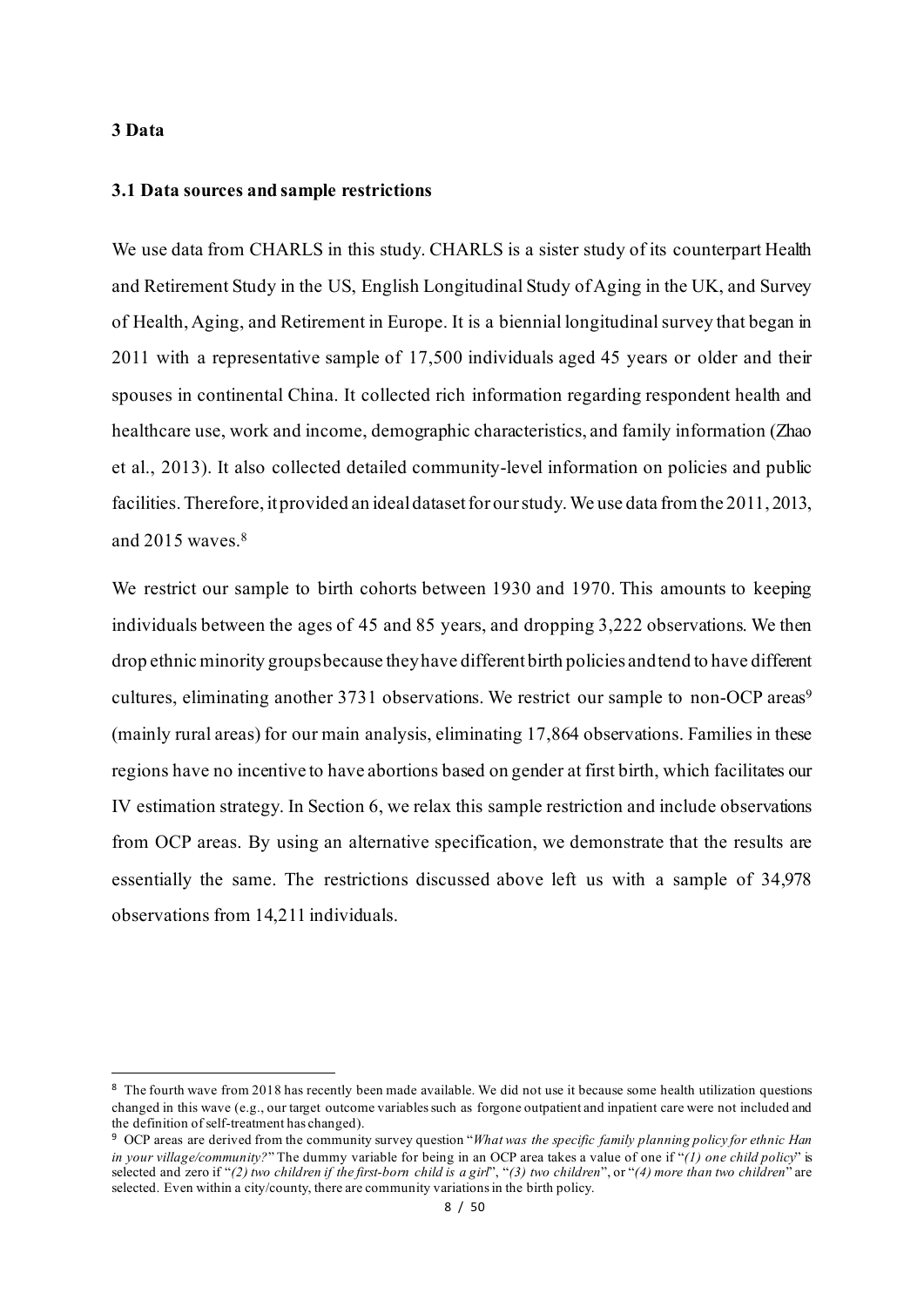#### **3.2 Variables and summary statistics**

#### *Outcome variables*

For our main analysis, we consider three sets of outcome variables. For outpatient care use, we consider *outpatient incidence, number of doctor visits, OOP outpatient costs,* and *outpatient care incidence* in the last month as the main outcome variables. For inpatient care use, we consider *inpatient incidence, number of hospital stays, OOP inpatient costs,* and *forgone inpatient care incidence* in the past year as the main outcome variables. In addition to formal healthcare use, we also consider informal healthcare use such as *self-treatment incidence* (e.g., buying over-the-counter drugs, traditional herbs, tonic/health supplements, and using healthcare equipment) and *OOP self-treatment costs* in the past month. See Appendix A for the definitions of each variable.

All cost variables are in Chinese Yuan (CNY). We translate them into USD according to the current exchange rate of 1 CNY= 0.15 USD in the main text, but keep them in CNY in all estimation results and summary statistics tables. All cost variables are unconditional, meaning they are set to zero if no cost is incurred.

#### *Mechanism variables*

We also consider the following variables as outcomes in our mechanism analysis. For health variables, we consider the categorical variables*self-reported health* (1: excellent; 2: very good; 3: good; 4: fair; 5: poor), *mental health score* (CES-D score on a scale from 0 to 30, with larger valuesindicating worse mental health.), and*chronic disease incidence*(whether the respondent has any of the following diseases: hypertension, dyslipidemia, diabetes, malignant tumor, chronic lung diseases, liver disease, heart disease, stroke, kidney disease, digestive disease, psychiatric problems, memory-related disease, arthritis or rheumatism, and asthma). For the income variables, we consider *annual earned income after tax* and *annual household income per capita*. For intergenerational interactions, we consider economic assistance variables such as the *incidence and amount of transfer from children*, social contact variables such as the *incidence of weekly contact with children in person and by phone or email*, and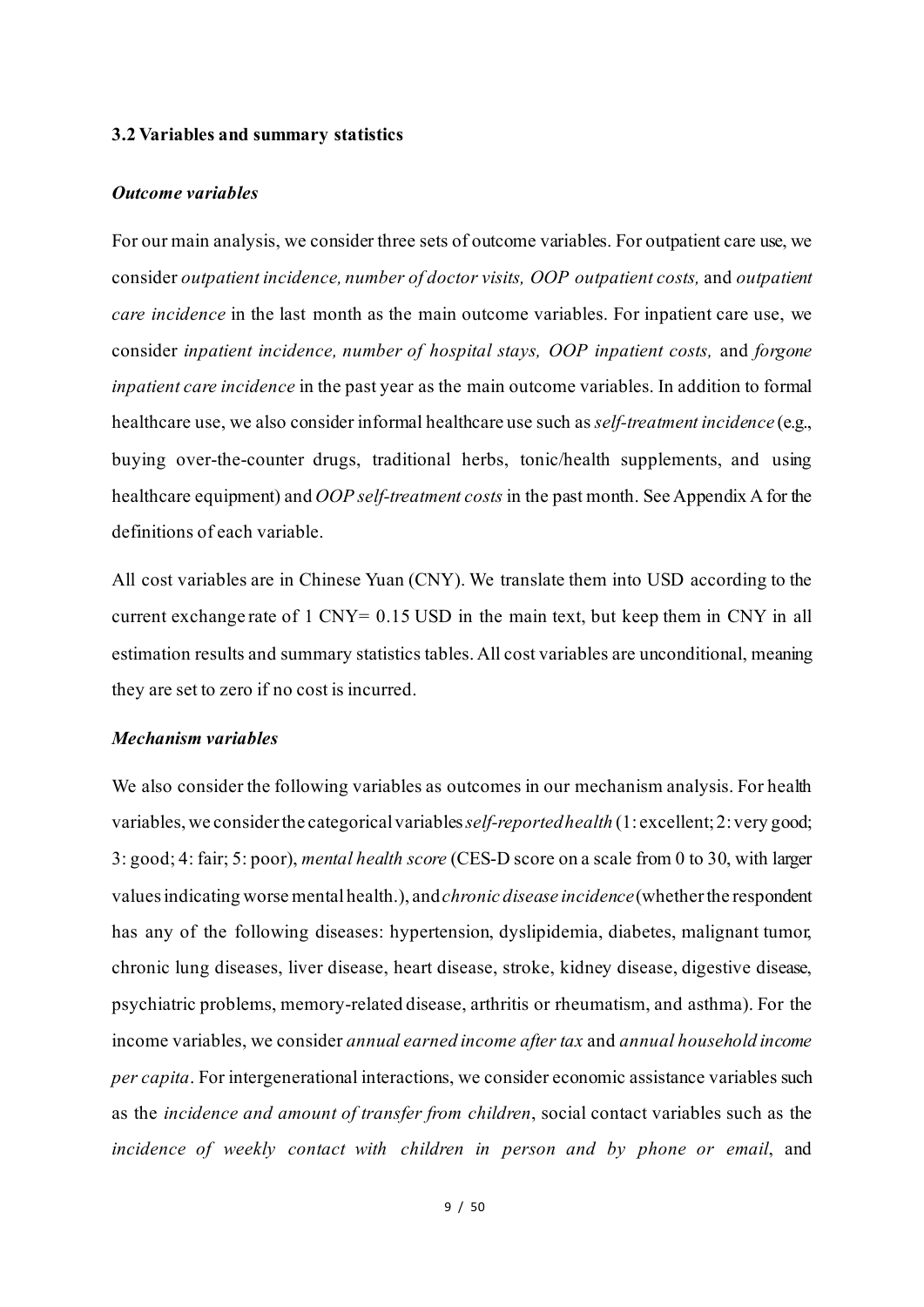intergenerational support for healthcare use such as *indicators of whether children have paid for the health checkups,* the *OOP self-treatment cost,* and *OOP dental care cost for parents.* See Appendix A for the definition of each intergenerational interaction-related variable.

#### *Control variables*

In addition to using the *number of children* to measure fertility, in our regression, we also control for predetermined individual characteristics such as *age* (defined by birth year and month), *birth cohort*, *wave dummies*, an *indicator for males*, *level of education* (1: lower than lower secondary education; 2: upper secondary education and vocational training; 3: tertiary education)[10,](#page-10-0) *having a rural hukou* (household registration), and *partnered or not*.

#### *Summary Statistics*

Table 1 presents summary statistics for the main sample in the non-child-policy area. Among the entire sample, approximately 49% of respondents are men. On average, they were born in 1954 (59 years old).The majority are partnered (88%), with rural hukou (88%) and a level of education less than middle school (91%). On an average, they have three children. Half of the first-born children are boys.

Table B.1 in Appendix B presents the summary statistics for the healthcare use and mechanism variables. On average, individuals have more than a 20% chance of receiving outpatient care in the past month. The OOP outpatient care cost conditional on being positive is approximately \$121 in the past month. Inpatient care is less frequent, but more expensive. We find that 12% of individuals use inpatient care in the past year and the average OOP inpatient care cost conditional on being positive is \$1553 in the past year. Additionally, 8% and 6% of the sampled individuals forego outpatient and inpatient care, respectively, despite recommendations from a doctor. In contrast to formal healthcare utilization, individuals have a more than 50% chance of using self-treatment in the past month. The monthly average OOP self-treatment cost conditional on being positive is approximately \$30. This pattern of low-frequency, but high-

<span id="page-10-0"></span><sup>10</sup> The "less than lower secondary education" group refers to: "illiterate," "did not finish primary school, but can read," "home school (Sishu)," "elementary school," or "middle school." The "upper secondary education & vocational training" group refers to "high school" or "vocational school." The "tertiary education" group refers to "higher vocational education," "college/university," or "post-graduate education."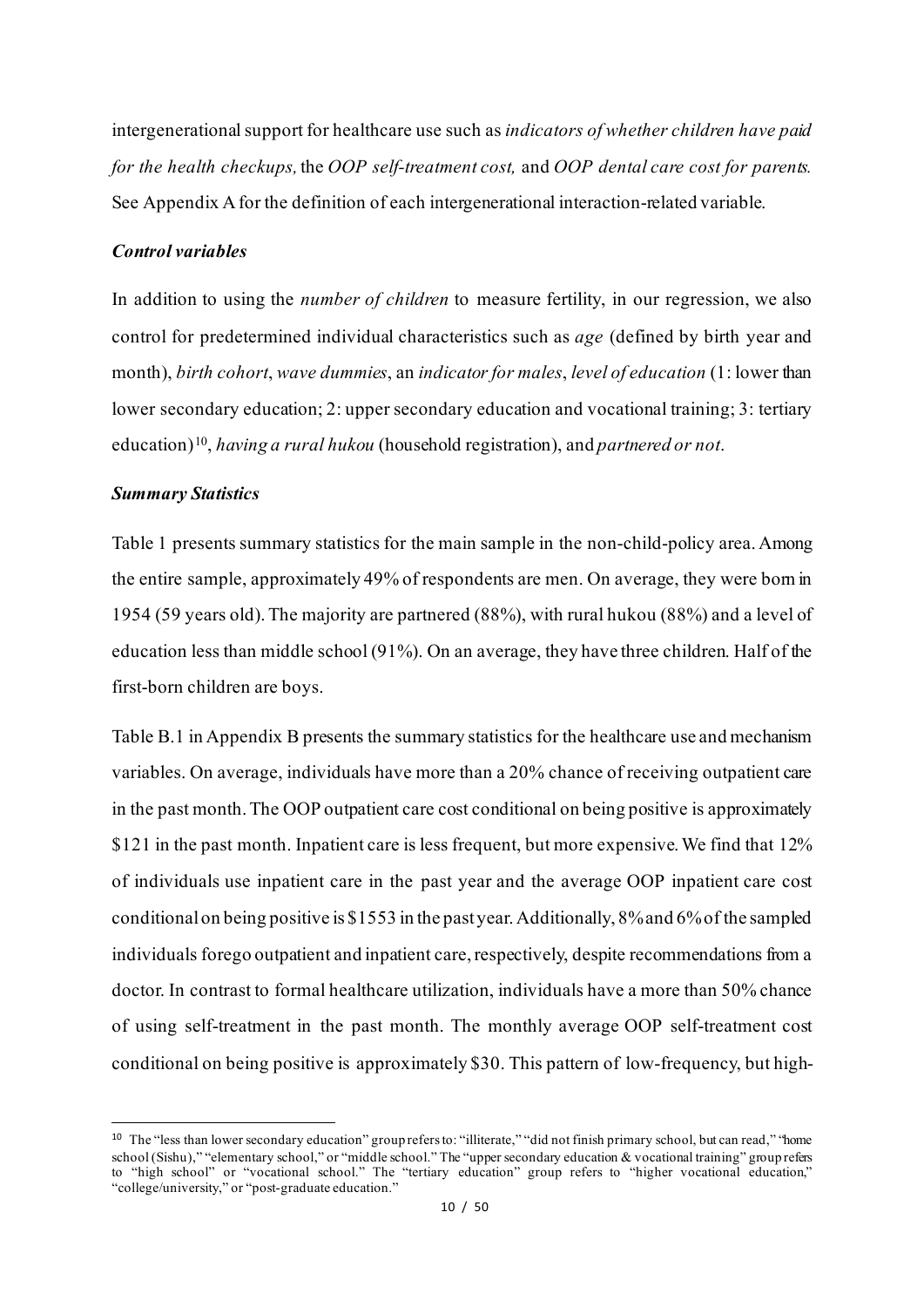OOP-cost formal healthcare use and high-frequency use of informal healthcare is consistent with the ungenerous features of the health insurance system in rural China.

| Variable                         | Obs.   | Mean                | Std. dev. | Variable                         | Obs.   | Mean                    | Std. dev. |  |
|----------------------------------|--------|---------------------|-----------|----------------------------------|--------|-------------------------|-----------|--|
| Entire sample                    |        |                     |           | Entire sample                    |        |                         |           |  |
| Number of children               | 33,968 | 2.766               | 1.405     | Birth year                       | 34,978 | 1953.776                | 9.683     |  |
| First-born child being a boy     | 33,692 | 0.519               | 0.5       | Education                        | 34,959 | 1.094                   | 0.318     |  |
| Male                             | 34,978 | 0.492               | 0.5       | Rural                            | 33,274 | 0.879                   | 0.326     |  |
| Age                              | 33,956 | 58.824              | 9.588     | Partner                          | 33,965 | 0.88                    | 0.325     |  |
| Number of children<2             |        |                     |           | Number of children≥2             |        |                         |           |  |
|                                  |        | Outpatient care use |           |                                  |        | Outpatient care use     |           |  |
| Outpatient incidence             | 4,530  | 0.179               | 0.383     | Outpatient incidence             | 29,066 | 0.223                   | 0.417     |  |
| $#$ Doctor visits                | 4,464  | 0.368               | 1.339     | $#$ Doctor visits                | 28,676 | 0.482                   | 1.494     |  |
| OOP outpatient cost              | 4,046  | 77.110              | 837.257   | OOP outpatient cost              | 25,456 | 84.592                  | 892.040   |  |
| Positive OOP outpatient cost     | 304    | 1026.267            | 2894.981  | Positive OOP outpatient cost     | 2,764  | 779.081                 | 2605.706  |  |
| Forgone outpatient incidence     | 4,522  | 0.080               | 0.272     | Forgone outpatient incidence     | 29,041 | 0.080                   | 0.271     |  |
|                                  |        | Inpatient care use  |           |                                  |        | Inpatient care use      |           |  |
| Inpatient incidence              | 4,545  | 0.098               | 0.297     | Inpatient incidence              | 29,151 | 0.122                   | 0.328     |  |
| # Hospital stays                 | 4,542  | 0.146               | 0.591     | #Hospital stays                  | 29,137 | 0.183                   | 0.645     |  |
| OOP inpatient cost               | 4,200  | 304.083             | 4402.776  | OOP inpatient cost               | 26,511 | 341.152                 | 3640.231  |  |
| Positive OOP inpatient cost      | 95     | 13443.684           | 26217.992 | Positive OOP inpatient cost      | 902    | 10026.906               | 17107.446 |  |
| Forgone inpatient incidence      | 3,945  | 0.054               | 0.226     | Forgone inpatient incidence      | 26,179 | 0.056                   | 0.229     |  |
| Informal healthcare use          |        |                     |           |                                  |        | Informal healthcare use |           |  |
| Self-treatment incidence         | 4,516  | 0.488               | 0.500     | Self-treatment incidence         | 29,024 | 0.519                   | 0.500     |  |
| OOP self-treatment cost          | 4,516  | 96.555              | 597.021   | OOP self-treatment cost          | 29,024 | 91.678                  | 370.046   |  |
| Positive OOP self-treatment cost | 1,933  | 225.578             | 896.577   | Positive OOP self-treatment cost | 13.542 | 196.489                 | 522.399   |  |

#### **Table 1 Summary Statistics**

Table 1 further compares healthcare use by the number of children. In general, multi-children parents have a higher probability of using all forms of healthcare. They tend to have more doctor visits and hospital stays. Their unconditional OOP outpatient and inpatient costs are higher, whereas positive OOP costs are lower, indicating that the extensive margin effect may drive higher costs.

#### **4 Empirical strategy**

We are interested in the causal effect of the number of children on healthcare utilization. We specify the linear model for this effect as follows<sup>11</sup>:

<span id="page-11-0"></span><sup>11</sup> For binary outcome variables, we still use linear models for our main analysis because it is convenient for specification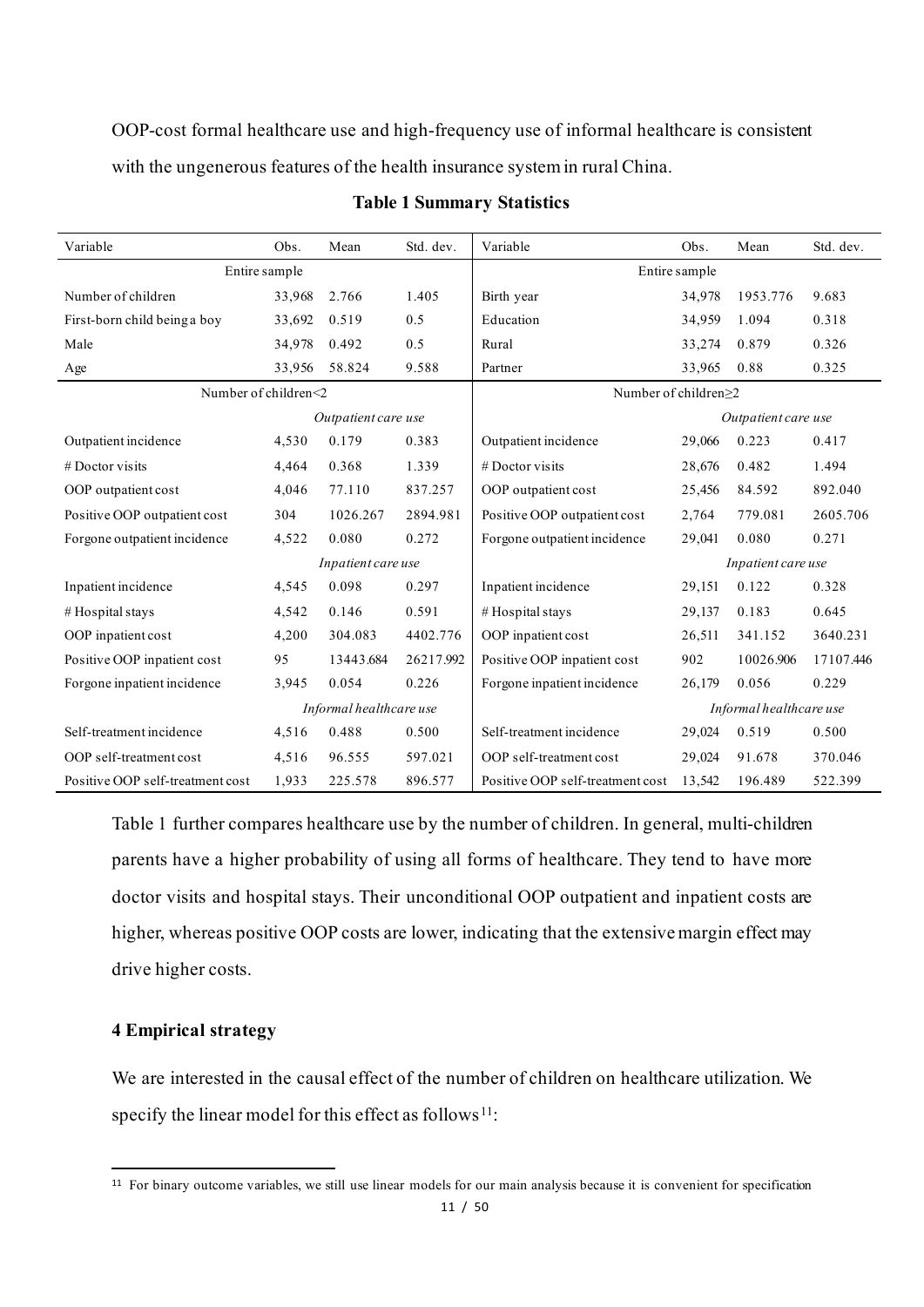$$
Y_{it} = \beta_0 + \alpha N C_{it} + X_{it}' \beta_1 + W_i' \beta_2 + \omega_t + u_{it}
$$
\n<sup>(1)</sup>

Here,  $Y_{it}$  represents for the outcome variables for individual *i* in year *t*.

NC is the number of children and  $\alpha$  is the parameter of interest. An alternative measure of fertility would be to control for the number of sons and daughters separately, facilitating observations ofthe heterogeneous effects of sons and daughters on parental outcomes (Ho 2019, Guo and Zhang 2020, Kabátek and Ribar 2021). We examine this alternative specification in Section 6 and present the results in Table 7. For all outcomes, the effects of the numbers of sons and daughters are close and statistically indifferent.Therefore, we control for the number of children in our primary analysis.

 $X_{it}$  represents individual characteristics such as age, age squared, partnered or not, gender, rural hukou, and education level.  $W_i$  represents time-invariant community-fixed effects and birth-year-fixed effects and  $\omega_t$  refers to wave dummies.<sup>[12](#page-12-0)</sup> Standard errors are clustered at the community level. [13](#page-12-1)

NC can be endogeneous. Parent fertility decisions may correlate with unobserved factors or preferences that influence healthcare utilization. For example, families that prefer more children may be wealthier because they are more likely to be able to afford the expenses of raising additional children. Additionally, wealthier families can afford to use more healthcare services.

To correct for potential endogeneity, we exploit the exogenous variations in fertility induced by the 1.5-child policy implemented in the mid 1980s in rural China. Families could have a second child given a first-born girl, implyingthat the first-born gender can introduce exogenous variations into the total number of children. Figure 1(a) reveals that in general, in areas where the 1.5-Child Policy or having multiple children are allowed, parents with a first-born girl did

testing. In Table B.2, we estimate an IV-Probit model for binary outcomes. The results are robust. For OOP expenditure variables, we use  $log(Y+1)$  as the outcome variable. In Table B.3, we estimate an IV-Tobit model with the original expenditure variables. The results are robust. In Table B.3, we also present the 2SLS results of the original expenditure variables for reference.

<span id="page-12-0"></span><sup>12</sup> The results are robust to adding extra controlssuch as age cubed, age of having a first child, parent's number of living siblings fixed effects, early-life health level fixed effects, and different types of health insurance.

<span id="page-12-1"></span><sup>13</sup> Alternatives include clustering standard errors at the household level or individual level because an individual and their spouse may appear in different waves in our sample, which could result in correlation within the individual or household levels. However, the results are almost the same as those for standard errors clustered at the community level.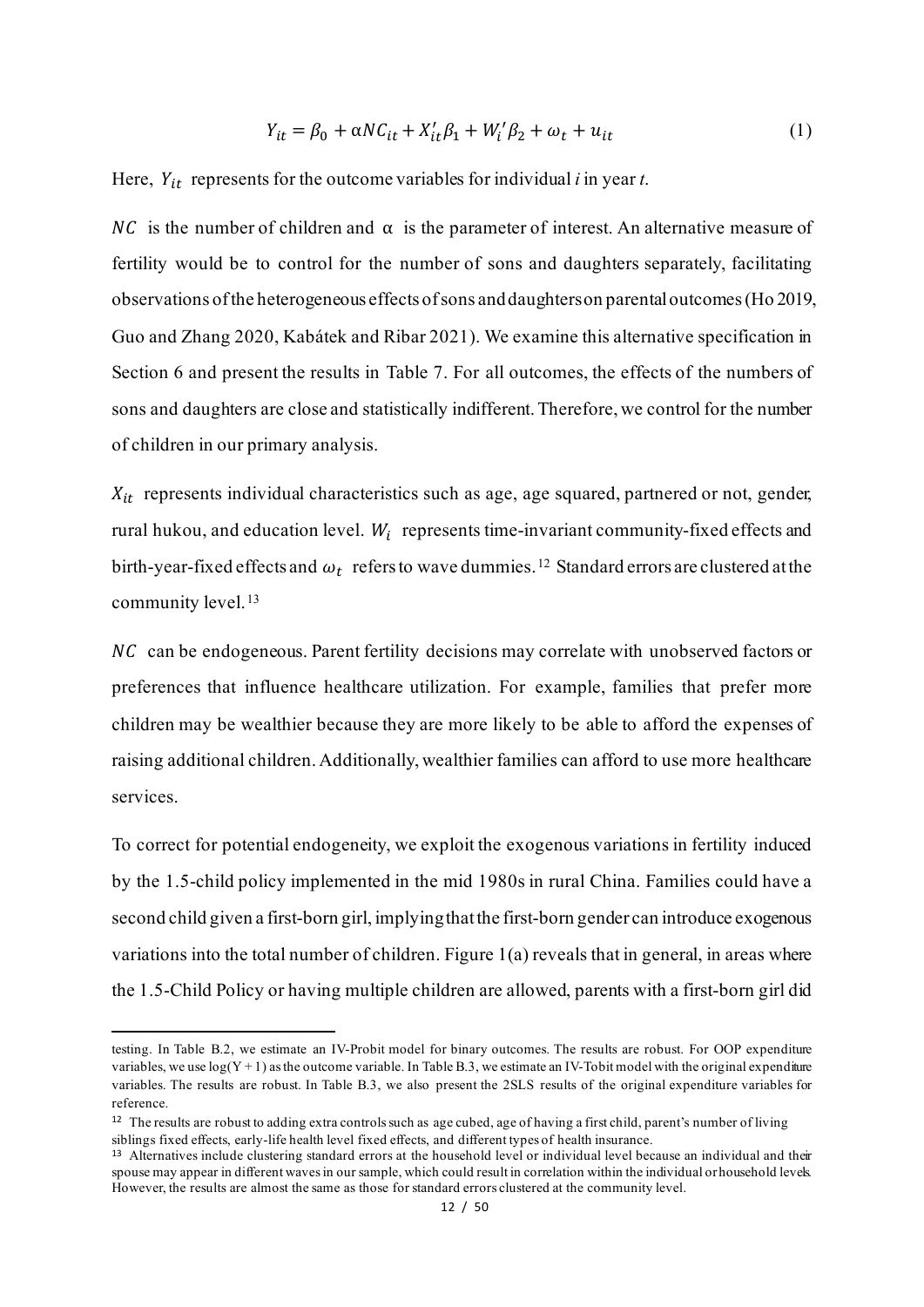have more children on average than those with a first-born boy. For cohorts earlier than 1937, who could be infertile and were unlikely to be influenced by the policy in the mid 1980s, the relationship between the number of children and first-born gender is mixed.



(a) Number of children (b) Number of extra children with first-born girls

## **Figure 1 Number of (extra) children by parent birth cohorts and first-born gender in non-one-child-policy (NOCP) areas**

Note: In Figure 1(b), the number of extra children with a first-born girl for each cohort is calculated as  $\overline{NC}_{cohort, firstborn\ girl} - \overline{NC}_{cohort, firstborn\ boy}.$ 

Figure 1(b) reveals that the average number of extra children with the first-born child being a girl (calculated as:  $\overline{NC}_{cohort, firstborn\, girl} - \overline{NC}_{cohort, firstborn\, boy})$  increases with the parent birth year. This is intuitive because the younger the parents, the more remaining fertile years they have after the policy is enacted and the more likely they are to be influenced by it.

Therefore, we construct a policy-exposure type of IV for the number of children as  $1_{firstborn\ being\ a\ boy} \times 1_{birth\ year \ge 1937} \times$  (birth year - 1929) (i.e., interacting the first-bom gender with the dummy variable for the cohort no earlier than 1937, and with a normalized birth cohort linear trend). [14](#page-13-0) Table 2 presents the correlation between the IV and number of children, which mirrors the pattern shown in Figure 1. On average, respondents having a firstborn boy who are born in later years have fewer children. For example, a parent born in 1953

<span id="page-13-0"></span><sup>14</sup> This IV constructed from first-born gender implies that our estimation only relies on individuals with at least one child. Sample selection is less of a concern here because only 604 observations (i.e., 1.78% of the entire sample) have no children. In Section 6, we demonstrate that these results are robust if we predict the gender of the first-born child and include childless individuals. We normalized birth year related to 1929 because we restrict our sample to cohorts no earlier than 1930. Our results are insensitive to using cohorts no earlier than 1935 or other years around 1937 to construct the IV, or using the wife's birth year to construct the IV.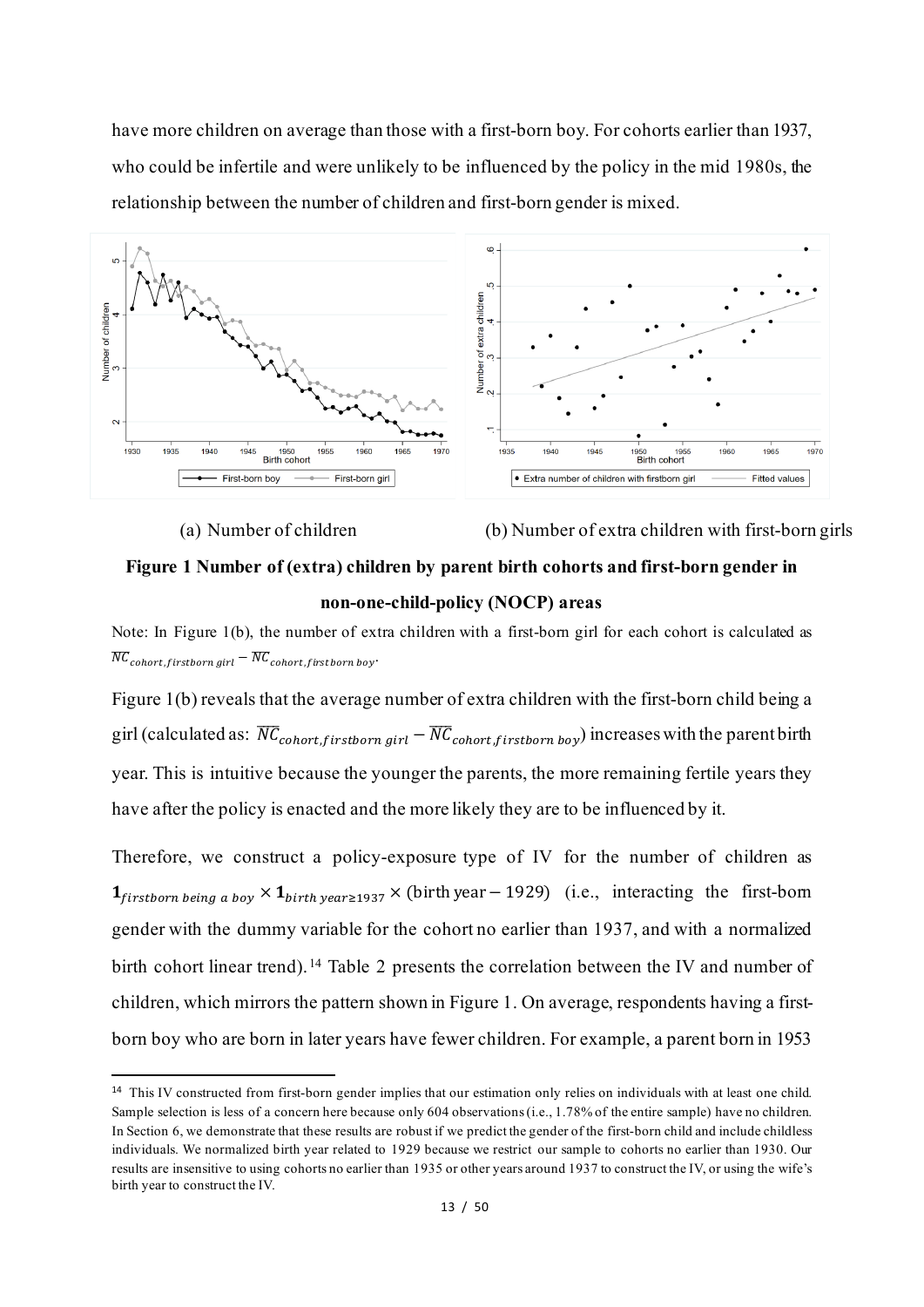with a first-born boy has approximately  $0.013 \times (1953 - 1929) \approx 0.3$  fewer children than a parent with a first-born girl.The Sanderson-Windmeijer F statistic is 306.14, which confirms the strength of this instrument.

| Variable                               | Number of children |
|----------------------------------------|--------------------|
| IV (Boy*byr1937*T)                     | $-0.013***$        |
|                                        | (0.001)            |
| Other controls                         | Yes                |
| Sanderson-Windmeijer F test statistics | 306.14             |
| Observations                           | 31,963             |

**Table 2 First stage of estimation results**

Notes:\*Significant at 10%; \*\* at 5%; \*\*\* at 1%. The numbers in parentheses are robust standard errors clustered at the community level. The IV (Boy\*byr1937\*T) is constructed as first − born boy × (birth year ≥ 1937) × (birth year − 1929) . Other controls include age, age squared, partnered or not, gender, rural hukou status, education level, community-fixed effects, parent-birth-year-fixed effects, and wave dummies.

The exclusion restriction assumption for a valid IV implies that there is no selective abortion by first-born sex, which correlates with healthcare use. Such child gender selection is unlikely in our setting because we restrict our sample to NOCP areas, where parents have no incentive to perform selective abortions for their first child. Table 1 supports this argument. The probability of having a first-born boy is 0.519, which is close to a random event. This evidence is consistent with the findings of Cao (2019) and Chen et al. (2013), the former of whom finds that the first-born gender is random. The latter also finds that ultrasound technology for detecting a baby's gender only affects second- and higher-parity births.

In Section 6, we further highlight evidence for the exclusion restriction assumption for our IV. The results of over-identification tests indicate that the joint validity of the instruments is not rejected. When controlling for the IV directly in the second stage, the effects of the IV on healthcare use are insignificant for all outcomes.

#### **5 Results**

#### **5.1 Main results**

Table 3 summarizes the effects of the number of children on healthcare utilization, where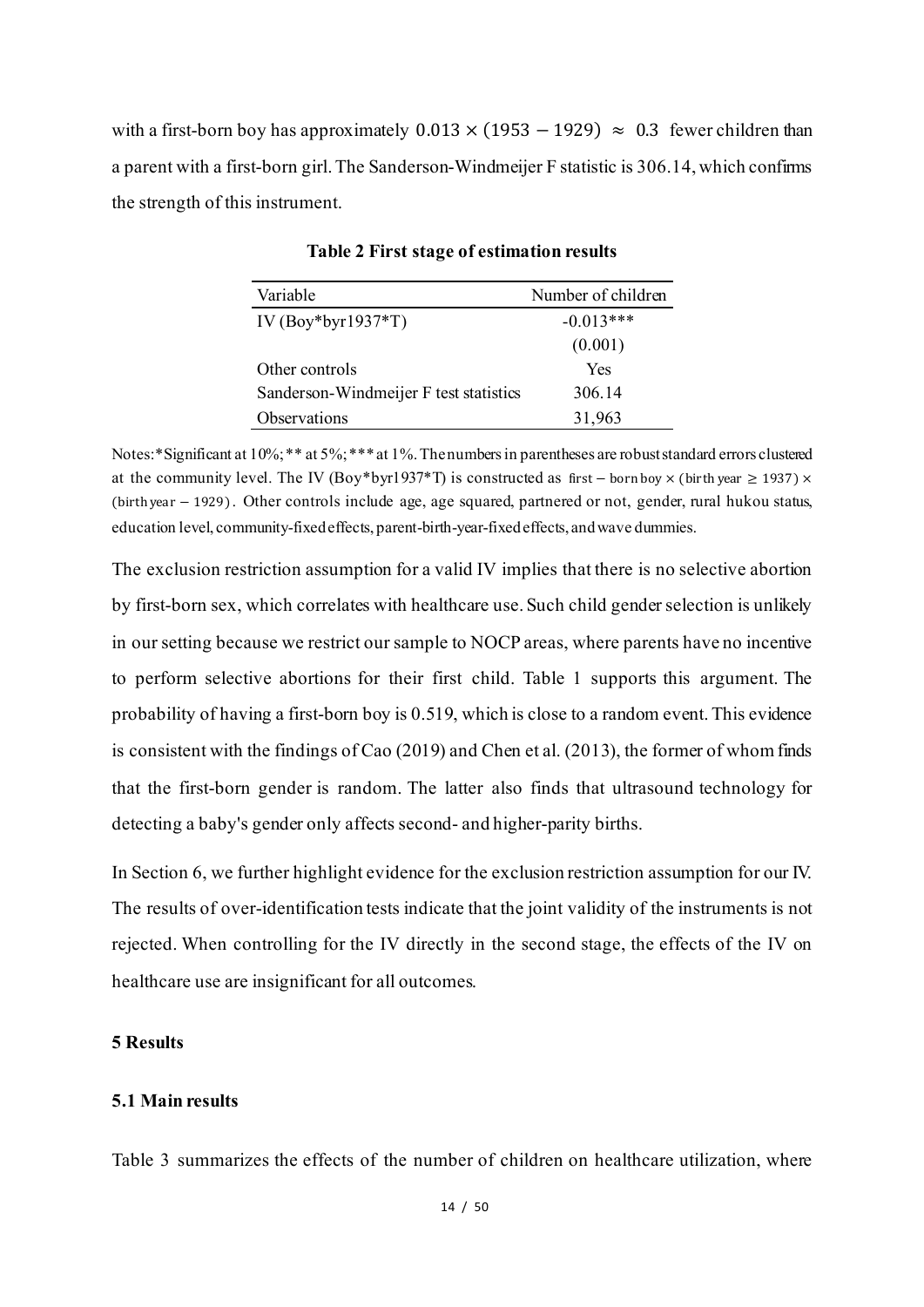column  $(1)$  shows the OLS estimates and column  $(2)$  shows the two-stage least square  $(2SLS)$ estimates with our IV.

We focus on three sets of healthcare utilization: outpatient care, inpatient care, and informal healthcare. In general, having more children increases healthcare utilization. The OLS and 2SLS estimates share a similar pattern, but the 2SLS estimates are generally larger in magnitude. One possible reason may be that families with less knowledge and awareness of health tend to do less family planning and use less healthcare.

The 2SLS estimates show that having one additional child increases the probability of receiving outpatient care in the past month by 0.032, which is approximately 15% of the sample mean likelihood of receiving outpatient care. The number of doctor visits and OOP outpatient expenditures increase by 0.99 and 18%, respectively, with one additional child. We do not find a significant effect on the probability of being sick and not seeing a doctor, suggesting no change in unmet outpatient care.

Regarding inpatient care utilization, we find a marginally significant increase in the probability of inpatient care use and corresponding costs. We also observe a significant increase in the number of hospital stays of 0.046, which is approximately 25% of our sample's average number of hospital stays in the past year. There is no significant effect on the incidence of not staying in the hospital when recommended by doctors.

Regarding informal healthcare use such as self-treatment, we also observe a significant increase in the probability of having self-treatment by 0.057 or approximately 11% of the average rate of self-treatment in the past month for the sample. This significant effect on self-treatment costs indicates that self-treatment cost increase by approximately 28% when having one additional child. Panel A in Table B.4 further highlights the reasons for self-treatment. We decompose "self-treatment incidence" into six dummy variables indicating using self-treatment in the past month for (1) purchasing OTC drugs, (2) purchasing prescribed drugs, (3) purchasing traditional herbs or traditional Chinese medicines, (4) buying tonics or health supplements, (5) using healthcare equipment, and (6) other reasons. The results indicate that the number of children increases self-treatment incidence and costs for curative (purchasing OTC drugs) and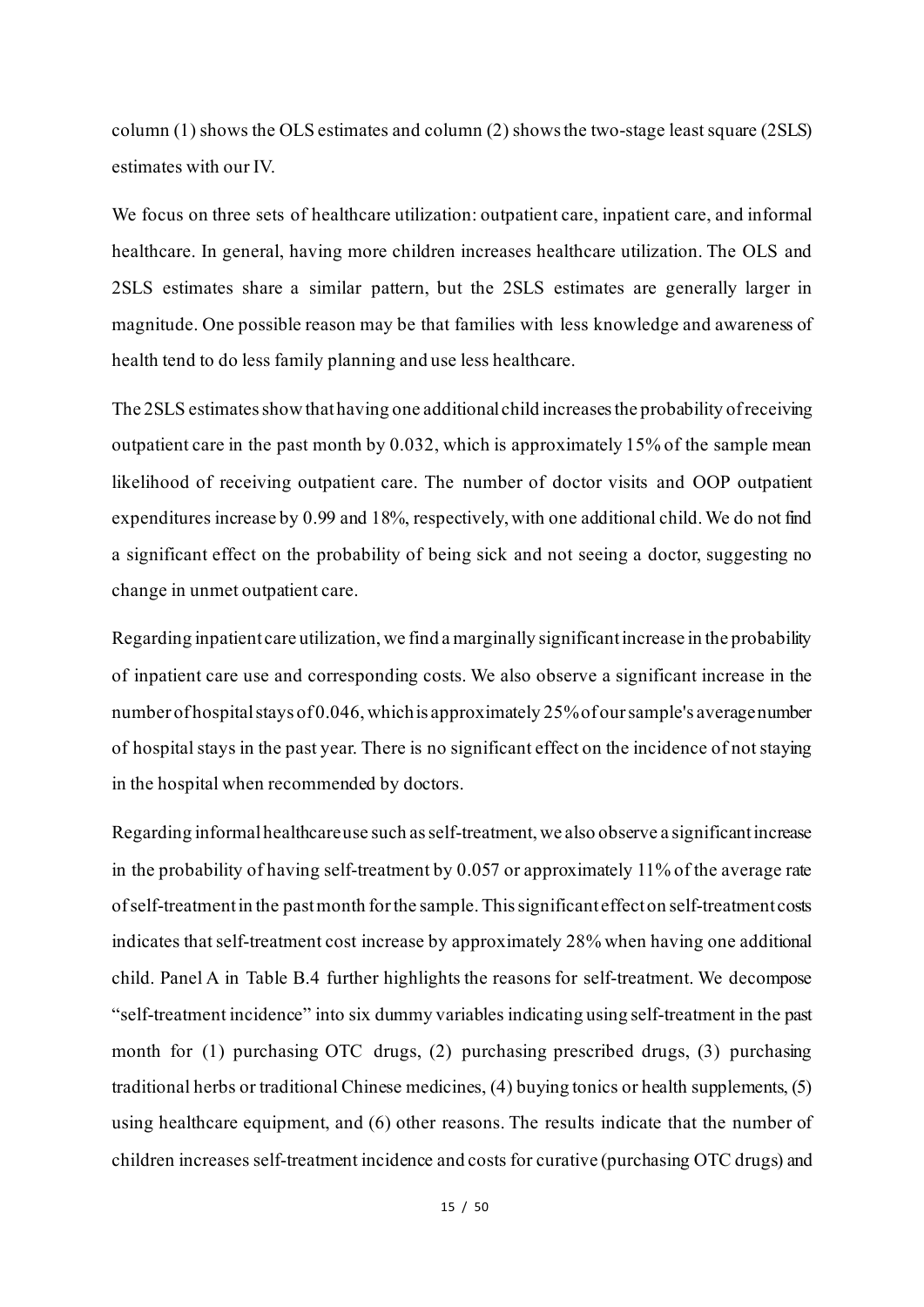preventive (buying tonics and health supplements) reasons.

|                                          | $\overline{\text{OLS}}$ | 2SLS                  |  |  |  |  |
|------------------------------------------|-------------------------|-----------------------|--|--|--|--|
| <b>Dependent variables</b>               | (1)                     | (2)                   |  |  |  |  |
| Panel A Outpatient care                  |                         |                       |  |  |  |  |
| Outpatient incidence                     | $0.004**$<br>(0.002)    | $0.032**$<br>(0.014)  |  |  |  |  |
| # Doctor visits                          | 0.012<br>(0.009)        | $0.099**$<br>(0.048)  |  |  |  |  |
| $Log(OOP$ outpatient $cost+1)$           | $0.023**$<br>(0.010)    | $0.181***$<br>(0.065) |  |  |  |  |
| Forgone outpatient incidence             | $-0.002$<br>(0.002)     | $-0.006$<br>(0.009)   |  |  |  |  |
| Panel B Inpatient care                   |                         |                       |  |  |  |  |
| Inpatient incidence                      | $0.004*$<br>(0.002)     | $0.019*$<br>(0.010)   |  |  |  |  |
| #Hospital stays                          | 0.003<br>(0.004)        | $0.046**$<br>(0.021)  |  |  |  |  |
| $Log(OOP$ inpatient cost+1)              | 0.015<br>(0.010)        | $0.085*$<br>(0.048)   |  |  |  |  |
| Forgone inpatient incidence              | 0.000<br>(0.001)        | 0.012<br>(0.008)      |  |  |  |  |
| Panel C Informal healthcare              |                         |                       |  |  |  |  |
| Self-treatment incidence                 | $0.009***$<br>(0.003)   | $0.057**$<br>(0.020)  |  |  |  |  |
| $Log(OOP \text{ self-treatment cost+1})$ | $0.050***$<br>(0.013)   | $0.280***$<br>(0.091) |  |  |  |  |

**Table 3 Estimated effects of the number of children on healthcare utilization**

Notes:\*Significant at 10%; \*\* at 5%; \*\*\* at 1%. The numbers in parentheses are robust standard errors clustered at the community level. The number of children is instrumented as Boy\*byr1937\*T,which is constructed as firstborn boy×(birth year≥1937)×(birth year-1929). Control variables include age, age squared, partnered or not, gender, rural hukou status, education level, community-fixed effects, parent-birth-year-fixed effects, and wave dummies.The numbers of observations for each outcome are listedin Table B.1.

We also check whether the number of children affects preventive care or dental-care use. Panel B in Table B.4 reveals no significant effects on health checkup incidence, dental care visits, or costs.

In summary, fertility significantly increases the incidence of healthcare utilization, including outpatient care, inpatient care, and self-treatment. These increases in formal and informal healthcare use translate into an increase in corresponding OOP expenditures.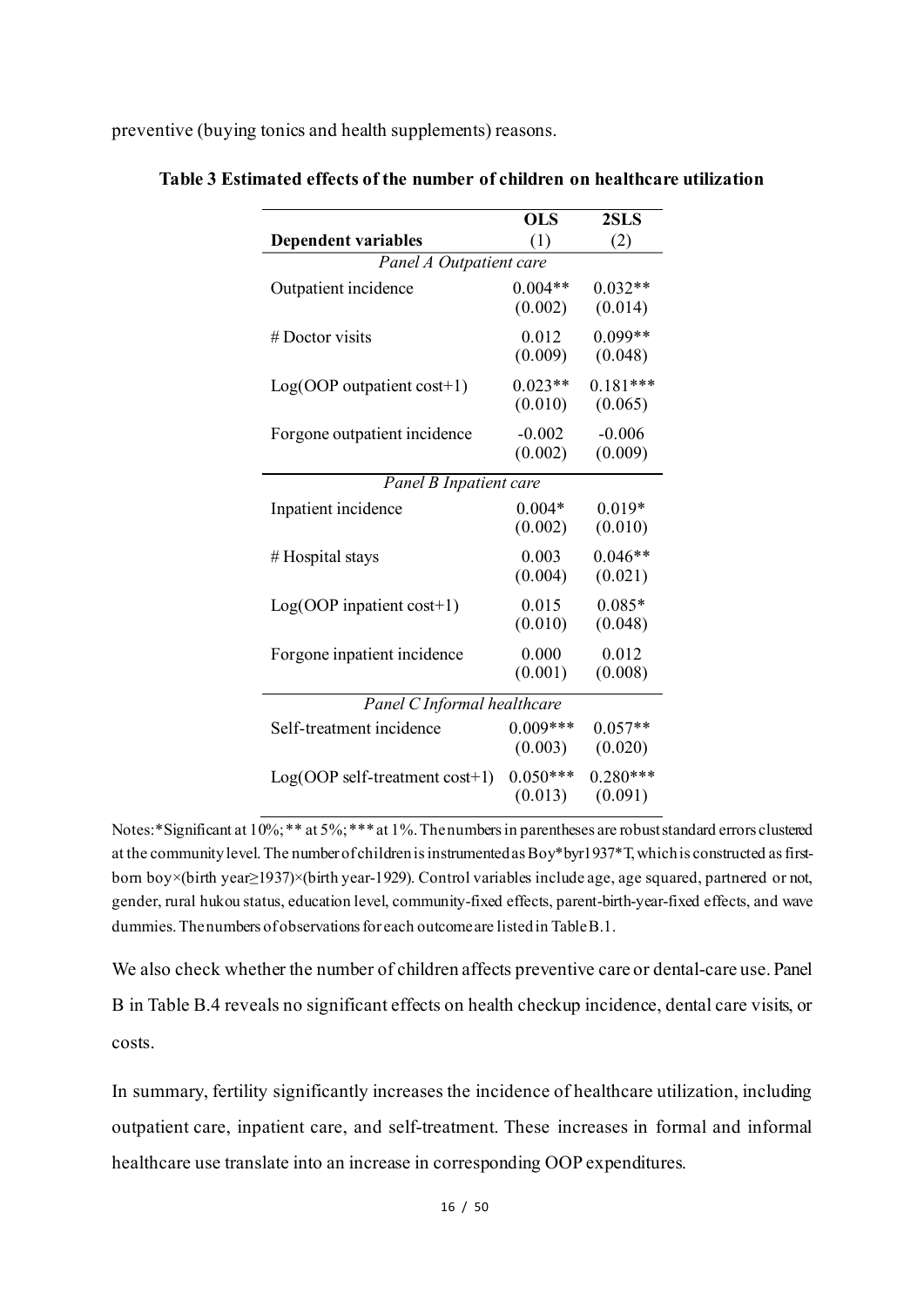#### **5.2 Possible mechanisms**

We now discuss the potential mechanisms of the effects of fertility on healthcare utilization. The first possible mechanism is the health effects of fertility, which can drive demand for healthcare utilization.<sup>[15](#page-17-0)</sup> Raising children is expensive and brings additional pressure. Having more children typically requires more investment in child development, so there are fewer resources to devote to one's own health. This negative effect of fertility on health in early adulthood may be responsible for poorer health outcomes later in life, leading to a higher demand for healthcare services. Panel A in Table 4 highlights the effect of the number of children on different health measures. Overall, having more children leads to more health issues. With one additional child, the self-rated health score increases significantly by 0.106 or approximately one standard deviation of our measure (a higher score represents a worse health status), CES depression score increases significantly by 0.669 or approximately 0.1 the standard deviation of our measure (a higher score represents a worse mental health status). The incidence of any chronic disease increases significantly by 0.07. A worse health status indicates that individuals with more children are less healthy in old age, which increases their demand for healthcare utilization.

With the increased demand for healthcare consumption, having additional children does not seem to bring more income to meet this demand. As shown in Panel B in Table 4, the effects of the number of children on earned income and per capita household income are negative and insignificant.

| Dependent variables              | Number of children |
|----------------------------------|--------------------|
| Panel $A \cdot Health$           |                    |
| Self-reported health             | $0.106***$         |
|                                  | (0.040)            |
| Mental health score              | $0.749***$         |
|                                  | (0.247)            |
| Incidence of any chronic disease | $0.068***$         |

<span id="page-17-0"></span><sup>15</sup> We checked if the number of children would influence health insurance adoption, which may change the actual price of healthcare services. The results in Table B.10 indicate no evidence of such an effect on any type of health insurance. Therefore, we conclude that the increase in healthcare use with additional children is unlikely to be driven by additional adoption of generous health insurance schemes.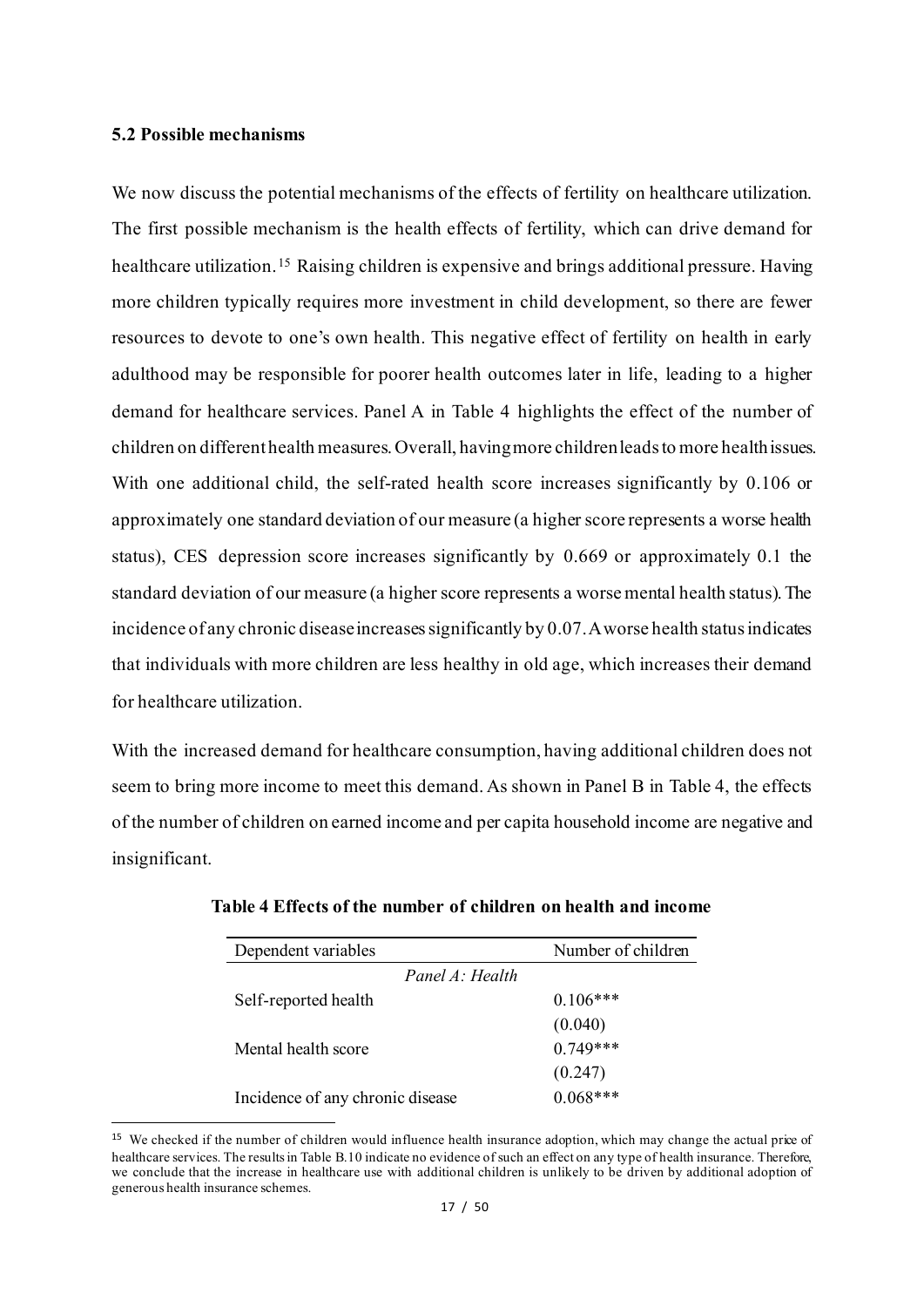|                                             | (0.021)  |
|---------------------------------------------|----------|
| Panel B: Income                             |          |
| Log(annual earned income after tax $+1$ )   | $-0.153$ |
|                                             | (0.173)  |
| $Log(annual household income per capita+1)$ | $-0.095$ |
|                                             | (0.125)  |

Notes:\*Significant at 10%; \*\* at 5%; \*\*\* at 1%. The numbers in parentheses are robust standard errors clustered at the community level. The 2SLS estimates are reported with the same specifications as in Equation (1). The number of children is instrumented as Boy\*byr1937\*T, which is constructed as first-born boy×(birth year≥1937)×(birth year-1929).Control variables include age, age squared, partnered or not, gender, rural hukou status, education level, community-fixed effects, parent-birth-year-fixed effects, and wave dummies. Mental health scores are calculated using CES-D scores. Higher values of self-reported health and mental health scores indicate worse (mental) health. The incidence of any chronic disease is defined as the incidence of at least one of the 14 chronic diseases described in Section 3.2.The numbers of observations for each outcome are listed in Table B.1.

More children, on the other hand, can mean more intergenerational support from children, which facilitates parents utilizing additional healthcare services. <sup>16</sup> This intergenerational support can be a monetary transfer to share parent medical expenses or care and contact to remind them of necessary medical treatments.

Table 5 provides evidence of this mechanism of intergenerational support. Panel A summarizes the effects of fertility on the monetary transfer from children. Having additional children is associated with higher monetary transfers from children. For parents with one additional child, the likelihood of receiving any monetary transfer is 0.237 higher (1.76 times higher in terms of the amount of money). These results suggest that parents receive more financial support from children when they have more children, which can potentially be spent on additional healthcare services.

In addition to direct transfer, Panel B in Table 5 shows that it is more likely that children will pay for some medical expenses for their parents if there are more children. With one additional child, a parent is 0.013 more likely to have children pay for health checkups and OOP selftreatment cost, and 0.007 more likely to have OOP dental costs paid by children. Having additional children helps (at least partially) cover medical costs, making it more affordable for

<span id="page-18-0"></span><sup>&</sup>lt;sup>16</sup> We check if more children would influence parent annual earnings and find no significant effect. The coefficient of the number of children on log(Earnings+1) is −0.153 with a standard error of 0.173.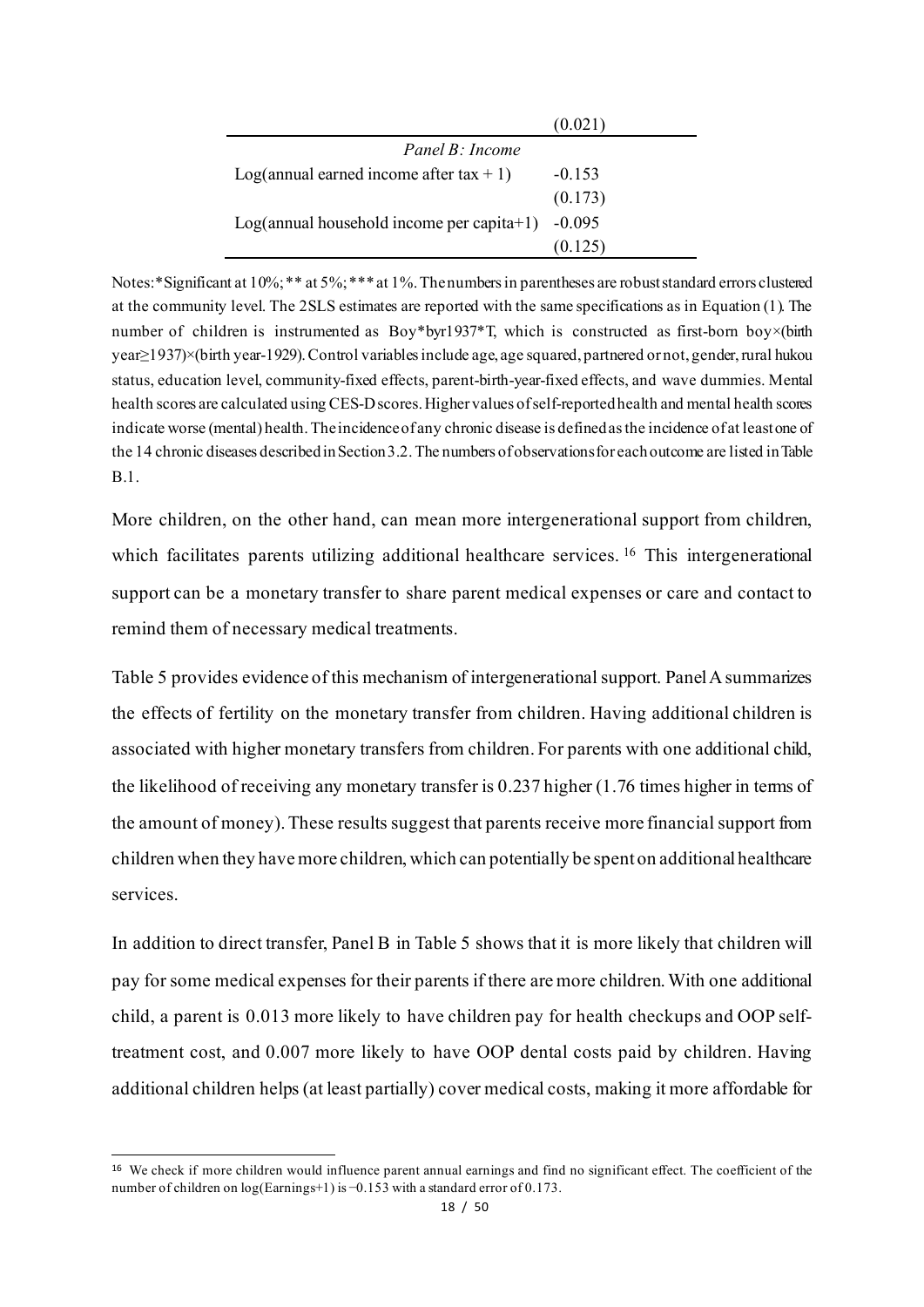parents to use healthcare services.

|  |  |  |  | Table 5 Effects of the number of children on intergenerational support |  |
|--|--|--|--|------------------------------------------------------------------------|--|
|  |  |  |  |                                                                        |  |

| Dependent variables                        | Number of children |  |  |  |  |
|--------------------------------------------|--------------------|--|--|--|--|
| Panel A: Monetary transfer                 |                    |  |  |  |  |
| Incidence of transfer from children        | $0.237***$         |  |  |  |  |
|                                            | (0.023)            |  |  |  |  |
| $Log(A$ mount of transfer from children+1) | $1.759***$         |  |  |  |  |
|                                            | (0.169)            |  |  |  |  |
| Panel B: Child-paid medical cost           |                    |  |  |  |  |
| Child-paid health check                    | $0.013**$          |  |  |  |  |
|                                            | (0.005)            |  |  |  |  |
| Child-paid OOP self-treatment cost         | $0.013**$          |  |  |  |  |
|                                            | (0.006)            |  |  |  |  |
| Child-paid OOP dental cost                 | $0.007*$           |  |  |  |  |
|                                            | (0.004)            |  |  |  |  |
| Panel C: Contact                           |                    |  |  |  |  |
| Any contact                                | $0.032**$          |  |  |  |  |
|                                            | (0.013)            |  |  |  |  |
| Contact in person                          | 0.026              |  |  |  |  |
|                                            | (0.021)            |  |  |  |  |
| Contact by phone/email                     | $0.179***$         |  |  |  |  |
|                                            | (0.034)            |  |  |  |  |

Notes:\*Significant at 10%; \*\* at 5%; \*\*\* at 1%. The numbers in parentheses are robust standard errors clustered at the community level. The 2SLS estimates are reported with the same specifications as in Equation (1). The number of children is instrumented as Boy\*byr1937\*T,which is constructed as first-born boy×(birth year≥ 1937) × (birth year − 1929). Control variables include age, age squared, partnered or not, gender, rural hukou status, education level, community-fixed effects, parent-birth-year-fixed effects, and wave dummies. The numbers of observations for each outcome are listed in Table B.1.

Individual health utilization behavior may also be affected by non-pecuniary support from children such as daily contact. For example, with more frequent contact, children can remind their parents to see a doctor and accompany them for medical treatment when necessary, which may translate into parents using more healthcare services. Panel C in Table 5 suggests a positive impact of the number of children on the incidence of any contact and the incidence of contact by phone or email.

In summary, an increase in parent healthcare use can be driven by higher demand induced by deteriorating physical and mental health. Apart from the health services channel, additional intergenerational support from children in the form of more contact, transfers, and sharing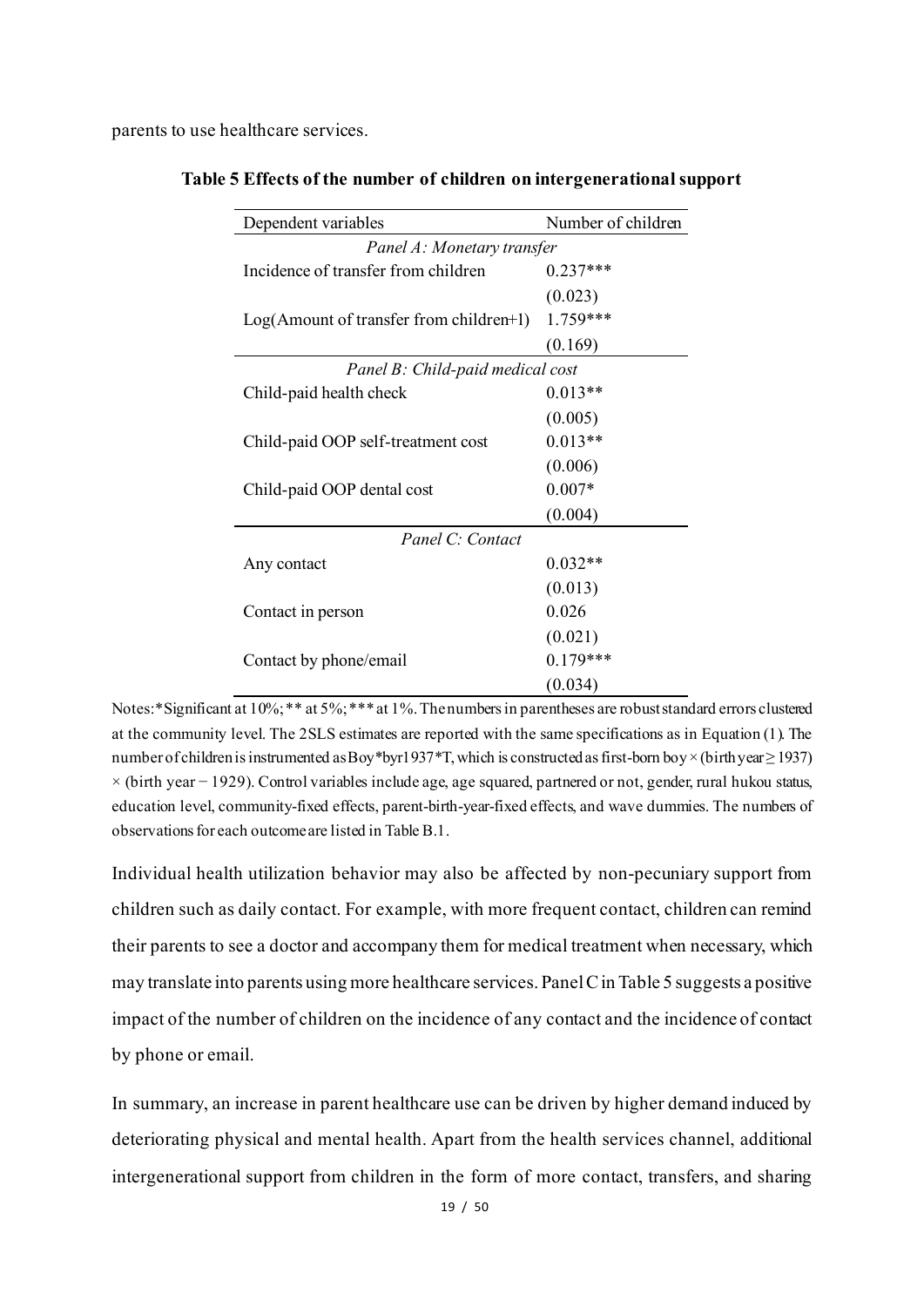medical bills may prompt parents to use more healthcare services.

#### **5.3 Heterogeneity**

To gain a better understanding of the results discussed above and characterize which subpopulation is most affected by the policy-induced fertility increase, we conduct the same analysis as that discussed in Section 5.1 by subgroups.

#### *By gender*

Mothers may suffer from the direct health impacts of childbearing and childrearing, including higher risks of cardiovascular diseases and stroke (e.g., Ness et al. 1994, Zhang et al. 2009), which may lead to a greater increase in demand for healthcare use compared to men. On the other hand, women typically have lower lifetime income and economic resources to support increased demand, which may lead to a different level of actual utilization of healthcare compared to men. Therefore, we check whether female healthcare utilization responds differently to fertility changes compared to male healthcare utilization.

Columns (1) and (2) in Table 6 present the 2SLS estimates of the impact of the number of children on healthcare use and mechanism variables, as well as the sample means of the subgroup characteristics.

Both genders increase their healthcare use with additional children, despite the fact that they tend to increase different types of healthcare use. Fertility increases inpatient and informal healthcare in men. An additional child increases the probability of men using inpatient care by 0.032 and the number of hospital stays by 0.076, which are one-quarter and one-half of the sample average, respectively. Informal healthcare such as the probability and OOP cost of selftreatment also increases by 0.074 and 31%, respectively. For women, fertility mainly

|                      | By gender |          | By level of education |                          | By age cohort    |                          |
|----------------------|-----------|----------|-----------------------|--------------------------|------------------|--------------------------|
|                      | Male      | Female   | High education        | Low education            | Old $(byr<1955)$ | Young(byr. $\geq 1955$ ) |
| Dependent variables  |           | (2)      | 3)                    | (4)                      |                  | (6)                      |
|                      |           |          |                       | Panel A: Outpatient care |                  |                          |
| Outpatient incidence | 0.014     | $0.049*$ | $-0.071$              | $0.043***$               | 0.008            | $0.037**$                |
|                      | (0.017)   | (0.021)  | (0.051)               | (0.015)                  | (0.025)          | (0.017)                  |
|                      |           |          | - 50<br>20/           |                          |                  |                          |

**Table 6 Heterogeneous effects of the number of children on healthcare utilization**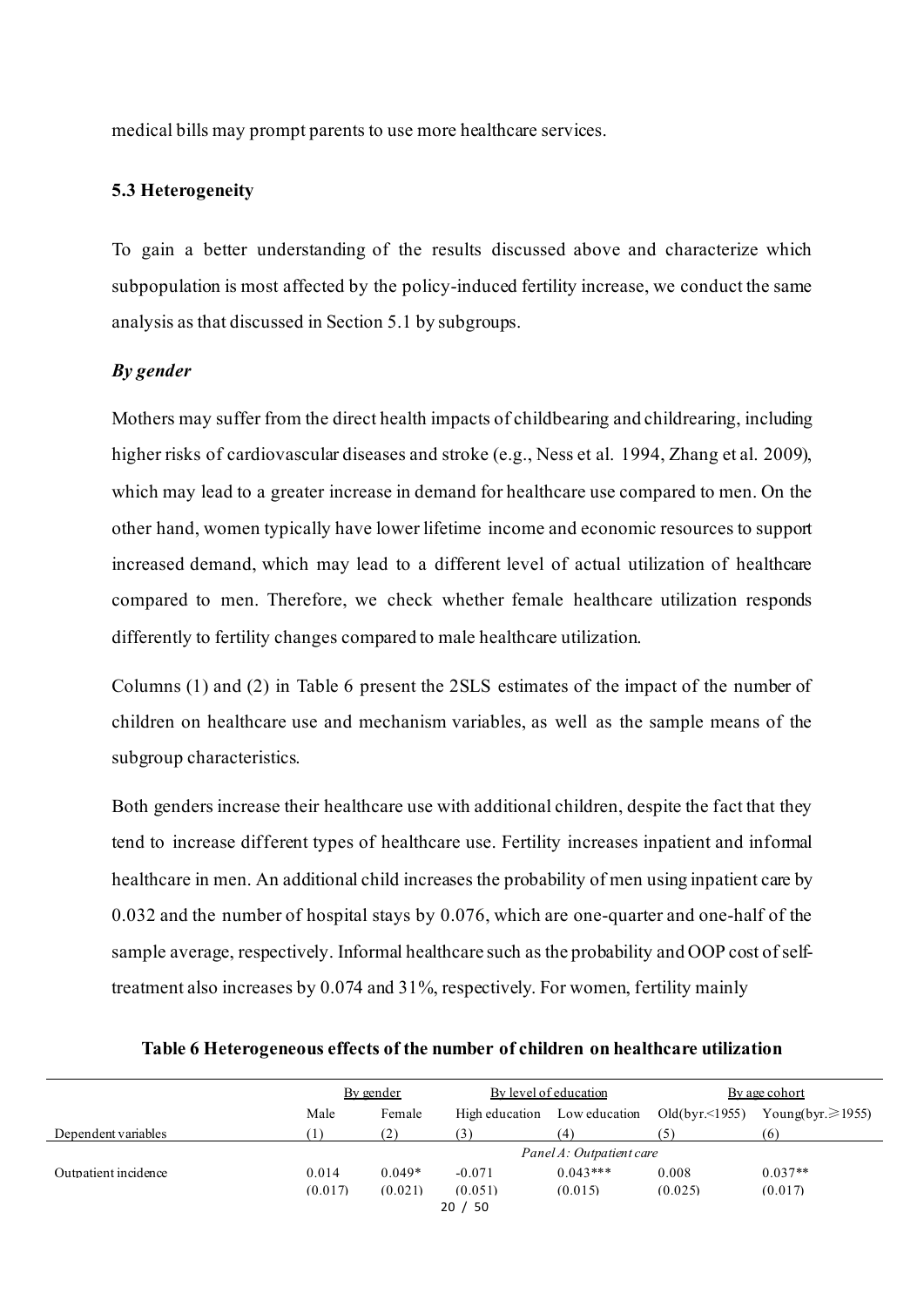| $#$ Doctor visits                       | 0.019       | $0.179**$             | $-0.189$              | $0.128**$                                         | $-0.036$              | $0.144***$            |
|-----------------------------------------|-------------|-----------------------|-----------------------|---------------------------------------------------|-----------------------|-----------------------|
|                                         | (0.055)     | (0.071)               | (0.166)               | (0.051)                                           | (0.098)               | (0.051)               |
| $Log(OOP$ outpatient cost+1)            | 0.093       | $0.272***$            | $-0.208$              | $0.226***$                                        | $-0.017$              | $0.233***$            |
|                                         | (0.070)     | (0.098)               | (0.217)               | (0.068)                                           | (0.114)               | (0.078)               |
| Forgone outpatient incidence            | $-0.015$    | 0.002                 | $-0.036$              | $-0.003$                                          | 0.000                 | $-0.008$              |
|                                         | (0.012)     | (0.014)               | (0.033)               | (0.009)                                           | (0.017)               | (0.011)               |
|                                         |             |                       |                       | Panel R · Innatient care                          |                       |                       |
| Inpatient incidence                     | $0.032**$   | 0.007                 | $0.058*$              | 0.013                                             | 0.033                 | 0.013                 |
|                                         | (0.014)     | (0.015)               | (0.035)               | (0.011)                                           | (0.020)               | (0.012)               |
| # Hospital stays                        | $0.076**$   | 0.020                 | $0.124*$              | 0.035                                             | 0.060                 | 0.033                 |
|                                         | (0.030)     | (0.027)               | (0.070)               | (0.022)                                           | (0.044)               | (0.021)               |
| $Log(OOP$ inpatient $cost+1)$           | 0.106       | 0.066                 | 0.136                 | 0.075                                             | 0.152                 | 0.070                 |
|                                         | (0.066)     | (0.066)               | (0.139)               | (0.051)                                           | (0.108)               | (0.053)               |
| Forgone inpatient incidence             | 0.006       | 0.018                 | $-0.015$              | $0.015*$                                          | 0.002                 | 0.012                 |
|                                         | (0.011)     | (0.011)               | (0.022)               | (0.009)                                           | (0.014)               | (0.009)               |
|                                         |             |                       |                       | Panel CInformal healthcare                        |                       |                       |
| Self-treatment incidence                | $0.074***$  | 0.040                 | 0.012                 | $0.063***$                                        | $0.068**$             | $0.049**$             |
|                                         | (0.025)     | (0.025)               | (0.064)               | (0.021)                                           | (0.034)               | (0.022)               |
| $Log(OOP self-treatment cost+1)$        | $0.313***$  | $0.252**$             | 0.064                 | $0.304***$                                        | $0.302*$              | $0.271***$            |
|                                         | (0.117)     | (0.117)               | (0.296)               | (0.095)                                           | (0.172)               | (0.102)               |
|                                         |             |                       |                       | Panel D Health & Economic resource                |                       |                       |
| Self-report health                      | $0.115**$   | $0.100*$              | $-0.033$              | $0.119***$                                        | $0.111*$              | $0.119**$             |
|                                         | (0.049)     | (0.054)               | (0.141)               | (0.041)                                           | (0.064)               | (0.047)               |
| Mental health score                     | $0.867***$  | $0.670**$             | 0.112                 | $0.737***$                                        | $0.975*$              | $0.626**$             |
|                                         | (0.285)     | (0.336)               | (0.851)               | (0.265)                                           | (0.518)               | (0.294)               |
| Incidence of any chronic disease        | $0.098***$  | 0.038                 | $-0.016$              | $0.079***$                                        | $0.062*$              | $0.071***$            |
|                                         | (0.032)     | (0.027)               | (0.141)               | (0.022)                                           | (0.035)               | (0.026)               |
| $Log(household income per canita + 1)$  | $-0.060$    | $-0.128$              | 0.221                 | $-0.129$                                          | 0.045                 | $-0.130$              |
|                                         |             |                       |                       |                                                   |                       |                       |
|                                         | (0.133)     | (0.129)<br>$1.764***$ | (0.312)<br>$1.659***$ | (0.130)<br>$1.760***$                             | (0.155)<br>$1.258***$ | (0.173)<br>$2.009***$ |
| Log(Amt. of transfer from children+1)   | $1.750***$  |                       |                       |                                                   |                       | (0.204)               |
|                                         | (0.178)     | (0.177)               | (0.484)               | (0.176)                                           | (0.245)               |                       |
| First-stage coefficient of IV           | $-0.014***$ | $-0.013***$           | $-0.013***$           | $-0.014***$                                       | $-0.016***$           | $-0.013***$           |
|                                         | (0.001)     | (0.001)               | (0.002)               | (0.001)                                           | (0.002)               | (0.001)               |
| Sanderson-Windmeijer F test statistics  | 299.147     | 262.84                | 35.15                 | 284.12                                            | 78.72                 | 267.73                |
|                                         |             |                       |                       | Panel E Sample mean of individual characteristics |                       |                       |
| Age                                     | 59.25       | 58.42                 | 55.35                 | 59.16                                             | 66.56                 | 51.10                 |
| Work or not                             | 0.79        | 0.67                  | 0.77                  | 0.73                                              | 0.61                  | 0.85                  |
| Earned income                           | 6751.19     | 1842.15               | 12461.07              | 3465.29                                           | 1637.57               | 6827.01               |
| Per capita household income             | 8008.59     | 7778.42               | 15177.01              | 7196.49                                           | 6393.86               | 9573.18               |
| Amount of transfer from children        | 3578.00     | 3773.44               | 4181.45               | 3630.41                                           | 3911.78               | 3445.92               |
| Having generous health insurance or not | 0.15        | 0.10                  | 0.37                  | $0.10\,$                                          | 0.13                  | 0.12                  |
| Observations                            | 15,487      | 16,476                | 2,780                 | 29,183                                            | 15,897                | 16,066                |
|                                         |             |                       |                       |                                                   |                       |                       |

Notes:\*Significant at 10%; \*\* at 5%; \*\*\* at 1%. The numbers in parentheses are robust standard errors clustered at the community level. The 2SLS estimates are reported with the same specifications as in Equation (1). The number of children is instrumented as Boy\*byr1937\*T, which is constructed as first-born boy × (birth year ≥ 1937)× (birth year− 1929). Control variables include age, age squared, partnered or not, gender, rural hukou status, education level, community-fixed effects, parent-birth-year-fixed effects, and wave dummies. "Having generous health insurance or not" indicates whether a parent has any of Urban Employee Medical Insurance, Urban Resident Medical Insurance, Urban and Rural Resident Medical Insurance, or Government Medical Insurance.

increases outpatient care and the cost of self-treatment. Having an additional child increases the probability of receiving outpatient care in the past month by 0.049 and the number of doctor visits by 0.179, representing 20% and 35% of the sample average, respectively. Fertility significantly increases OOP self-treatment expenditure by 25% for women.

One possible reason for this pattern across genders may be that having additional children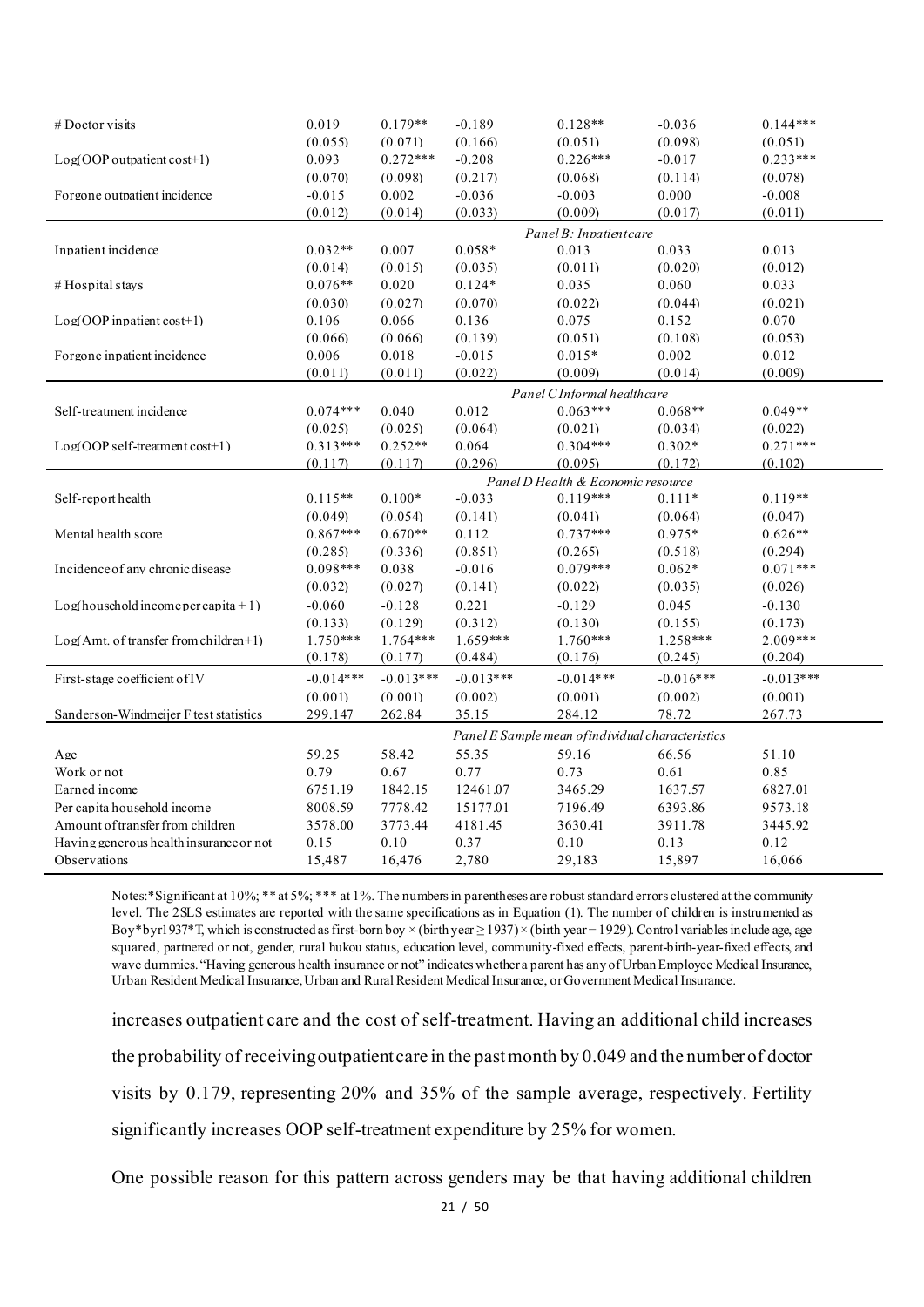negatively affects both male and female health, and may even have a larger effect on men. As shown in Panel D in columns (1) and (2) in Table 6, with an additional child, men have worse self-reported health and mental health than women, and they have a higher probability of havinga chronic disease. Therefore, it is not surprising that men use more inpatient care, which is typically associated with more severe diseases.

Panel E in Table 6 highlights another possible explanation. On average, women have fewer economic resources for handling fertility shock because they have lower earned income and per capita household income than men. Having additional children increases the amount of transfer from children, but not to a greater extent than that for men. With limited economic resources, women may resort to relatively cheaper outpatient care options. Moreover, they are covered by less generous insurance and the higher marginal cost of using healthcare may explain the substantial increase in OOP healthcare costs for women.

#### *By level of education*

Fertility can affect people with different socioeconomic statuses differently. For example, parents with higher education levels may have better health knowledge and more economic resources to hedge against fertility shocks. Therefore, we divide the sample and check the effects by education level. The low education group includes individuals completing middle school or below, whereas the high education group includesindividuals completing high school or above.[17](#page-22-0)

As shown in Columns (3) and (4) in Table 6, fertility negligibly affects the healthcare use of parents with higher education, except that having additional children has a marginally significant positive effect on inpatient incidence and the number of hospital stays. In contrast, the less educated group isthe main driver of increased healthcareuse. With one additional child, their outpatient incidence increases by 0.04, the number of doctor visits increases by 0.128, OOP outpatient cost increases by 23%, self-treatment incidence increases by 0.06, and OOP self-treatment cost increases by 30%. Although inpatient care use does not increase

<span id="page-22-0"></span><sup>17</sup> Low education group includes "No formal education or illiterate", "Did not finish primary school, but capable of reading", "Sishu (home school)", "Elementary school", and "Middle school". High education group includes "High school", "Vocational school", "Two/Three Year College/Associate degree", "Four Year College/Bachelor's degree", and "Post-graduated (Master/PhD)".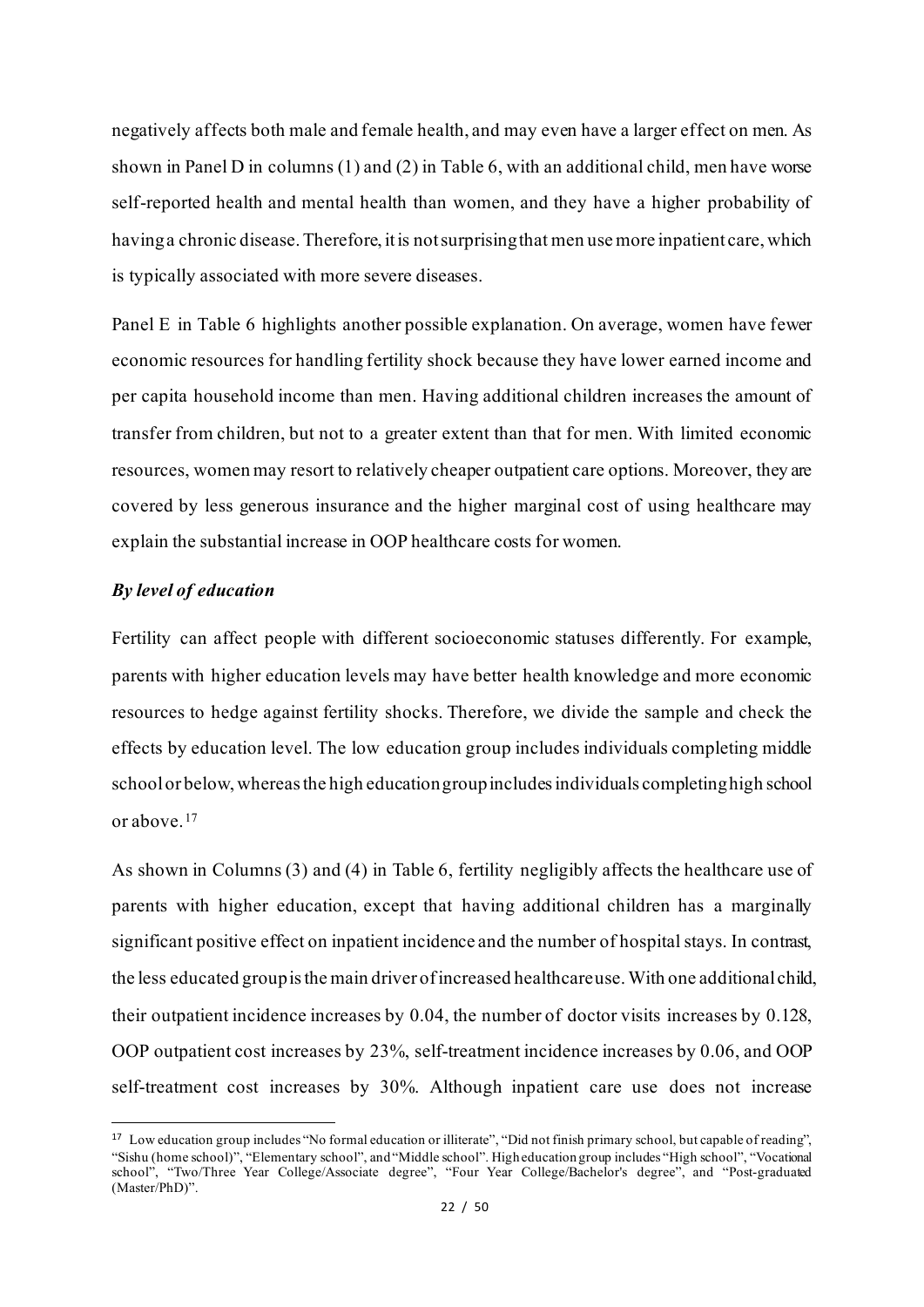significantly with additional children, the forgone inpatient incidence increases by 0.015. This increasing unmet demand for inpatient care suggests that budget constraints are binding for the low education group.

The differences in these results suggest that parents with higher education may be more capable of mitigating the adverse impacts of having additional children. Fertility has almost no impact on the health of a more educated parent, but hurts a less educated parent significantly (Panel D in Columns (3) and (4) in Table 6). With greater adverse health effects of fertility, the lower education group has much lower income and less generous medical insurance (Panel E in Columns (3) and (4) in Table 6), explaining why they have to use more healthcare, face higher OOP health costs, and are more likely to forgo expensive inpatient care in the meantime.

Less educated parents bear increased medical costs and possible unmet demand for healthcare, and suffering from worse health with additional children raises concerns regarding health disparities in birth-encouraging policies.

#### *By age cohort*

Cohort differences can also exist in the effects of fertility on healthcare use. Older cohorts have responded to the fertility shock on their health and healthcare use over a longer horizon. Therefore, the effects of fertility may be attenuated. In contrast, younger cohorts may have greater health knowledge and more economic resources to respond to fertility shocksin health and healthcare, but they may face tighter time constraints for time-consuming care because most of them are not retired.

We divide our sample by whether the parent was born before 1955 (close to the sample average age of 58). The average ages of the older and younger cohorts were 67 and 51, respectively. Columns (5) and (6) in Table 6 summarize the results.

In younger cohorts, fertility has adverse effects on mental and physical health and significantly increases the utilization and OOP costs of outpatient care and self-treatment. Inpatient care use does not significantly increase with additional children(with small point estimates), potentially because 85% of young parents are working parents and face a higher opportunity cost for their time (Panel E in Table 6).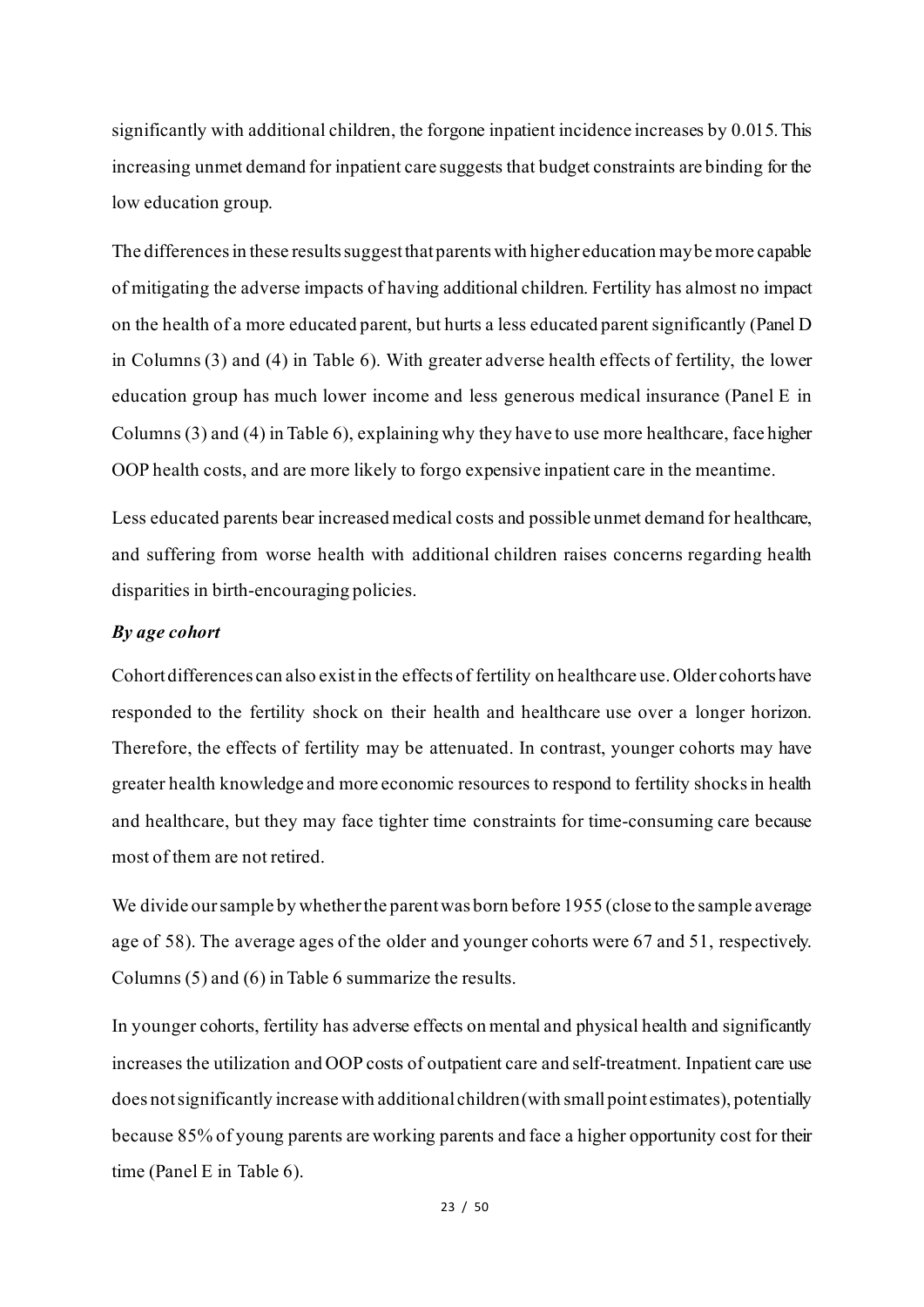For older cohorts, having additional children also negatively impacts health. Having additional children seems to have a particularly large negative impact on mental health. Fertility also increases self-treatment incidence and cost for older cohorts, with an even larger effect than that on younger cohorts, but the effects on formal care use are no longer significant. Table B.11 analyzes the effects of fertility on self-treatment types by cohort. Increased self-treatment use in older cohorts is driven mainly by buying OTC drugs. It is likely that older cohorts resort to self-treatment to manage their health based on a longer time to respond to fertility shocks.

The comparison of cohorts indicates that fertility has a comprehensive influence on healthcare use in the relatively short term.The effects of fertility that deteriorate health and increase OOP health costs persist as parents get older.

In summary, we find that fertility increases healthcare utilization for most subgroups, but with heterogeneous patterns. Fertility negatively affects the health of both the sexes. Men tend to increase inpatient care use with additional children, whereas women resort to more outpatient care. Women with less generous health insurance than men tend to experience a larger increase in OOP health costs with additional children. Less educated parents with limited economic resources and ungenerous insurance suffer from the adverse health effects of fertility and bear a significant increase in OOP medical costs. In contrast, health conditions and healthcare expenditures are negligibly affected in the more educated group. Fertility increases different types of healthcare use for younger parents (born after 1955), but its effects on health and selftreatment costs persist into older ages.

#### **6 Assumption checks and sensitivity analysis**

#### *Controlling for the number of daughters and sons separately*

When daughters and sons have differential effects on parental healthcare utilization, this indicates that the genders of children may affect parent healthcare utilization through a mechanism other than the number of children, failing the exclusion restriction.To address this concern, we replace the number of children with two other variables called "the number of sons" and "the number of daughters" in our regression. In addition to the IV of "Boy\*byr1937\*T," we add "first-born child being a boy or not" and interact it with "the first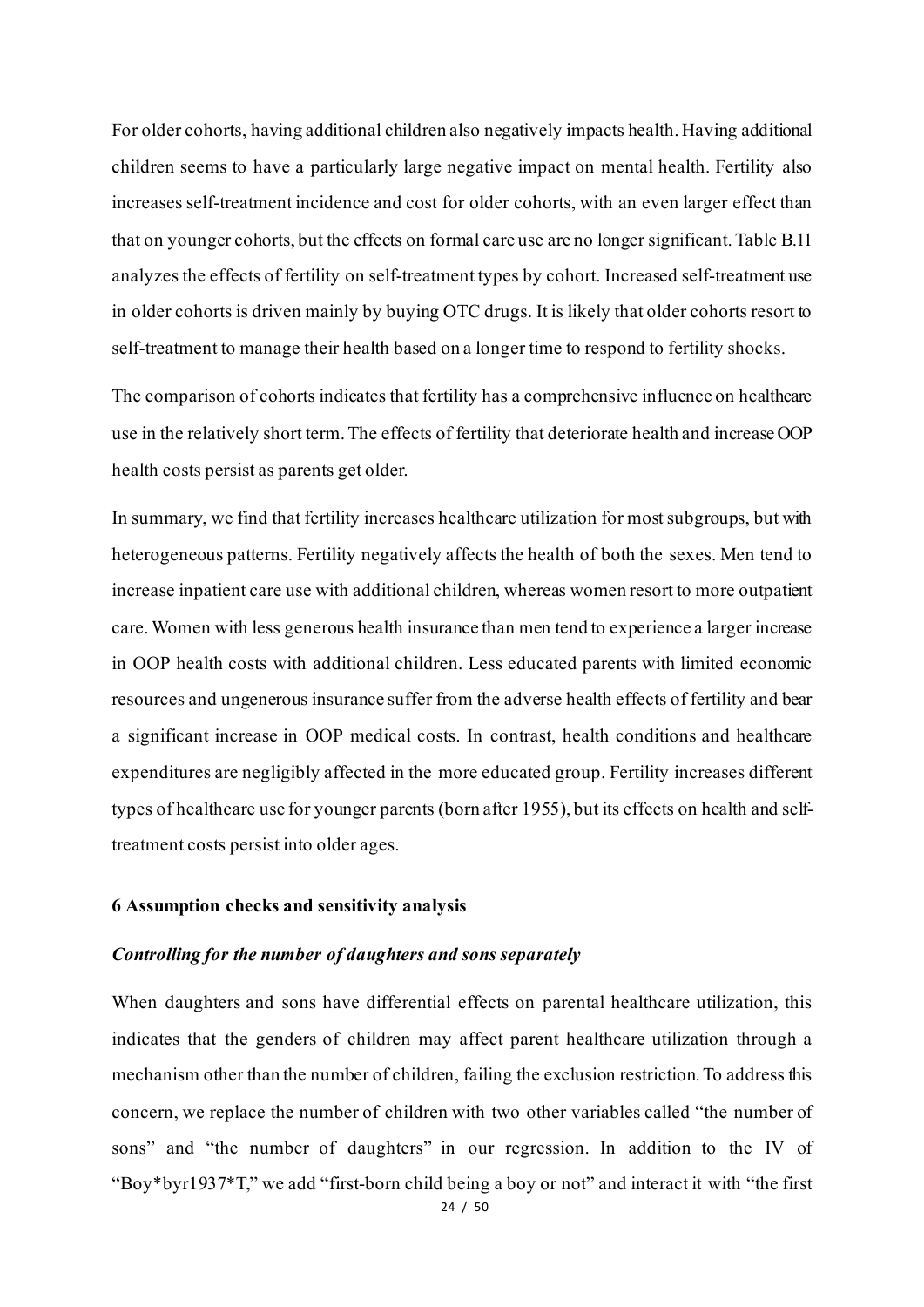child born after 1984" (i.e., Boy\*First-child1984) as an additional IV. This additional IV utilizes the fact that the1.5-child policy was first implemented in 1984 (Cao 2019). Therefore, parents with their first child born after 1984 were fully exposed to the policy and their fertility may be affected more by the policy.

Columns (3) and (4) in Panel C in Table 7 present the first-stage estimation results. The two IVs exhibit strong correlation with the endogenous variables. The Kleibergen-Paap rk Wald F statistic is 30.83, which is much greater than 10, rejecting the null hypothesis of the weakly identified endogenous variables.

The remaining columns in Table 7 present the estimated coefficients for the numbers of sons and daughters. Although most point estimates become insignificant as a resultof the correlation between the numbers of sons and daughters, they are still close to the main results. For all outcomes, sons and daughters exhibit similar effects. These differences are not statistically significant at the 10% level.

#### *Evidence for the exclusion restriction assumption*

Although the exclusion restriction assumption is not directly testable, we still present evidence for it. We first estimate the main model with the additional IV Boy\*First-child1984. With multiple IVs, the monotonicity assumption for the interpretation of a positively weighted average of local average treatment effects for multiple compliers is less likely to hold (Mogstad et al. 2021). However, with two IVs, we can still test for over-identifying restrictions. The results in Table 8 are similar to the main results. The Hansen J-test results indicate that the joint validity of the instruments is not rejected.

| Panel A Outpatient care   |                      |                   |                              |                              |  |  |  |
|---------------------------|----------------------|-------------------|------------------------------|------------------------------|--|--|--|
|                           | $^{(1)}$             | (2)               | (3)                          | (4)                          |  |  |  |
| Variables                 | Outpatient incidence | $#$ Doctor visits | $Log(OOP$ outpatient cost+1) | Forgone outpatient incidence |  |  |  |
| Num. of daughters         | 0.037                | 0.118             | 0.195                        | $-0.011$                     |  |  |  |
|                           | (0.029)              | (0.088)           | (0.125)                      | (0.018)                      |  |  |  |
| Num. of sons              | 0.040                | 0.129             | 0.202                        | $-0.013$                     |  |  |  |
|                           | (0.044)              | (0.135)           | (0.187)                      | (0.027)                      |  |  |  |
| $Test n. of d = n. of s.$ | 0.873                | 0.844             | 0.918                        | 0.806                        |  |  |  |
| Obs.                      | 31,963               | 31,525            |                              | 31,934                       |  |  |  |

**Table 7 2SLS Controlling for the number of sons and daughters separately**

*Panel B Inpatient care*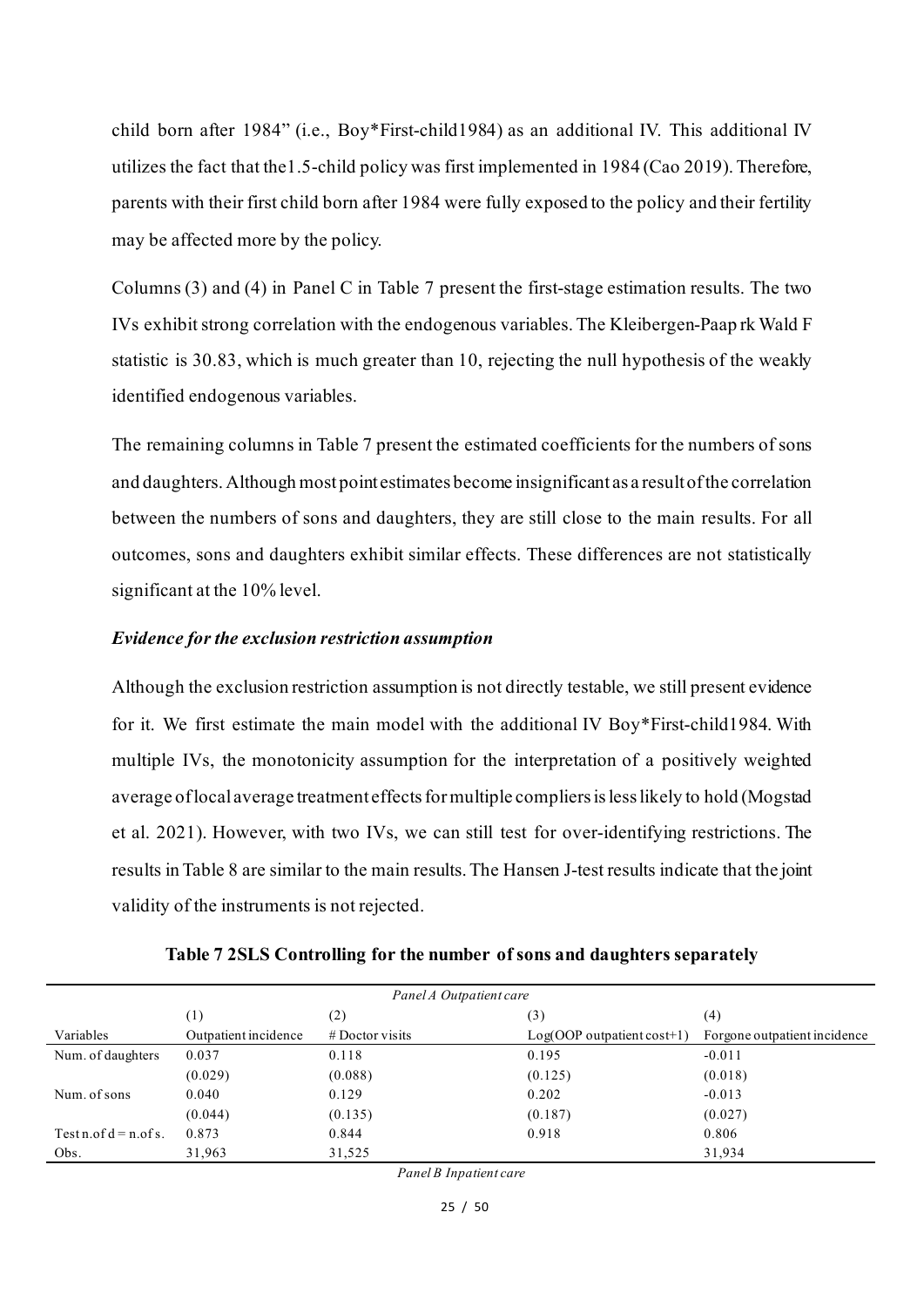|                                     | (1)                 | (2)                                       | (3)                       | (4)                         |
|-------------------------------------|---------------------|-------------------------------------------|---------------------------|-----------------------------|
| Variables                           | Inpatient incidence | # Hospital stays                          | Log(OOP inpatient cost+1) | Forgone inpatient incidence |
| Num. of daughters                   | 0.025               | 0.052                                     | 0.130                     | 0.016                       |
|                                     | (0.020)             | (0.034)                                   | (0.090)                   | (0.015)                     |
| Num. of sons                        | 0.028               | 0.055                                     | 0.155                     | 0.018                       |
|                                     | (0.030)             | (0.052)                                   | (0.140)                   | (0.022)                     |
| Test n.of $d = n.$ of s.            | 0.758               | 0.878                                     | 0.652                     | 0.814                       |
| Obs.                                | 32,057              | 32,043                                    | 29,252                    | 28,621                      |
|                                     |                     | Panel C Informal healthcare & First stage |                           |                             |
|                                     | (1)                 | (2)                                       | $(3)$ First-stage         | $(4)$ First-stage           |
|                                     | Self-treatment      |                                           |                           |                             |
| Variables                           | incidence           | $Log(OOP \text{ self-treatment cost+1})$  | Number of daughters       | Number of sons              |
| Num. of daughters                   | $0.071**$           | $0.367**$                                 |                           |                             |
|                                     | (0.033)             | (0.163)                                   |                           |                             |
| Num. of sons                        | 0.078               | $0.413*$                                  |                           |                             |
|                                     | (0.050)             | (0.248)                                   |                           |                             |
| $Boy*byr1937*T$                     |                     |                                           | $-0.042***$               | $0.731***$                  |
|                                     |                     |                                           | (0.001)                   | (0.020)                     |
| Boy*First-child1984                 |                     |                                           | $0.198***$                | $-0.527***$                 |
|                                     |                     |                                           | (0.038)                   | (0.036)                     |
| Testn.of $d = n.$ of s.             | 0.696               | 0.625                                     |                           |                             |
| Kleibergen-Paap Wald rk F statistic |                     |                                           |                           | 30.83                       |
| Obs.                                | 31,915              | 31,915                                    | 31,963                    | 31,963                      |

Notes:\*Significant at 10%; \*\* at 5%; \*\*\* at 1%. The numbers in parentheses are robust standard errors clustered at the community level. The model is similar to the main analysis except that the number of children is replaced with the number of daughter" and number of sons. Columns (3) and (4) in Panel C present the first-stage results. The remaining columns present the 2SLS estimates of the effect of the number of children on each outcome. "Test n.of  $d = n.of s$ ." indicates where the coefficient of the number of daughters is equal to that of the number of sons. P-values are reported. The number of daughters and the number of sons are instrumented as Boy\*byr1937\*T, which is constructed as first-born boy × (birth year  $\geq$  1937) × (birth year − 1929), and Boy\*First-child1984,which is constructed as first-born boy or not × the first child born after 1984 or not. Control variables include age, age squared, partnered or not, gender, rural hukou status, education level, community-fixed effects, parent-birth-year-fixed effects, and wave dummies.

A similar exercise is to test if the Boy\*byr1937\*T IV still affects healthcare utilization when controlling for the number of children. We directly control for Boy\*byr1937\*T in the second stage and use Boy\*First-child1984 to instrument the number of children. Table B.5 presents the 2SLS estimates. The coefficients for the number of children, though no longer significant due to the correlation with Boy\*byr1937\*T, are very close to the main results. The point estimates of Boy\*byr1937\*T are very small and insignificant, suggesting that Boy\*byr1937\*T does not directly influence healthcare use once we control for the number of children.

| Table 8 2SLS estimates for the main model with additional IVs |  |  |  |  |  |
|---------------------------------------------------------------|--|--|--|--|--|
|---------------------------------------------------------------|--|--|--|--|--|

| Panel A Outpatient care |                      |                   |                              |                              |  |  |
|-------------------------|----------------------|-------------------|------------------------------|------------------------------|--|--|
|                         | (1)                  | (2)               | $\left(3\right)$             | (4)                          |  |  |
| Var.                    | Outpatient incidence | $#$ Doctor visits | $Log(OOP$ outpatient cost+1) | Forgone outpatient incidence |  |  |
| Num. of children        | $0.033**$            | $0.102**$         | $0.183***$                   | $-0.007$                     |  |  |
|                         | (0.014)              | (0.044)           | (0.063)                      | (0.009)                      |  |  |
| Hansen $J(P)$           | 0.871                | 0.842             | 0.913                        | 0.805                        |  |  |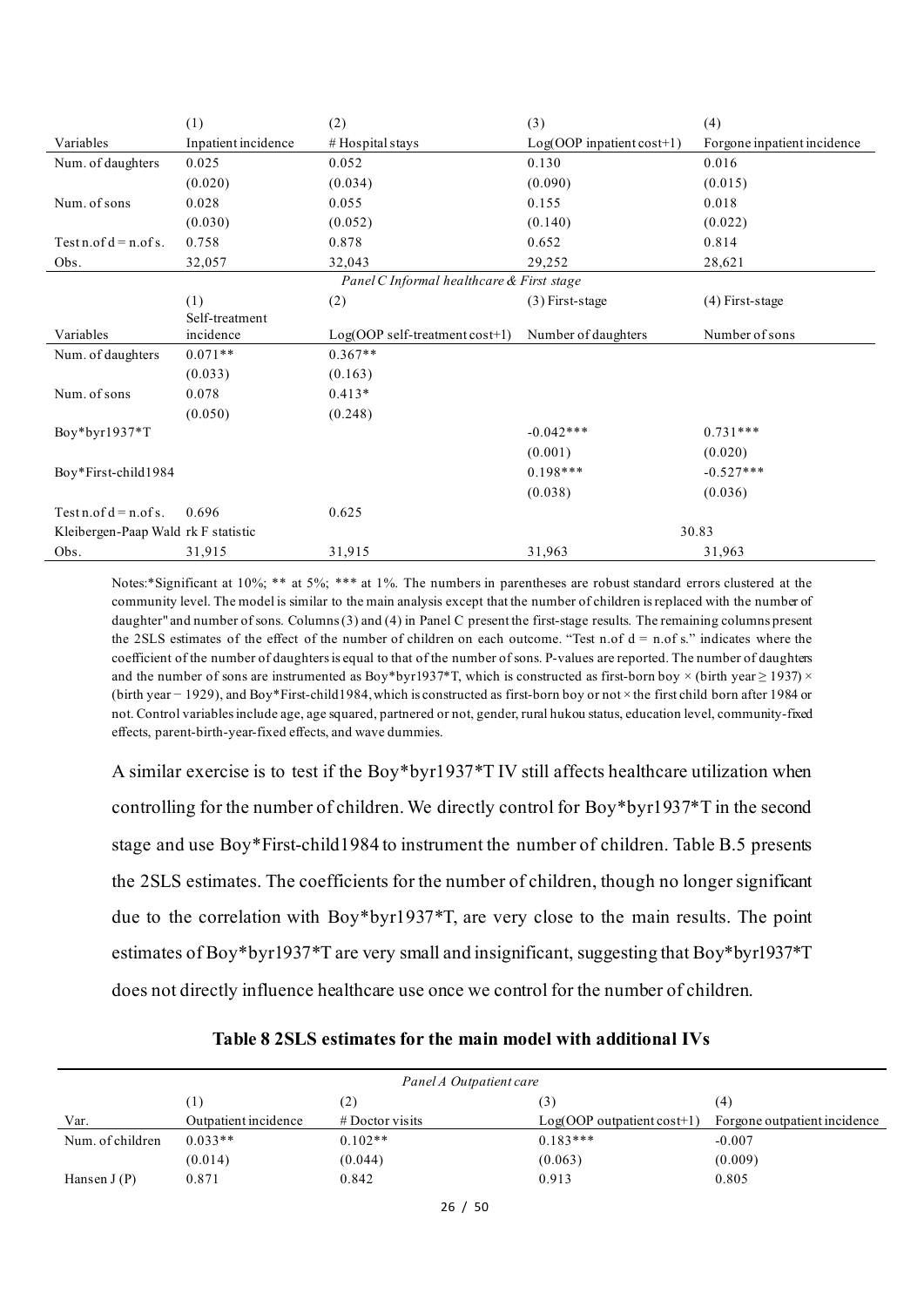| Obs.                                | 31,963                   | 31,525                                    | 28,082                    | 31,934                      |
|-------------------------------------|--------------------------|-------------------------------------------|---------------------------|-----------------------------|
|                                     |                          | Panel B Inpatient care                    |                           |                             |
|                                     | (1)                      | (2)                                       | (3)                       | (4)                         |
| Var.                                | Inpatient incidence      | # Hospital stays                          | Log(OOP inpatient cost+1) | Forgone inpatient incidence |
| Num. of children                    | $0.020**$                | $0.047**$                                 | $0.090**$                 | $0.013*$                    |
|                                     | (0.010)                  | (0.019)                                   | (0.045)                   | (0.008)                     |
| Hansen $J(P)$                       | 0.755                    | 0.875                                     | 0.649                     | 0.811                       |
| Obs.                                | 32,057                   | 32,043                                    | 29,227                    | 28,621                      |
|                                     |                          | Panel C Informal healthcare & First-stage |                           |                             |
|                                     | (1)                      | (2)                                       | $(3)$ First-stage         |                             |
| Var.                                | Self-treatment incidence | Log(OOP self-treatment cost+1)            | Num. of children          |                             |
| Num. of children                    | $0.059***$               | $0.291***$                                |                           |                             |
|                                     | (0.019)                  | (0.086)                                   |                           |                             |
| Boy*byr1937*T                       |                          |                                           | $-0.010***$               |                             |
|                                     |                          |                                           | (0.001)                   |                             |
| Boy*First-child born after 1984     |                          |                                           | $-0.196***$               |                             |
|                                     |                          |                                           | (0.042)                   |                             |
| Hansen $J(P)$                       | 0.691                    | 0.618                                     |                           |                             |
| Kleibergen-Paap rk Wald F statistic |                          |                                           | 179.06                    |                             |
| Obs.                                | 31,915                   | 31,915                                    | 31,963                    |                             |

Notes:\*Significant at 10%; \*\* at 5%; \*\*\* at 1%. The numbers in parentheses are robust standard errors clustered at the community level. Column (3) in Panel C presents the first-stage results. The remaining columns present the 2SLS estimates of the effect of the number of children on each outcome. For the Hansen J-test, p-values are reported.The control variables are the same as those used in the main analysis. The number of children is instrumented as Boy\*byr1937\*T, which is constructed as first-born boy × (birth year  $\geq$  1937) × (birth year - 1929), and Boy\*First-child1984, which is constructed as first-born boy or not  $\times$  the first child born after 1984 or not. Control variables include age, age squared, partnered or not, gender, rural hukou status, education level, community-fixed effects, parent-birth-year-fixed effects, and wave dummies.

#### *An alternative measure of fertility*

To account for the potential nonlinear effect of the number of children, we use "having multiple children ( $\geq$ 2) or not" as an alternative measure of fertility. The results in Table B.6 exhibit the same pattern as those of the main analysis using the number of children. The first-born child being a boy and the parent being younger significantly reduce the probability of having at least two children. The effect of having multiple children is approximately three times as large as that in the main results (i.e., the effect of having one additional child, which is consistent with the fact that approximately 90% of the sample has no more than four children).

#### *Accounting for multiple hypothesis testing*

To examine if the statistical significance of our results remainsrobust if we account for multiple hypothesis testing, we group the outcomes into "outpatient care," "inpatient care," and "informal healthcare," and then calculate group-wise Romano-Wolf adjusted p-values (Romano and Wolf 2005) for the coefficients of the number of children. Table B.7 compares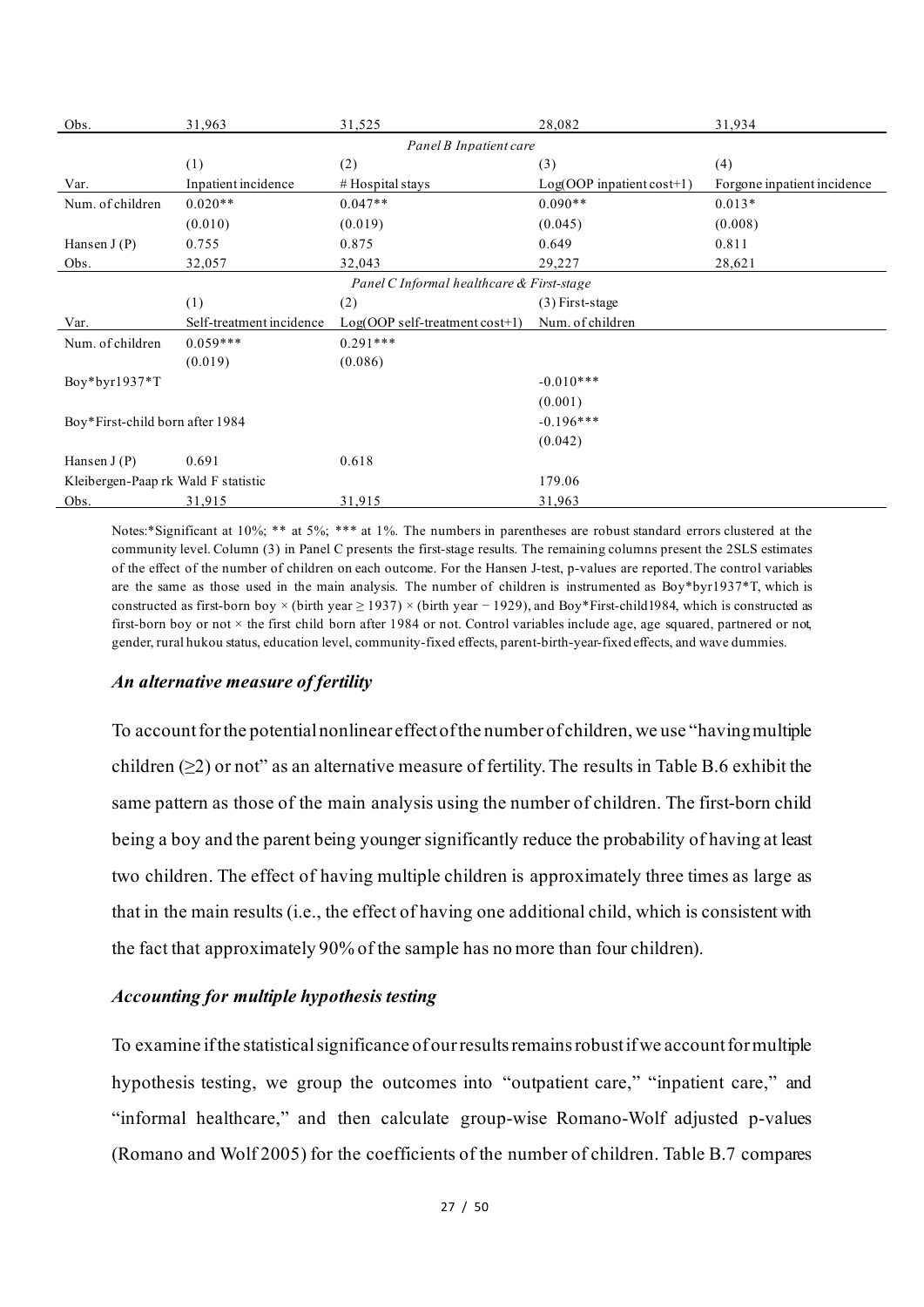the original p-values from the main model to the adjusted p-values. Excluding inpatient incidence and OOP inpatient cost, for most outcomes, the effects of the number of children remain significant at the 10% level or lower.

#### *Retaining observations in OCP regions*

To facilitate a valid identification strategy, we restrict the main sample to people living in NOCP regions. Although this restriction is supposed adopted to help increase the internal validity of the results within NOCP sample, one may still be concerned regarding the use of a less representative sample, which could hinder the external validity of the findings. For example, those who were outside our sample may be less affected because they could be healthier and more risk seeking, able to afford to raise more children, and be less likely to use healthcare services.

To address this concern, we check the extent to which our results could be generalized to a sample in which we include people from OCPareas.This sample consists of 22,017 individuals and 52,842 observations, with the other sample restrictions remaining unchanged.[18](#page-28-0)

Because the firstborn gender may be an invalid IV in OCP areas, we use Boy\*byr1937\*T interacting correlated with "being in an NOCP area or not" as our first IV for the new sample. The second IV is "if the community is in the OCP area or not", which essentially exploits the community-level variations of birth policies. As shown in Figure C.1, which plots the average number of children for each parental birth cohort by first-born gender and being in an OCP area or not, being in an OCP region has an extra negative effect on the number of children in addition to first-born boys.

With these two new IVs, we implement a 2SLS estimation similar to the main analysis, except that we control for city-fixed effects instead of community-fixed effects because "OCP area or not" is defined at the community level. This specification assumes away community-specific confounders that influence both parental healthcare use and IVs. Therefore, we also report over-identification test results to check the validity of this instrument.

<span id="page-28-0"></span> $18$  The number of observations in our regression is 48,586 because we have to drop missing values in the required variables.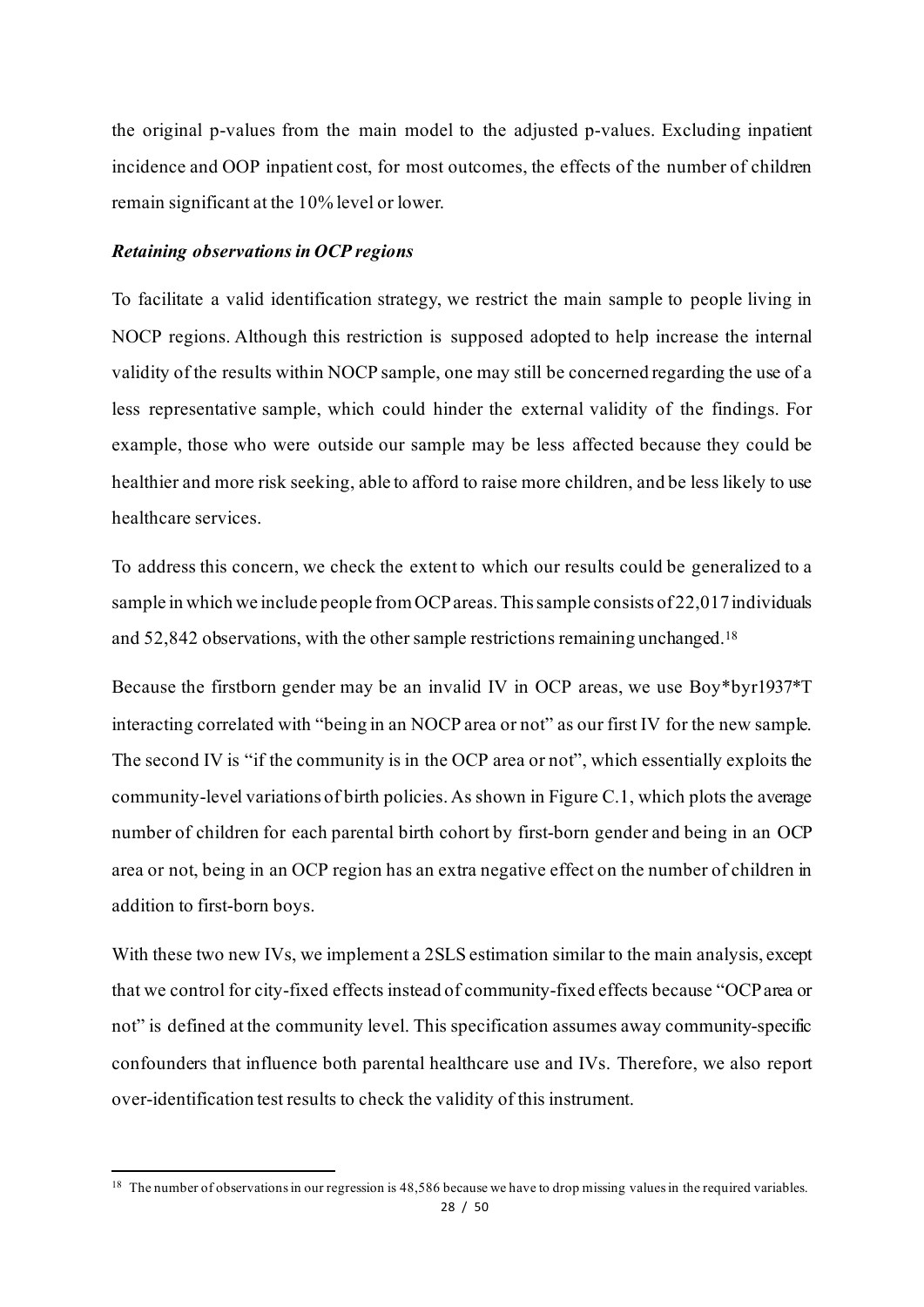Table B.8 presents the 2SLS estimation results for this alternative sample and specification. The Hansen J test results indicate that the joint validity of the instruments cannot be rejected. The estimation results are essentially the same as those in the main analysis, with healthcare utilization increasing with the number of children.

#### *Selection into fertility*

Finally, we address the concern of fertility selection. The IV Boy\*byr1937\*T is conditional on individuals with at least one child. In other words, we estimate the intensive margin effect on fertility. We argue that sample selection at the extensive margin is less of a concern because only 604 observations (1.78% of the entire sample) have no children. We are aware of no reason that couples with no children are systematically more likely to have first-born girls or boys. To check the robustness of our results, if we account for the extensive margin effect, we impute the first-born gender for 604 observations without a child and 67 observations with missing first-born gender information. This imputation is performed based on a logistic regression where the predictors are age, age squared, partnered or not, gender, rural hukou or not, education level, work or not, yearly earnings, number of living siblings, self-reported-healthlevel-fixed effects, mental health, having a chronic disease or not, outpatient incidence, number of doctor visits, inpatient incidence, number of hospital stays, self-treatment incidence, community-fixed effects, individual-birth-year-fixed effects, and wave dummies. Among the 671 observations, 50.07% were imputed with a first-born boy.We then add these observations with imputed first-born genders to our main sample and conduct the same 2SLS estimation as that reported in Table 3. As shown in Table B.9, the results are very similar to those of the main analysis.

#### **7 Discussion**

Declining fertility and increasing health expenditure associated with an aging population pose significant challenges to public finance globally. Family planning policies such as birthencouraging policies have been employed to manage fertility to combat undesirable trends in the population. However, fully understanding the long-term impact of such policies will not be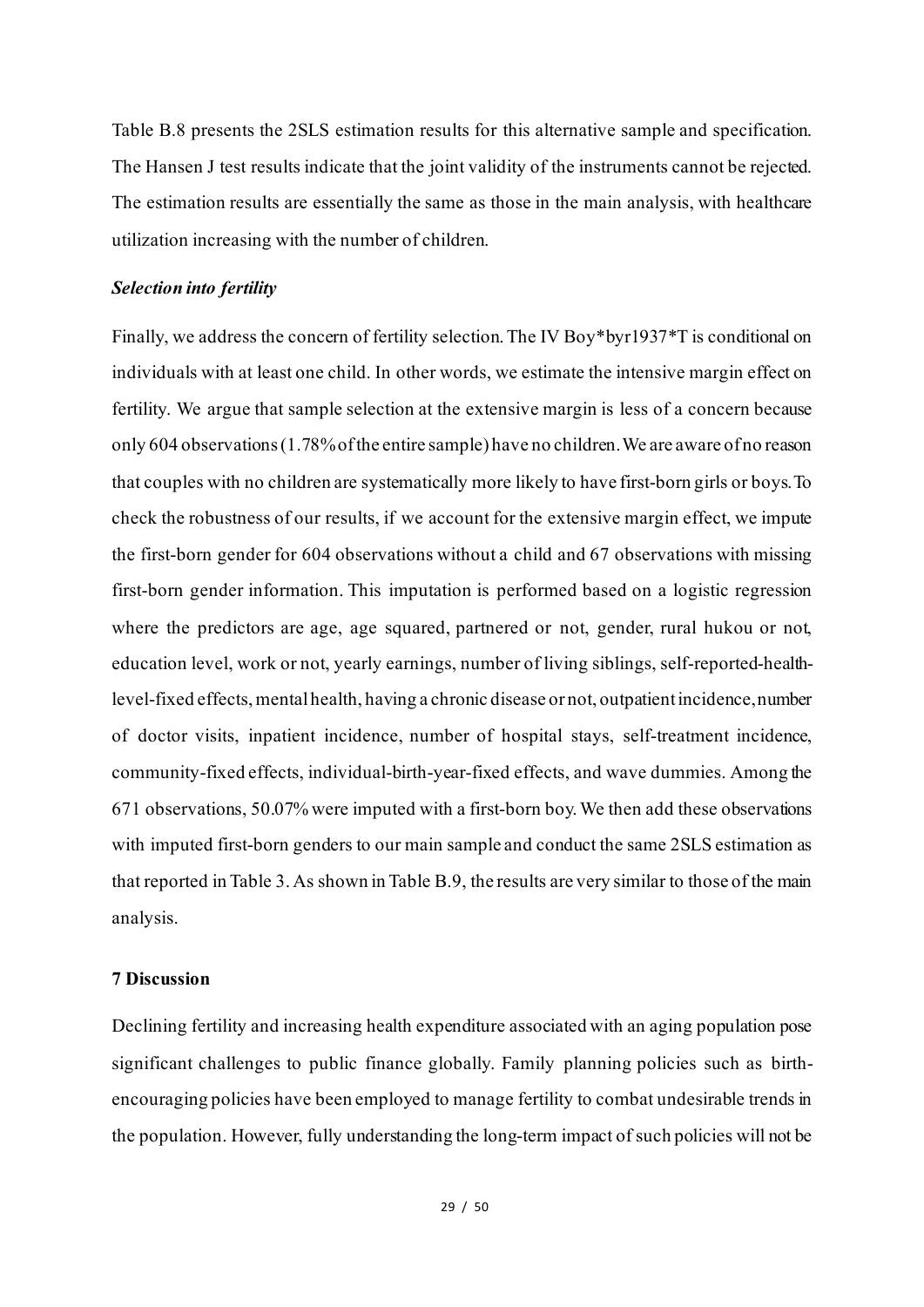possible if we fail to account for the long-term impact of fertility on healthcare utilization and costs.

This study adds to the existing literature on this topic. We study the causal effect of fertility on elderly parent healthcare utilization. We exploit the exogenous fertility changes induced by the 1.5-child policy in rural China to facilitate an IV approach. We find that overall, having additional children increases formal healthcare use, including the incidence and OOP expenditure of using outpatient and inpatient care, as well as the number of doctor visits and hospital stays. Furthermore, there is also an increase in informal healthcare use (e.g., the probability and OOP expenditure of self-treatment) after having additional children.

Further mechanism analysis indicates that increasing healthcare use with additional children may be driven by deteriorating physical and mental health and increasing intergenerational support from children. Although parent income does not increase with fertility, children are more likely to pay for OOP self-treatment costs, dental costs, and health checkups for their parents and make monetary transfersto their parents, suggesting that a portion of the increased burden of healthcare cost is borne by children.

The pattern of the results differs between men and women. In addition to self-treatment use increasing with the number of children of both genders, having additional children leads to increased inpatient care use for men and female outpatient care use. Less educated parents suffer more from the adverse health effects of fertility and bear a significant increase in OOP medical costs. In contrast, the more education group's health condition and expenditures are negligibly affected, raising health disparity concerns. Fertility comprehensively affects relatively younger parents, but also persists in older parents, indicating that the effects of fertility on healthcare can be long lasting.

Our results imply that the true cost of birth-encouraging policies is underestimated if we consider long-term impacts on health and healthcare use. Effect heterogeneity suggests that subgroups (e.g., women and less educated parents) with limited economic resources and less generous health insurance bear a larger increase in OOP health costs as a result of fertility. Our results call for supportive measures for these disadvantaged groups (and potentially their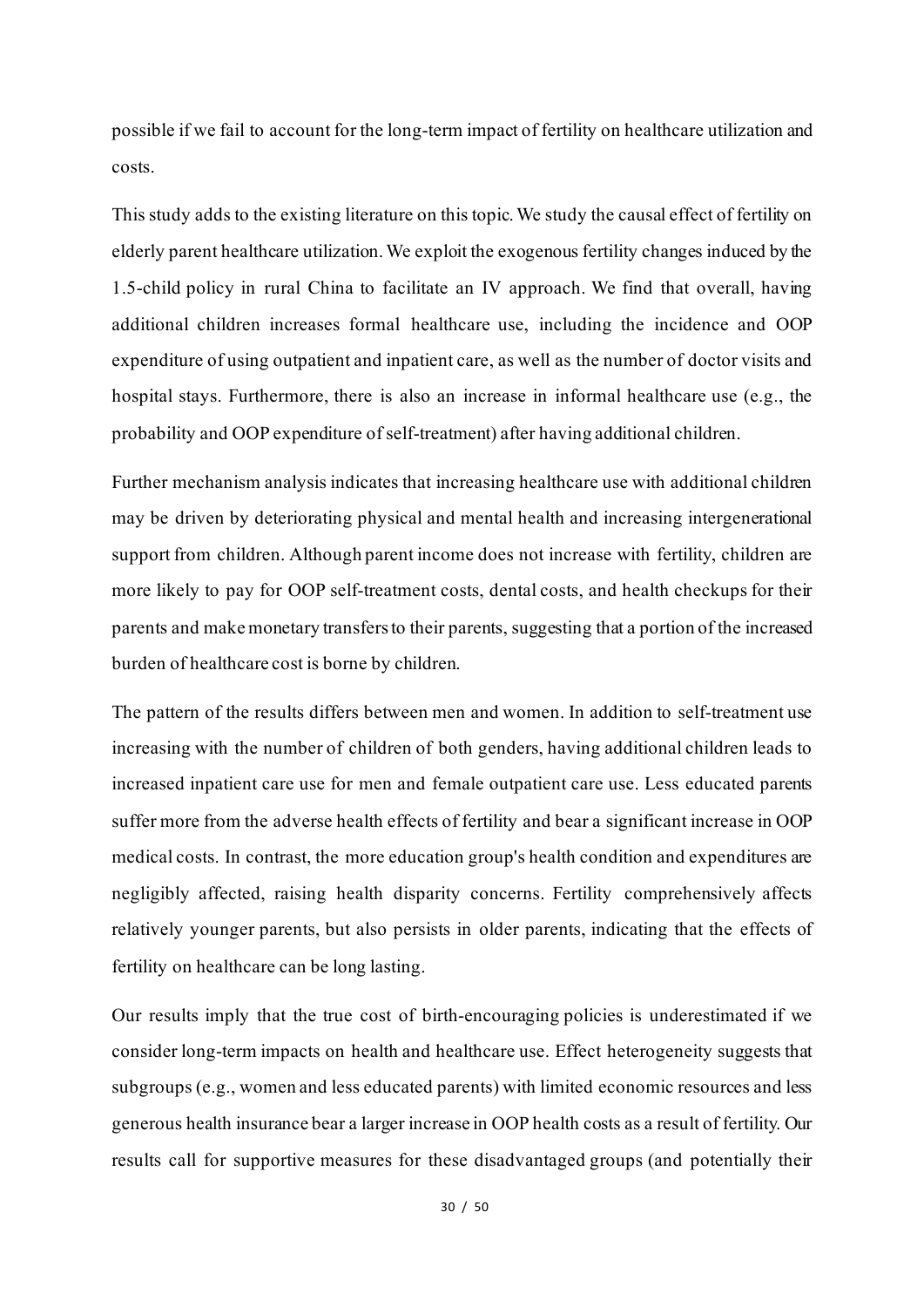children, who partially bear increased costs) alongside birth policies.

This result is particularly relevant for developing countries with high copayments and less developed public service systemsfor the elderly (i.e., heavy reliance on old-age support from family members). More evidence from other countries could be included in future research to examine how these effects interact with different institutional and cultural contexts.Additional evidence from young parents could also help us investigate the immediate effects of fertility on healthcare use.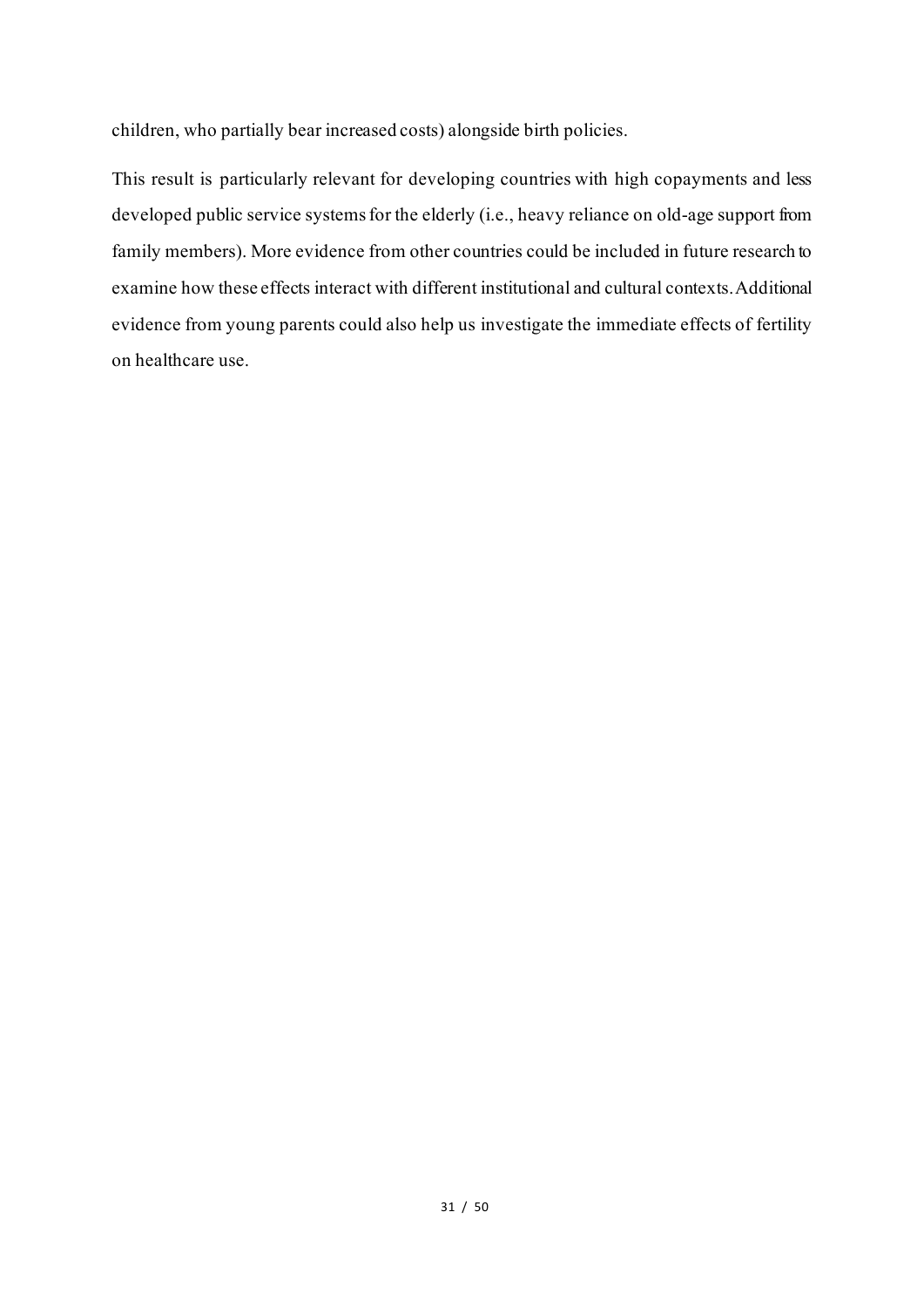#### **Acknowledgement**

This study was conducted as part of the Project "Studies on Transformations of International Systems and their Impact on Japan's Mid- & Long-term Competitiveness" undertaken by the research group on "Empirical Research on the Changing Chinese Economy-Upgrading, Expansion, Structural Reform" at the Research Institute of Economy, Trade, and Industry (RIETI). The authors thank the China Health and Retirement Longitudinal Study (CHARLS) team for providing data. We also wish to thank Elena Bassoli, Julien Bergeot, Zhixiong Guan, Asei Ito, Kai Kajitani, Lei Lei, Zhiqiang Liu, Shiko Maruyama, Masayuki Morikawa, Bin Ni, Bettina Siflinger, Martin Salm, Arthur van Soest, Mariko Watanabe, Tetsuya Watanabe, Makoto Yano, Nina Yin, the participants at the 24th Tokyo Labor Economics Workshop, JCER Seminar (2021 Fall), CHLR Applied Microeconomics Seminar (2021 Fall), RIETI Seminar (January 2022), and Netspar International Pension Workshop 2022 for their helpful comments and suggestions. We also thank the RIETI staff for their kind assistance and cooperation. All errors are on our own and we declare no conflicts of interest.

#### **References**

Banister, Judith. 1987. *China's Changing Population*. Stanford University Press.

Barber, Sarah L., and Lan Yao. "Health insurance systems in China: a briefing note." *World Health report* (2010).

Bucher-Koenen, Tabea, Helmut Farbmacher, Raphael Guber, and Johan Vikström. "Double trouble: the burden of child-rearing and working on maternal mortality." *Demography* 57.2 (2020): 559–576.

Canning, David, and T. Paul Schultz. "The economic consequences of reproductive health and family planning." *The Lancet* 380.9837 (2012): 165–171.

Cao, Yuan. "Fertility and labor supply: evidence from the One-Child Policy in China." *Applied Economics* 51.9 (2019): 889–910.

Cáceres-Delpiano, Julio, and Marianne Simonsen. "The toll of fertility on mothers' well-being." *Journal of Health Economics* 31.5 (2012): 752–766.

Chen, Guodong, and Xiaoyan Lei. "" Fertility effect" or" Supporting effect?"—Quantity of children and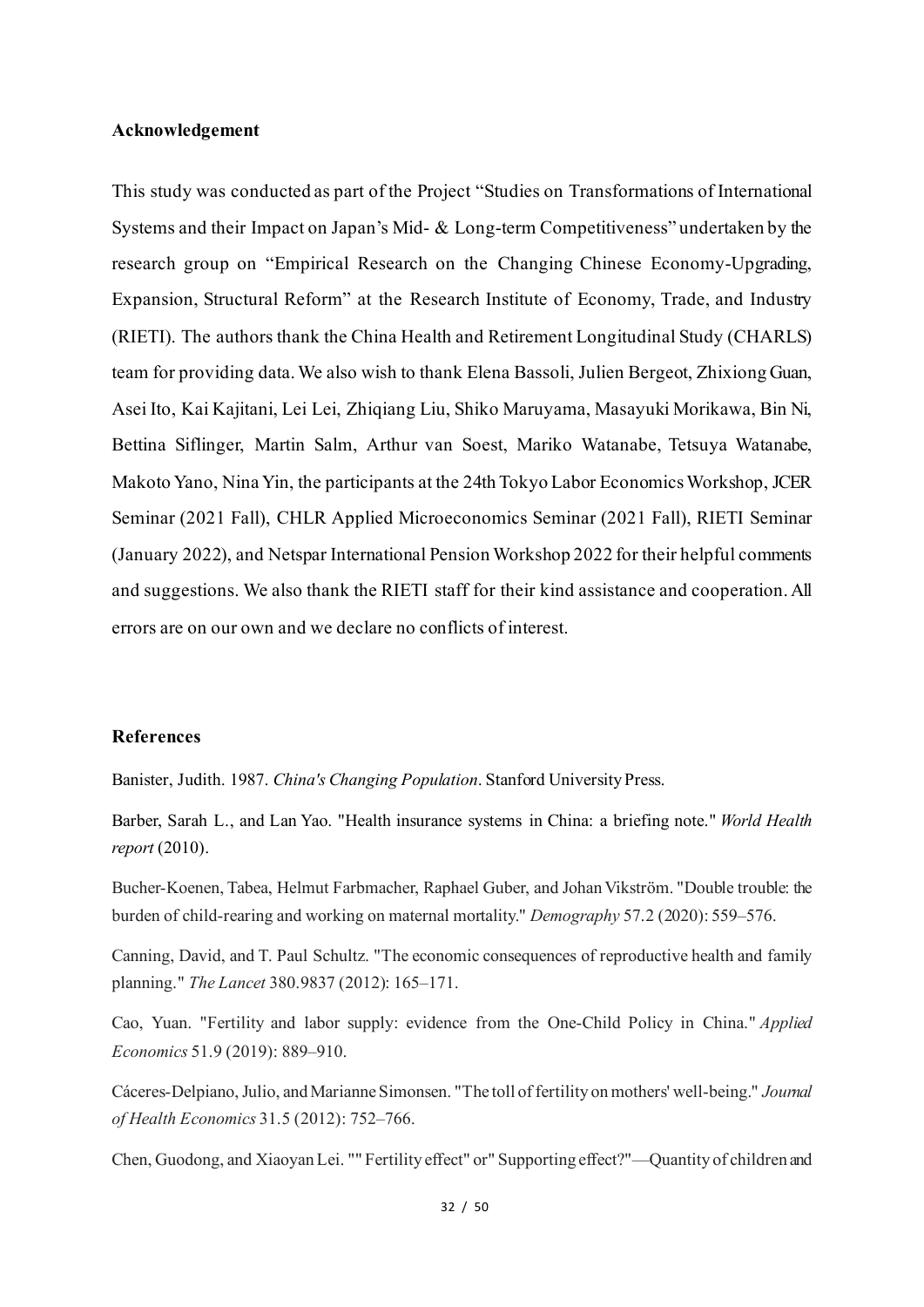parental health." *Frontiers of Economics in China* 4.4 (2009): 601–616.

Chen, Yi, and Hanming Fang. "The long-term consequences of China's "Later, Longer, Fewer" campaign in old age." *Journal of Development Economics* 151 (2021): 102664.

Chen, Yuyu, Hongbin Li, and Lingsheng Meng. "Prenatal sex selection and missing girls in China: Evidence from the diffusion of diagnostic ultrasound." *Journal of Human Resources* 48.1 (2013): 36– 70.

Cheng, Lingguo, Hong Liu, Ye Zhang, Ke Shen, and Yi Zeng. "The impact of health insurance on health outcomes and spending of the elderly: evidence from China's new cooperative medical scheme." *Health Economics* 24, no. 6 (2015): 672–691.

Cheng, Lingguo, Hong Liu, Ye Zhang, and Zhong Zhao. "The health implications of social pensions: Evidence from China's new rural pension scheme." *Journal of Comparative Economics* 46, no. 1 (2018): 53–77.

Deems, Nicholas P., and Benedetta Leuner. "Pregnancy, postpartum and parity: Resilience and vulnerability in brain health and disease." *Frontiers in Neuroendocrinology* 57 (2020): 100820.

Donaldson, Paul and Amy Tsui. "The international family planning movement." *Population Bulletin* vol. 45,3 (1990): 1–46.

Ho, Christine. "Child's gender, parental monetary investments and care of elderly parents in China." *Review of Economics of the Household* 17.3 (2019): 741–774.

Gove, Walter R., and Michael R. Geerken. "The effect of children and employment on the mental health of married men and women." *Social Forces* 56.1 (1977): 66–76.

Baochang, Gu, Wang Feng, Guo Zhigang, and Zhang Erli. "China's local and national fertility policies at the end of the twentieth century." *Population and Development Review* (2007): 129–147.

Guo, Rufei, and Junsen Zhang. "The Effects of Children's Gender Composition on Filial Piety and Old-Age Support." *The Economic Journal* 130.632 (2020): 2497–2525.

Hurt, Lisa S., Carine Ronsmans, and Suzanne L. Thomas. "The effect of number of births on women's mortality: systematic review of the evidence for women who have completed their childbearing." *Population Studies* 60.1 (2006): 55–71.

Islam, Asadul, and Russell Smyth. "Do fertility control policies affect health in old age? Evidence from China's one‐child experiment." *Health Economics* 24.5 (2015): 601–616.

Joshi, Shareen, and T. Paul Schultz. "Family planning and women's and children's health: Long-term consequences of an outreach program in Matlab, Bangladesh." *Demography* 50.1 (2013): 149–180.

Kabátek, Jan, and David C. Ribar. "Daughters and Divorce." *The Economic Journal* 131.637 (2021):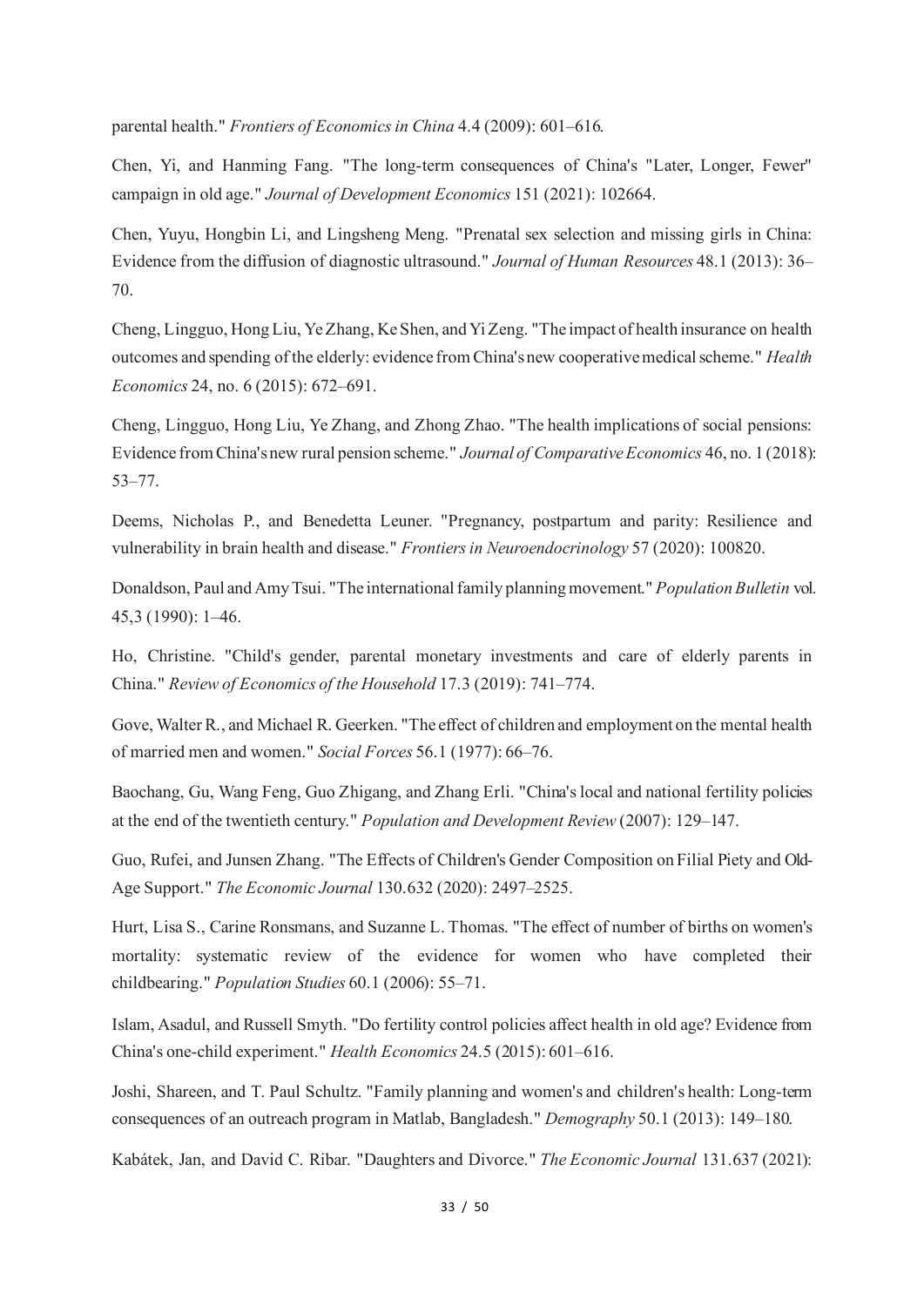2144–2170.

Kruk, Kai Eberhard, and Steffen Reinhold. "The effect of children on depression in old age." *Social Science & Medicine* 100 (2014): 1–11.

Li, Chuanxiao, et al. "The prevalence and risk factors of depression in prenatal and postnatal women in China with the outbreak of Corona Virus Disease 2019." *Journal of Affective Disorders* 282 (2021): 1203–1209.

Li, Xin, and Wei Zhang. "The impacts of health insurance on health care utilization among the older people in China." *Social Science & Medicine* 85 (2013): 59–65.

Li, Xun, and Yu Qiu. "Are more children better than one? Evidence from a lab experiment of decision making." *China Economic Review* (2021): 101653.

Lu, Li, et al. "Mental health outcomes among Chinese prenatal and postpartum women after the implementation of universal two-child policy." *Journal of Affective Disorders* 264 (2020): 187–192.

Miller, Grant, and Kimberly Singer Babiarz. "Family planning program effects: Evidence from microdata." *Population and Development Review* 42.1 (2016): 7–26.

Modig, Karin, et al. "Payback time? Influence of having children on mortality in old age." *Journal of Epidemiology & Community Health* 71.5 (2017): 424–430.

Mogstad, Magne, Alexander Torgovitsky, and Christopher R. Walters. "The causal interpretation of twostage least squares with multiple instrumental variables." *American Economic Review* 111.11 (2021): 3663–98.

National Bureau of Statistics of China. *National Data*. National Bureau of Statistics of China, Beijing, 2020. <https://data.stats.gov.cn/english/easyquery.htm?cn=C01>. 6 January. 2022.

Ness, Roberta B., Helena M. Schotland, Katherine M. Flegal, and Frances S. Shofer. "Reproductive history and coronary heart disease risk in women." *Epidemiologic Reviews* 16.2 (1994): 298–314.

Peters, Sanne A.E., et al. "Parenthood and the risk of cardiovascular diseases among 0.5 million men and women: findings from the China Kadoorie Biobank." *International Journal of Epidemiology* 46.1 (2017): 180–189.

Romano, Joseph P., and Michael Wolf. "Exact and approximate stepdown methods for multiple hypothesis testing." *Journal of the American Statistical Association* 100.469 (2005): 94–108.

Seltzer, Judith R. *The origins and evolution of family planning programs in developing countries*. Rand Corporation, 2002.

Schultz, T. Paul. "Population policies, fertility, women's human capital, and child quality." *Handbook of development economics* 4 (2007): 3249–3303.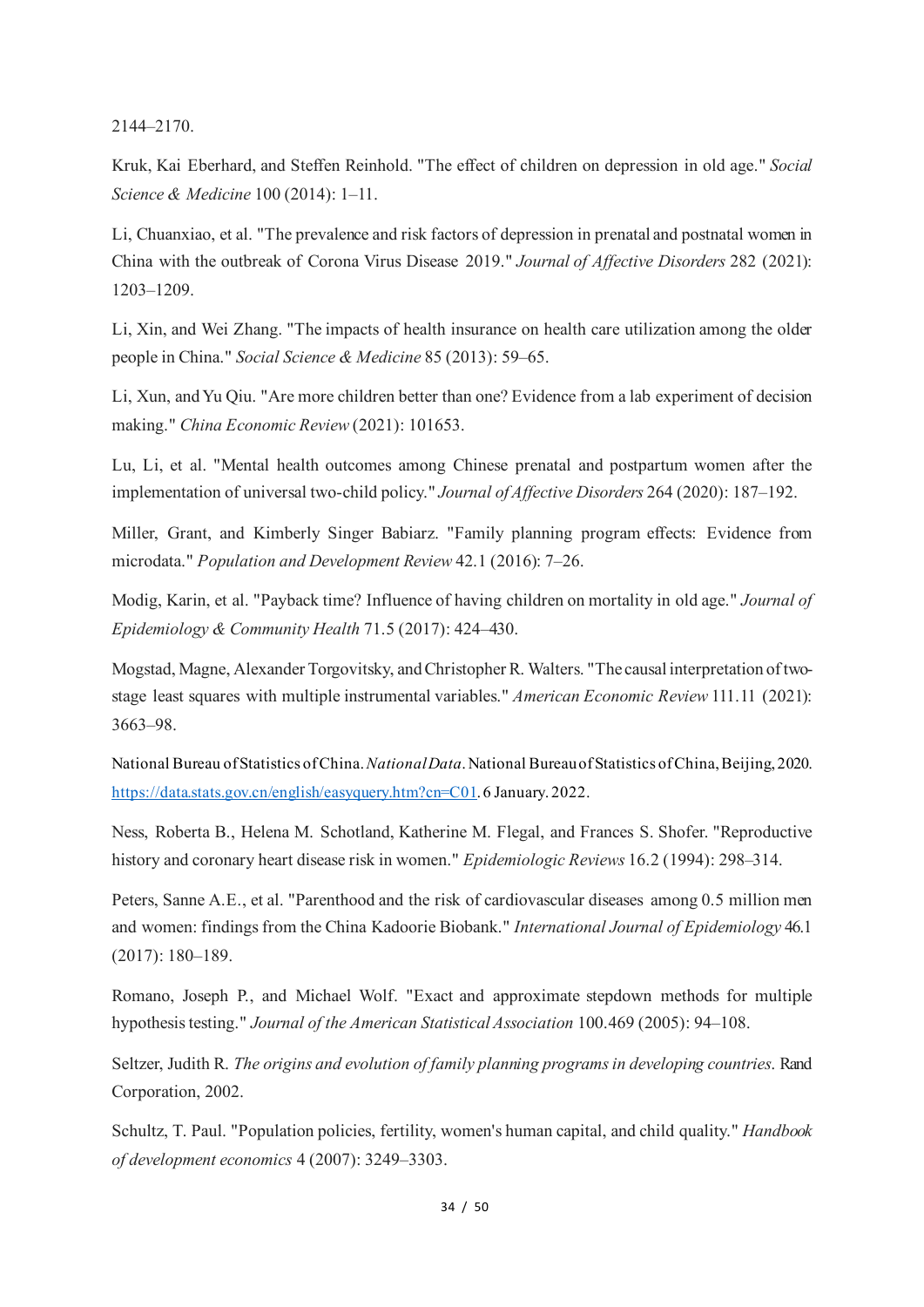Skilton, Michael R., Fabrice Bonnet, Lisa M. Begg, Markus Juonala, Mika Kähönen, Terho Lehtimäki, Jorma SA Viikari, and Olli T. Raitakari. "Childbearing, child-rearing, cardiovascular risk factors, and progression of carotid intima-media thickness: the Cardiovascular Risk in Young Finns study." *Stroke* 41.7 (2010): 1332–1337.

Spence, Naomi J. "The long-term consequences of childbearing: physical and psychological well-being of mothers in later life." *Research on Aging* 30.6 (2008): 722–751.

Weng, Haoling H., Lori A. Bastian, Donald H. Taylor Jr, Barry K. Moser, and Truls Ostbye. "Number of children associated with obesity in middle-aged women and men: results from the health and retirement study." *Journal of Women's Health* 13.1 (2004): 85–91.

Whyte, Martin King. "Continuity and change in urban Chinese family life." *The China Journal* 53 (2005): 9–33.

Wu, Xiaoyu, and Lixing Li. "Family size and maternal health: evidence from the One-Child policy in China." *Journal of Population Economics* 25.4 (2012): 1341–1364.

You, Xuedan, and Yasuki Kobayashi. "The new cooperative medical scheme in China." *Health Policy* 91.1 (2009): 1–9.

Zhai, Tiemin, John Goss, and Jinjing Li. "Main drivers of health expenditure growth in China: a decomposition analysis." *BMC Health Services Research* 17.1 (2017): 1–9.

Zhang, Junsen. "The evolution of China's one-child policy and its effects on family outcomes." *Journal of Economic Perspectives* 31.1 (2017): 141–60.

Zhang, Xianglan, Xiao-Ou Shu, Yu-Tang Gao, Gong Yang, Honglan Li, and Wei Zheng. "Pregnancy, childrearing, and risk of stroke in Chinese women." *Stroke* 40.8 (2009): 2680–2684.

Zhao, Yaohui, John Strauss, Gonghuan Yang, John Giles, Peifeng (Perry) Hu, Yisong Hu, Xiaoyan Lei, Albert Park, James P. Smith, and Yafeng Wang. **"**China Health and Retirement Longitudinal Study, 2011-2012 National Baseline Users' Guide." *Beijing: National School of Development, Peking University* (2013): 1–56.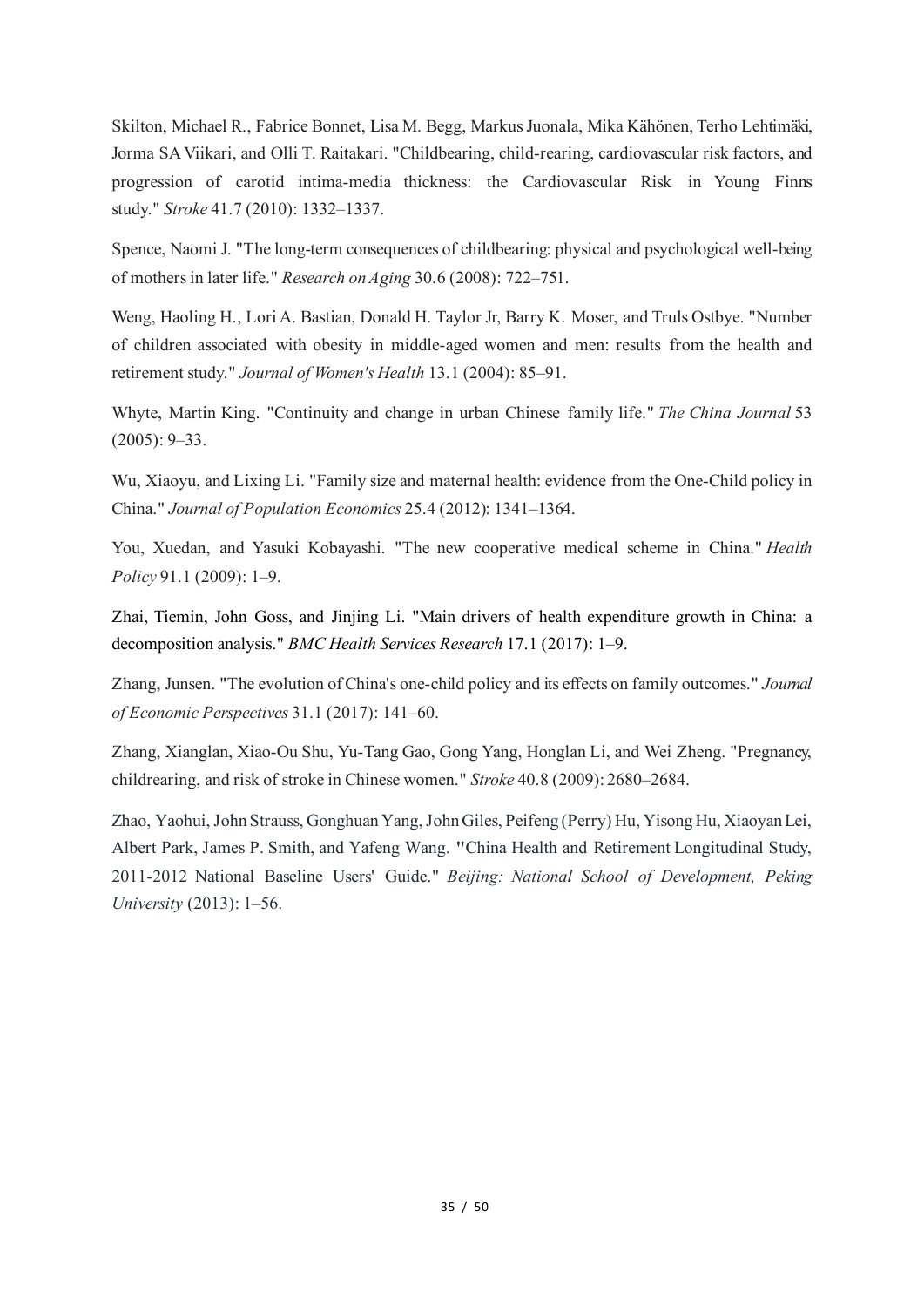#### **Appendix**

#### **Appendix A Variables used in the main and further analysis**

#### *Main outcome variables:*

- 1. *Outpatient incidence*: A dummy variable indicating whether the respondent had used outpatient care in the past month. Outpatient care refers to visiting a public hospital, private hospital, public health center, clinic, or health worker or doctor's practice, or home visits by a health worker or doctor. It should be noted that there are no general practitioners in China. To see a doctor, one typically needs to visit a hospital or clinic.
- 2. *Number of doctor visits*: Number of doctor visits in the past month. More precisely, the total number of visits to general hospitals, specialized hospitals, Chinese medicine hospitals ("Zhongyi"), community healthcare centers, township hospitals, healthcare posts, private clinics, and other healthcare organizations.
- 3. *OOP outpatient cost:* OOP expenditure for outpatient care in the past month in CNY.
- 4. *Forgone outpatient incidence*: A dummy variable indicating whether the respondent was sick, but did not seek outpatient care in the past month.
- 5. *Inpatient incidence*: A dummy variable indicating whether the respondent received inpatient care in the past year.
- 6. *Number of hospital stays*: The number of times the respondent received inpatient care during the past year.
- 7. *OOP inpatient cost*: OOP expenditure for inpatient care in the past year. Inpatient expenditures include fees paid to the hospital, including ward fees, but excluding wages paid to a hired nurse, transportation costs, and accommodation costs for the respondent or family members.
- 8. *Forgone inpatient incidence*: A dummy variable indicating whether or not a doctor had suggested that the respondent needed inpatient care, but was not hospitalized in the past year.
- 9. *Self-treatment incidence*: A dummy variable indicating whether the respondent treated his or herself in the past month. Self-treatment refers to treatment without resorting to professional medical care such as over-the-counter drugs, traditional herbs or medication,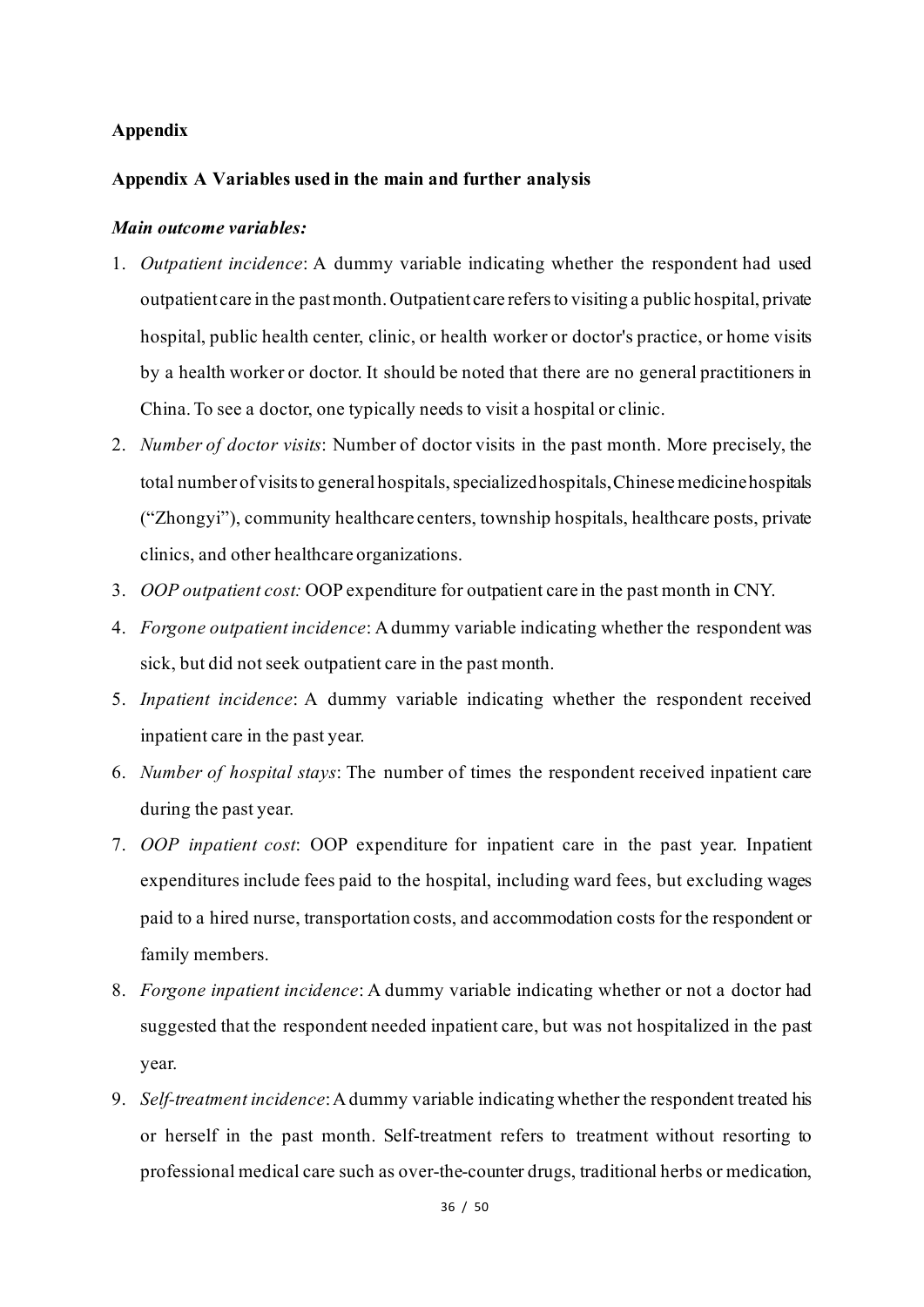tonic/health supplements, and the use of healthcare equipment.

10. *OOP self-treatment cost*: OOP expenditure for self-treatment in the past month.

#### *Additional outcomes of health checkups and dental care use:*

- 11. *Health check incidence*: A dummy variable indicating whether the respondent had undergone any health checkupsin the past two years.
- 12. *Dental care incidence:* A dummy variable indicating whether the respondent used dental care in the previous year.
- 13. *Number of dental care visits:*Total number of dental visits in the previous year.
- 14. *OOP dental care cost:*OOP expenditure for dental visits in the past year in CNY.

#### *Income variables:*

- 1. *Annual earned income after tax*: Wages and bonus income in the year after tax. Wages include income from agricultural work, nonagricultural jobs, side jobs, and all other bonuses. The wage is zero if an individual has no jobs or agricultural work.
- 2. *Annual household income per capita*: The sum of all household income levels divided by the number of household members. Income here includes earned income, capital income, pension income, income from government transfers, other income, and total income from other household members.

#### *Intergenerational interaction variables:*

- 1. *Incidence of transfer from children*: Whether the respondent and their spouse received any economic assistance from their children or grandchildren in the past year. Note that in the surveys for 2011 and 2013, questions include economic assistance from non-resident children and grandchildren, whereas the 2015 survey does not include transfers from grandchildren. However, this should not be a major concern because direct transfers from grandchildren without transferring through children are rare.
- 2. *Amount of transfer from children*:The amount of economic assistance that the respondent and their spouse received from children or grandchildren in the past year.
- 3. *Incidence of contact with children in person*: Indicator of any contact with children in person in the past week.
- 37 / 50 4. *Incidence of contact with children by phone or email*:Indicator of any contact with children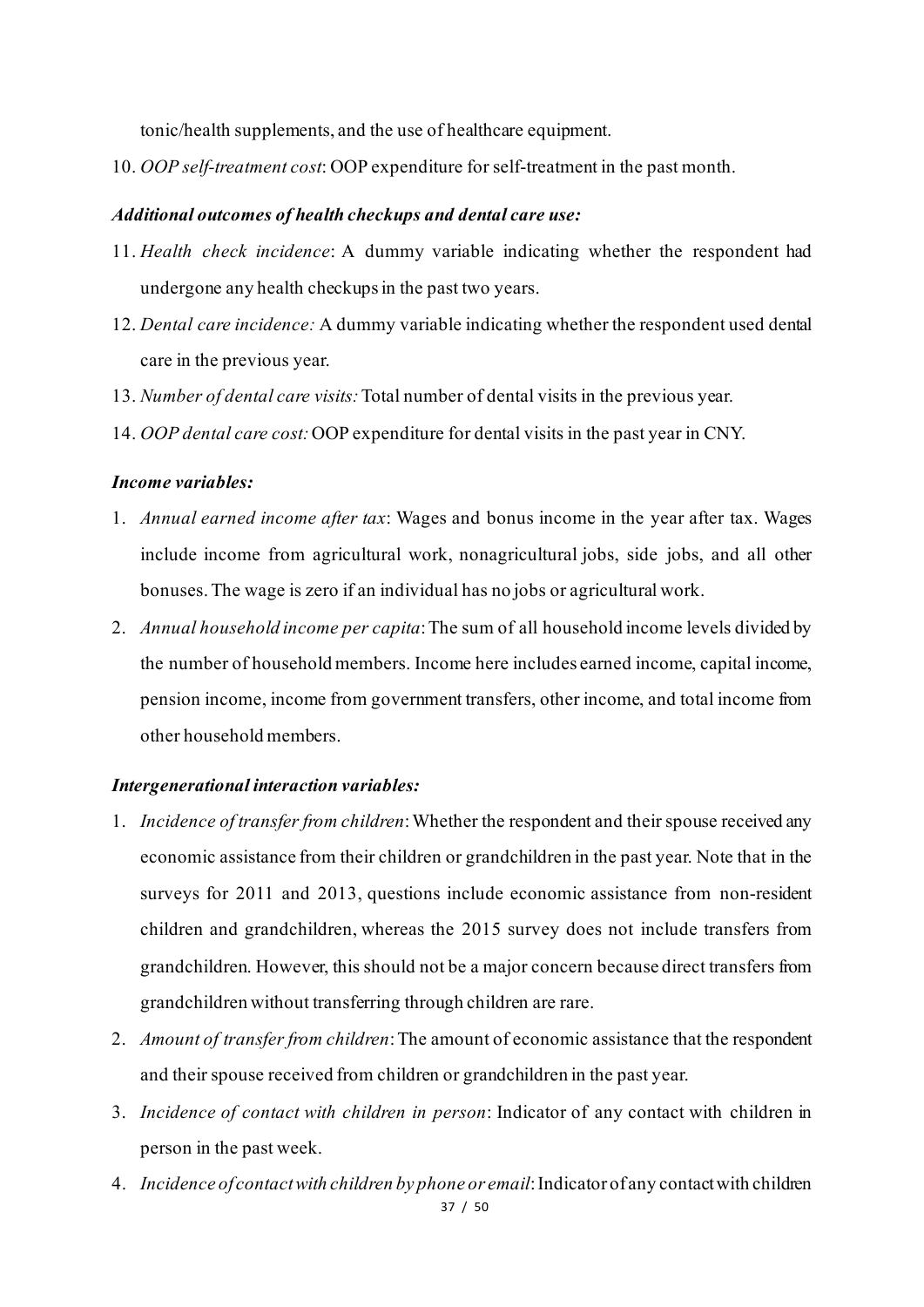by phone or email in the past week.

- 5. *Incidence of contact with children in any form*: Indicator of any contact with children in person, by phone, or by email in the past week.
- 6. *Incidence of children paying for health check*: Indicator if children have paid for health checkups for a parent in the past two years.
- 7. *Incidence of children paying for OOP self-treatment cost*: Indicator if children have paid for any OOP self-treatment expenses for a parent in the past month.
- 8. *Incidence of children paying for OOP dental care cost*: A dummy variable indicating whether children paid most of the OOP cost for dental visits in the past year.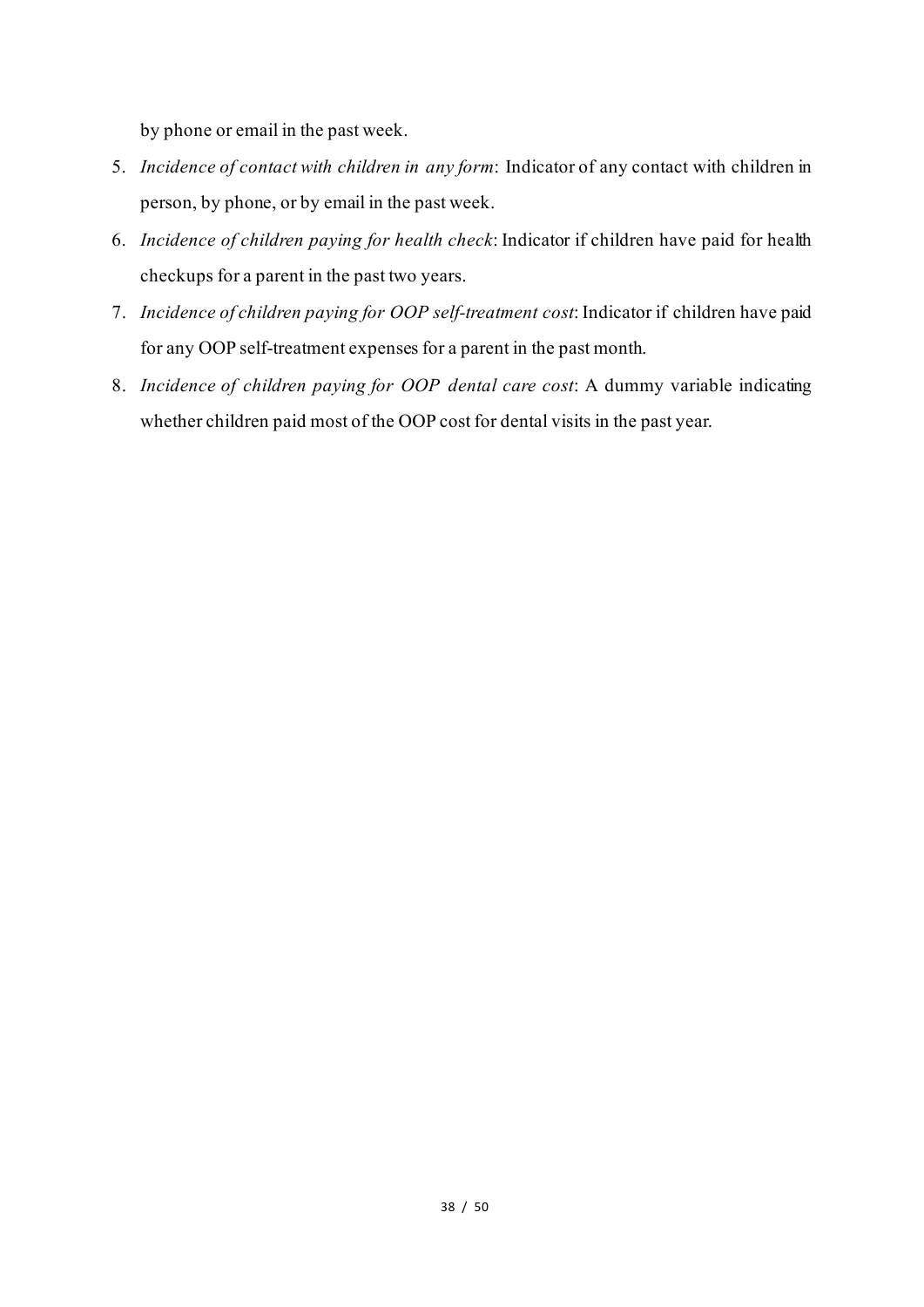### **Appendix B Tables**

## **Table B.1 Summary statistics of outcomes and mechanism variables for the entire**

| Variable                     | Obs.   | Mean    | Std. dev. | Variable                                  | Obs.   | Mean     | Std. dev. |
|------------------------------|--------|---------|-----------|-------------------------------------------|--------|----------|-----------|
| Outpatient care use          |        |         |           | Mechanism: Health                         |        |          |           |
| Outpatient incidence         | 33,596 | 0.217   | 0.413     | Self-reported health                      | 29,650 | 3.853    | 0.936     |
| $#$ Doctor visits            | 33,140 | 0.467   | 1.474     | Mental health                             | 31,336 | 8.352    | 6.315     |
| OOP outpatient cost          | 29,502 | 83.566  | 884.718   | Chronic disease                           | 33,886 | 0.696    | 0.46      |
| Forgone outpatient incidence | 33,563 | 0.08    | 0.271     |                                           |        |          |           |
| Inpatient care use           |        |         |           | Mechanism: Income                         |        |          |           |
| Inpatient incidence          | 33,696 | 0.119   | 0.324     | Annual earned income after tax            | 32,921 | 4237.098 | 12857.39  |
| # Hospital stays             | 33,679 | 0.178   | 0.638     | Annual household income per capita        | 21,124 | 7890.954 | 20281.11  |
| OOP inpatient cost           | 30,711 | 336.082 | 3753.612  |                                           |        |          |           |
| Forgone inpatient incidence  | 30,124 | 0.056   | 0.229     | Mechanism: Intergenerational interactions |        |          |           |
| Other healthcare use         |        |         |           | Incidence of transfer from children       | 32,469 | 0.621    | 0.485     |
| Self-treatment incidence     | 33,540 | 0.515   | 0.5       | Amount of transfer from children          | 32,424 | 3678.073 | 13483.43  |
| OOP self-treatment cost      | 33,540 | 92.334  | 408.022   | Contact in person                         | 33,150 | 0.792    | 0.406     |
| Health check incidence       | 32,591 | 0.423   | 0.494     | Contact by phone/email                    | 25,332 | 0.546    | 0.498     |
| Dental visit incidence       | 23,185 | 0.166   | 0.372     | Any contact                               | 33,157 | 0.913    | 0.282     |
| Number of dental visits      | 23,099 | 0.414   | 1.646     | Child-paid health check                   | 32,591 | 0.030    | 0.171     |
| OOP dental cost              | 22,822 | 95.196  | 480.407   | Child-paid OOP self-treatment cost        | 33,522 | 0.046    | 0.21      |
| Positive OOP dental cost     | 3,445  | 630.646 | 1091.565  | Child-paid OOP dental cost                | 22,826 | 0.012    | 0.110     |

### **sample**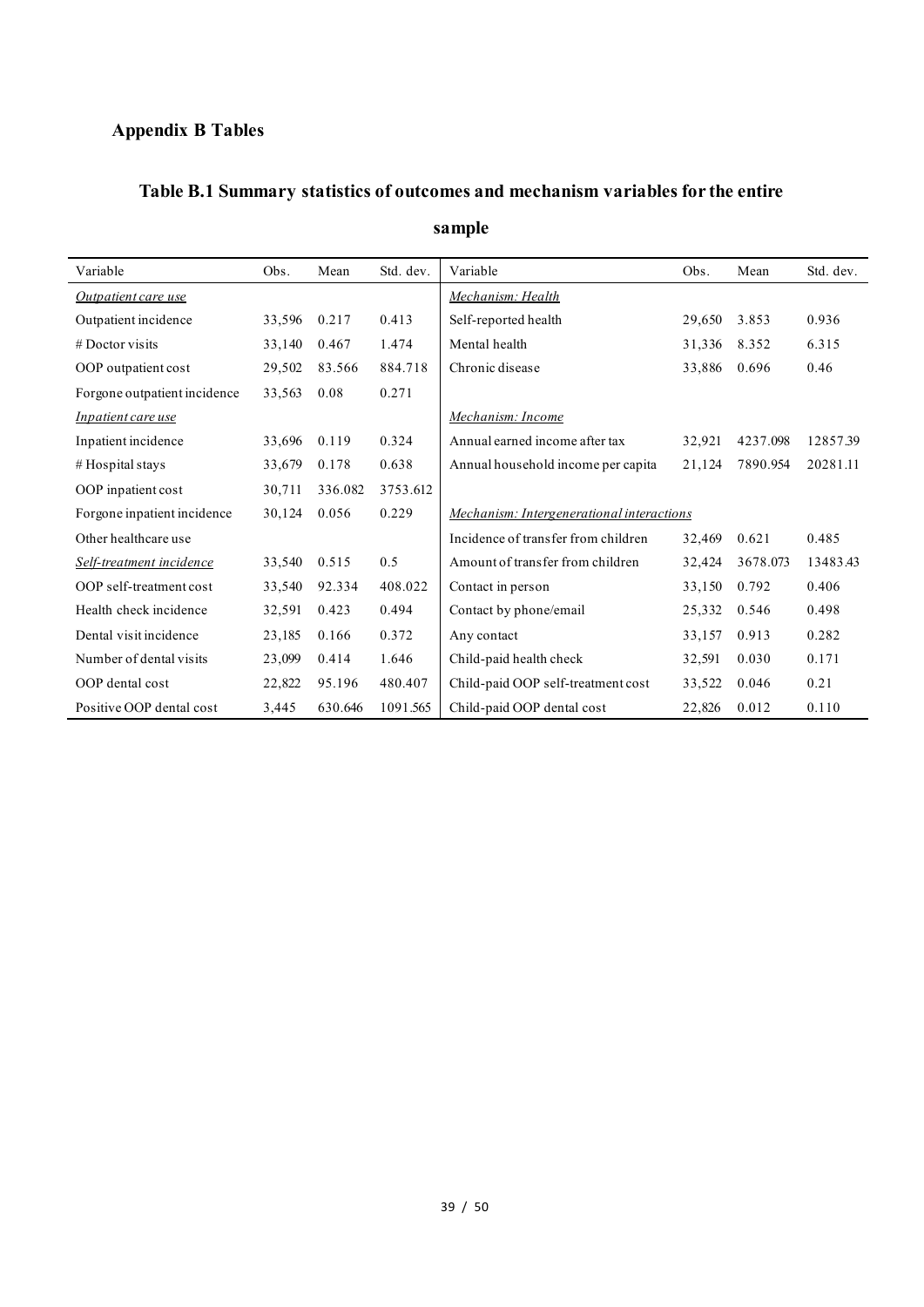#### **Table B.2 Estimated coefficients of the number of children for binary healthcare use**

|                              | Estimated coefficient of the number of children |
|------------------------------|-------------------------------------------------|
| Dependent Var.               | (1)                                             |
| Outpatient incidence         | $0.119**$                                       |
|                              | (0.051)                                         |
| Forgone outpatient incidence | $-0.038$                                        |
|                              | (0.066)                                         |
| Inpatient incidence          | $0.105*$                                        |
|                              | (0.061)                                         |
| Forgone inpatient incidence  | 0.132                                           |
|                              | (0.081)                                         |
| Self-treatment incidence     | $0.148***$                                      |
|                              | (0.051)                                         |
| Obs.                         | 31,963                                          |

#### **outcomes with IV-Probit models**

Notes:\*Significant at 10%; \*\* at 5%; \*\*\* at 1%. The numbers in parentheses are robust standard errors clustered at the community level. The coefficient of the number of children was estimated using the conditional maximumlikelihood estimator in a probit model. The number of children is instrumented as Boy\*byr1937\*T, which is constructed as first − born boy × (birth year ≥ 1937) × (birth year − 1929) . In the first stage, the estimated coefficient of first-born boys was −0.013 with a standard error of 0.001. Control variables include age, age squared, partnered or not, gender, rural hukou status, education level, community-fixed effects, parent-birth-year-fixed effects, and wave dummies.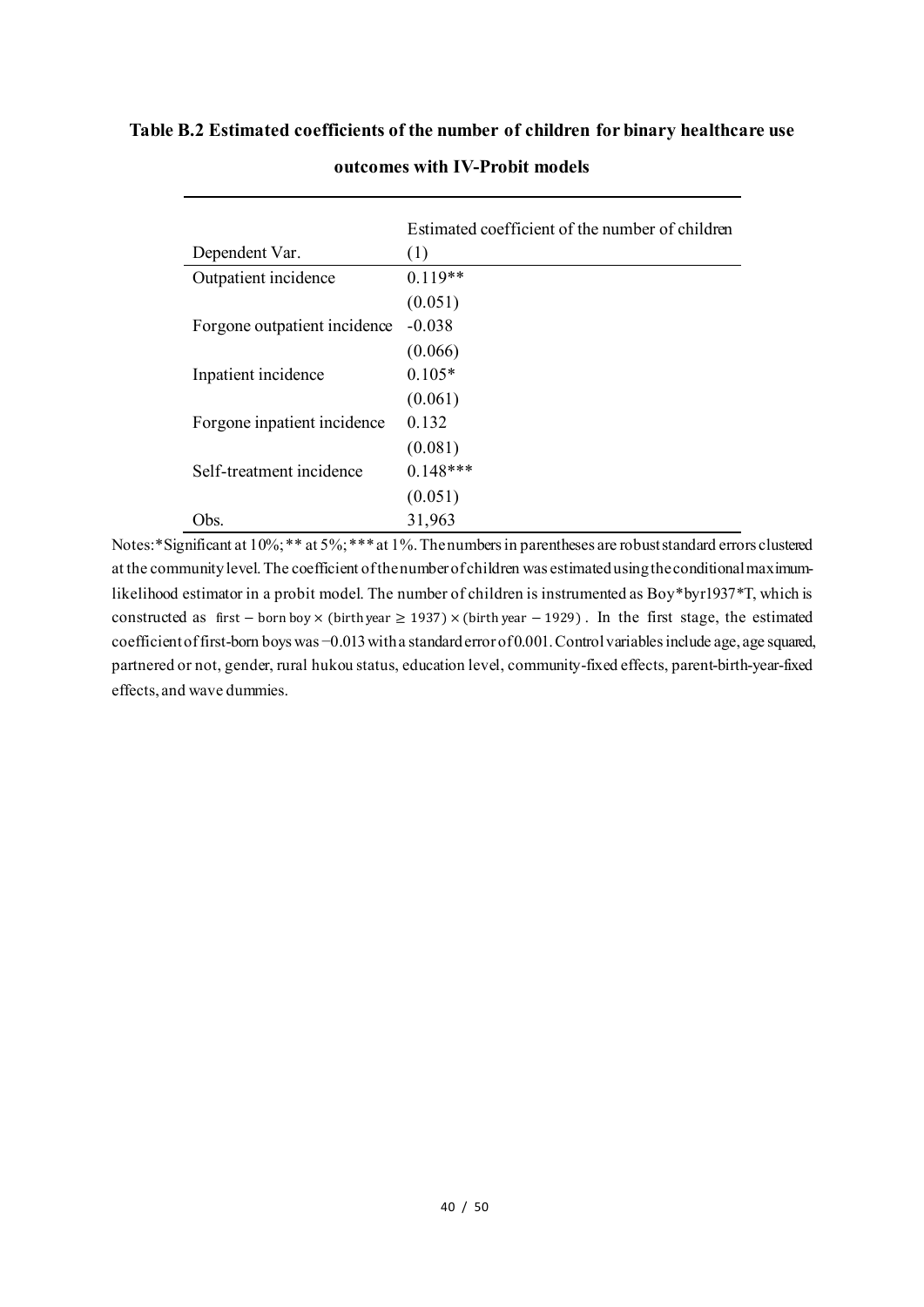|                         | Estimated coefficient of the number of children |
|-------------------------|-------------------------------------------------|
| Dependent Var.          | (1)                                             |
|                         | Panel A: IV-Tobit                               |
| OOP outpatient cost     | 582.526**                                       |
|                         | (228.557)                                       |
| OOP inpatient cost      | 5,831.561*                                      |
|                         | (3,470.475)                                     |
| OOP self-treatment cost | 52.576*                                         |
|                         | (27.596)                                        |
|                         | Panel $B: 2SLS$                                 |
| OOP outpatient cost     | 54.782*                                         |
|                         | (29.352)                                        |
| OOP inpatient cost      | 59.937                                          |
|                         | (143.543)                                       |
| OOP self-treatment cost | 4.647                                           |
|                         | (13.652)                                        |

**Table B.3 IV-Tobit and 2SLS estimates for unconditional health expenditure variables**

Notes:\*Significant at 10%; \*\* at 5%; \*\*\* at 1%. The numbers in parentheses are robust standard errors clustered at the community level. The number of children is instrumented as Boy\*byr1937\*T, which is constructed as firstborn boy ×(birth year≥ 1937)×(birth year− 1929). Control variables include age, age squared, partnered or not, gender, rural hukou status, education level, community-fixed effects, parent-birth-year-fixed effects, and wave dummies.Panel A shows the results of the IV-Tobit model and Panel B shows the 2SLS estimates. The estimated coefficient of IV in Panel A is −0.013and the standard error is 0.001.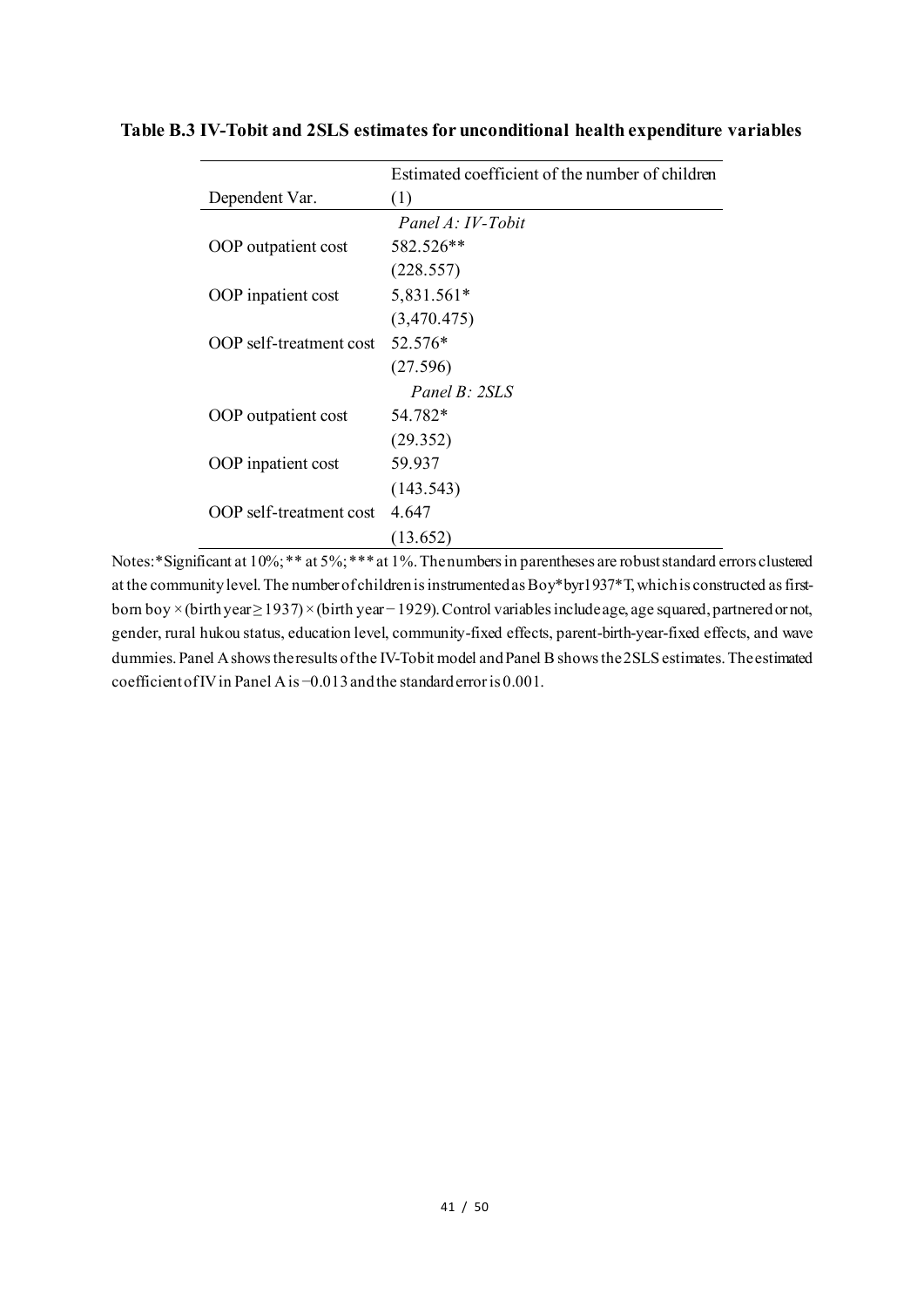|                           | Estimated coefficient for |                                        | Estimated coefficient for |
|---------------------------|---------------------------|----------------------------------------|---------------------------|
|                           | the number of children    |                                        | the number of children    |
| Dependent Var.            | (1)                       | Dependent Var.                         | (2)                       |
|                           |                           |                                        |                           |
| Self-treatment incidence: |                           | Log(OOP self-treatment cost+1):        |                           |
| OTC medicine              | $0.042**$                 | OTC medicine                           | $0.218***$                |
|                           | (0.018)                   |                                        | (0.075)                   |
| Self-treatment incidence: |                           | Log(OOP self-treatment cost+1):        |                           |
| Prescribed medicine       | 0.011                     | Prescribed medicine                    | 0.025                     |
|                           | (0.012)                   |                                        | (0.051)                   |
| Self-treatment incidence: |                           | Log(OOP self-treatment cost+1):        |                           |
| Traditional herbs         | 0.012                     | Traditional herbs                      | 0.057                     |
|                           | (0.009)                   |                                        | (0.041)                   |
| Self-treatment incidence: |                           | Log(OOP self-treatment cost+1):        |                           |
| Tonic/health supplement   | $0.028***$                | Tonic/health supplement                | $0.119***$                |
|                           | (0.008)                   |                                        | (0.030)                   |
| Self-treatment incidence: |                           | Log(OOP self-treatment cost+1):        |                           |
| Equipment                 | $0.005*$                  | Equipment                              | 0.014                     |
|                           | (0.003)                   |                                        | (0.010)                   |
| Self-treatment incidence: |                           | Log(OOP self-treatment cost+1):        |                           |
| Other                     | $-0.003$                  | Other                                  | $-0.008$                  |
|                           | (0.003)                   |                                        | (0.007)                   |
|                           |                           | Panel B: dental care & health checkups |                           |
| Dental care incidence     | $-0.005$                  | $Log(OOP$ dental care $cost+1)$        | 0.017                     |
|                           | (0.015)                   |                                        | (0.085)                   |
| #dentist visits           | $-0.040$                  | Health check incidence                 | 0.020                     |
|                           | (0.073)                   |                                        | (0.016)                   |

#### **care, and health checkups**

Notes:\*Significant at 10%; \*\* at 5%; \*\*\* at 1%. The numbers in parentheses are robust standard errors clustered at the community level. The number of children is instrumented as  $Boy*byr1937*T$ , which is constructed as first-born boy  $\times$  (birth year ≥ 1937) × (birth year − 1929). Control variables include age, age squared, partnered or not, gender, rural hukou status, education level, community-fixed effects, parent-birth-year-fixed effects, and wave dummies. We decompose self-treatment incidence into six dummy variables indicating different reasons for using self-treatment. A total of 11,157 observations used self-treatment because they purchased OTC medicine. Additionally, 4965 observations used self-treatment in the form of purchasing prescribed medicine. A total of 2,821 observations used self-treatment to buy traditional Chinese herbal medicines, 1,812 observations purchased tonic or health supplements, 211 observations purchased healthcare equipment. Additionally, 280 observations used self-treatment of other types. The number of observations for self-treatment outcomes was 31,963 and those for dental care outcomes and health checkup incidence were 21,817 and 31,015, respectively. The dental care variables only existed in the 2013 and 2015 waves. Therefore, the number of observations for these regressions is smaller.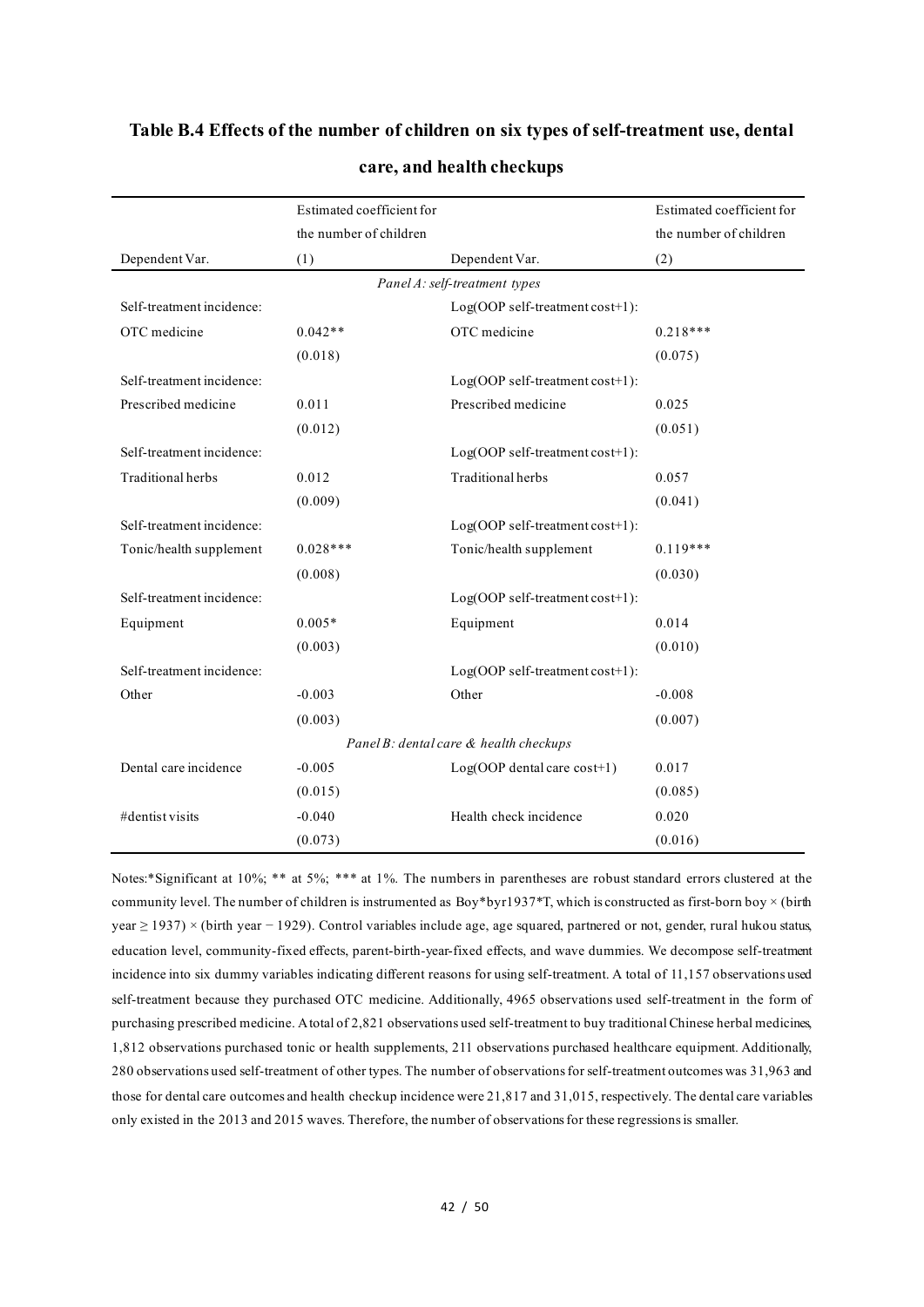|                                     | Panel A Outpatient care |                                           |                    |                    |  |  |
|-------------------------------------|-------------------------|-------------------------------------------|--------------------|--------------------|--|--|
|                                     | (1)                     | (2)                                       | (3)                | (4)                |  |  |
|                                     | Outpatient              |                                           | Log(OOP outpatient | Forgone outpatient |  |  |
| Var.                                | incidence               | #Doctorvisits                             | $cost+1)$          | incidence          |  |  |
| Boy*byr1937*T                       | 0.000                   | 0.001                                     | 0.000              | $-0.000$           |  |  |
|                                     | (0.001)                 | (0.003)                                   | (0.004)            | (0.001)            |  |  |
| Num. of children                    | 0.042                   | 0.139                                     | 0.210              | $-0.016$           |  |  |
|                                     | (0.060)                 | (0.185)                                   | (0.255)            | (0.036)            |  |  |
| Obs.                                | 31,963                  | 31,525                                    | 28,082             | 31,934             |  |  |
|                                     |                         | Panel B Inpatient care                    |                    |                    |  |  |
|                                     | (1)                     | (2)                                       | (3)                | (4)                |  |  |
|                                     | Inpatient               |                                           | Log(OOP inpatient  | Forgone inpatient  |  |  |
| Var.                                | incidence               | #Hospital stays                           | $cost+1)$          | incidence          |  |  |
| Boy*byr1937*T                       | 0.000                   | 0.000                                     | 0.001              | 0.000              |  |  |
|                                     | (0.001)                 | (0.001)                                   | (0.003)            | (0.000)            |  |  |
| Num. of children                    | 0.032                   | 0.058                                     | 0.180              | 0.020              |  |  |
|                                     | (0.040)                 | (0.072)                                   | (0.197)            | (0.030)            |  |  |
| Obs.                                | 32,057                  | 32,043                                    | 29,227             | 28,621             |  |  |
|                                     |                         | Panel C Informal healthcare & First-stage |                    |                    |  |  |
|                                     | (1)                     | (2)                                       | $(3)$ First-stage  |                    |  |  |
|                                     | Self-treatment          | Log(OOP self-                             |                    |                    |  |  |
| Var.                                | incidence               | $treatment cost+1)$                       | Num. of children   |                    |  |  |
| Boy*byr1937*T                       | 0.000                   | 0.002                                     | $-0.010***$        |                    |  |  |
|                                     | (0.001)                 | (0.005)                                   | (0.001)            |                    |  |  |
| Num. of children                    | 0.086                   | 0.458                                     |                    |                    |  |  |
|                                     | (0.068)                 | (0.341)                                   |                    |                    |  |  |
| Boy*First-child1984                 |                         |                                           | $-0.196***$        |                    |  |  |
|                                     |                         |                                           | (0.042)            |                    |  |  |
| Kleibergen-Paap rk Wald F statistic |                         |                                           | 21.55              |                    |  |  |
| Obs.                                | 31,915                  | 31,915                                    | 31,963             |                    |  |  |

**Table B.5 Direct effects of the Boy\*byr1937\*TIV controlling for the number of children** 

Notes:\*Significant at 10%; \*\* at 5%; \*\*\* at 1%. The numbers in parentheses are robust standard errors clustered at the community level. The model is similar to the main estimation, except that we directly control for Boy\*byr1937\*T in the second stage instead of using it as an IV. Boy\*byr1937\*T is constructed as first-born boy × (birth year ≥ 1937) × (birth year – 1929). The number of children is instrumented as Boy\*First-child1984, which is constructed as first-born boy or not  $\times$  the first child born after 1984 or not. Other control variables include age, age squared, partnered or not, gender, rural hukou status, education level, community-fixed effects, parent-birth-year-fixed effects, and wave dummies. Column (3) in Panel C presents the firststage estimation results.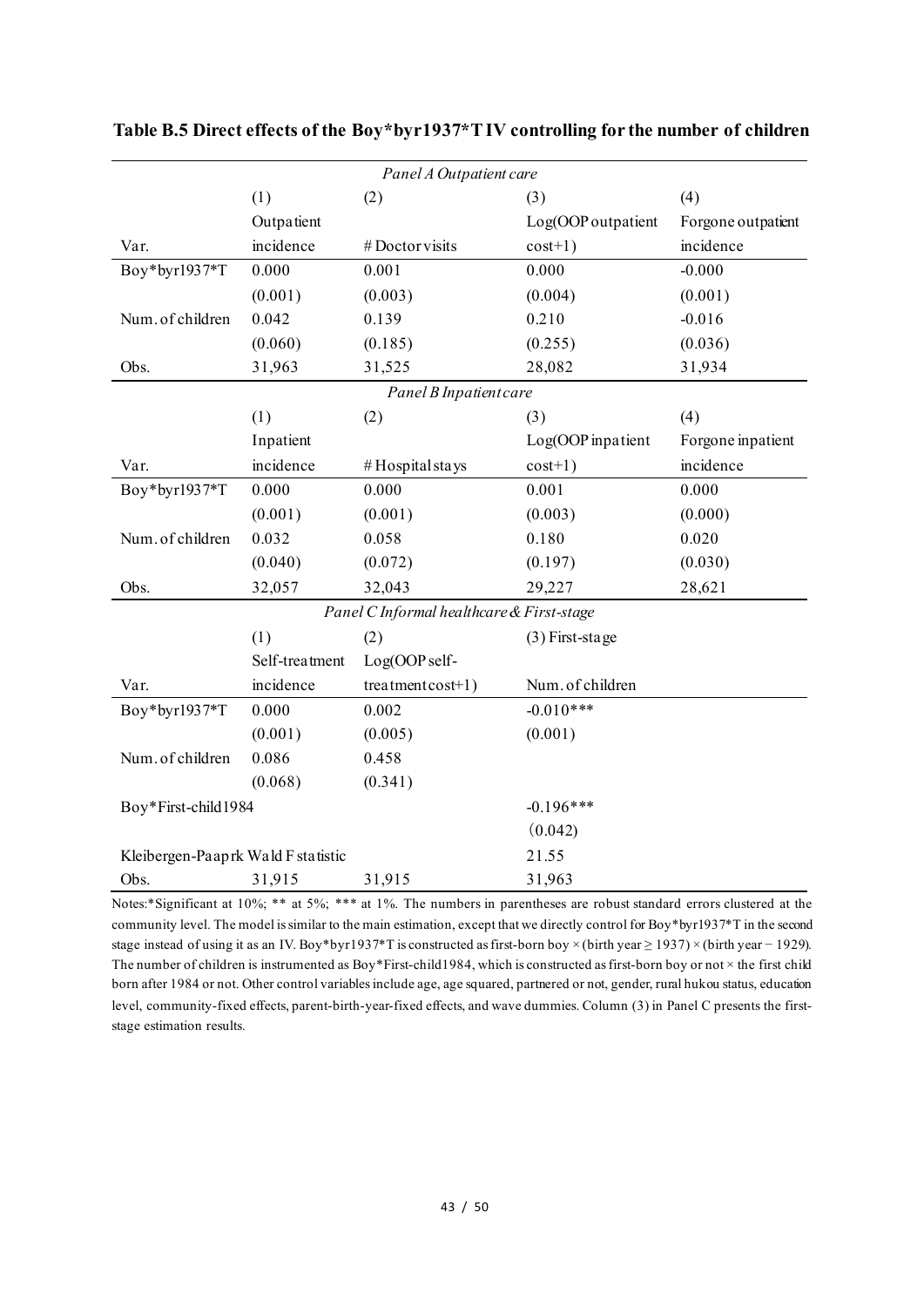|                                     |                      | Panel A Outpatient care                   |                    |                    |
|-------------------------------------|----------------------|-------------------------------------------|--------------------|--------------------|
|                                     | (1)                  | (2)                                       | (3)                | (4)                |
|                                     |                      |                                           | Log(OOP outpatient | Forgone outpatient |
| Var.                                | Outpatient incidence | $#$ Doctor visits                         | $cost+1)$          | incidence          |
| Multiple children                   | $0.104**$            | $0.317**$                                 | $0.581***$         | $-0.020$           |
|                                     | (0.046)              | (0.155)                                   | (0.216)            | (0.029)            |
| Obs.                                | 31,963               | 31,525                                    | 28,082             | 31,934             |
|                                     |                      | Panel B Inpatient care                    |                    |                    |
|                                     | (1)                  | (2)                                       | (3)                | (4)                |
|                                     |                      |                                           | Log(OOP inpatient  | Forgone inpatient  |
| Var.                                | Inpatient incidence  | #Hospitalstays                            | $cost+1)$          | incidence          |
| Multiple children                   | $0.060*$             | $0.147**$                                 | $0.268*$           | 0.041              |
|                                     | (0.034)              | (0.068)                                   | (0.155)            | (0.027)            |
| Obs.                                | 32,057               | 32,043                                    | 29,227             | 28,621             |
|                                     |                      | Panel C Informal healthcare & First-stage |                    |                    |
|                                     | (1)                  | (2)                                       | $(3)$ First-stage  |                    |
|                                     | Self-treatment       | Log(OOP self-                             |                    |                    |
| Var.                                | incidence            | $treatment cost+1)$                       | Multiple children  |                    |
| Multiple children                   | $0.183***$           | $0.896***$                                |                    |                    |
|                                     | (0.065)              | (0.301)                                   |                    |                    |
| Boy*byr1937*T                       |                      |                                           | $-0.004***$        |                    |
|                                     |                      |                                           | (0.0004)           |                    |
| Kleibergen-Paap rk Wald F statistic |                      |                                           | 101.17             |                    |
| Obs.                                | 31,915               | 31,915                                    | 31,963             |                    |

**Table B.6 2SLS estimates of the main model with an alternative definition of fertility**

Notes:\*Significant at 10%; \*\* at 5%; \*\*\* at 1%. The numbers in parentheses are robust standard errors clustered at the community level. We use having multiple children (≥2) or not as an alternative measure of fertility. Multiple children is instrumented as Boy\*byr1937\*T,which is constructed as first-born boy ×(birth year≥ 1937)×(birth year− 1929). Control variables include age, age squared, partnered or not, gender, rural hukou status, education level, community-fixed effects, parent-birth-year-fixed effects, and wave dummies.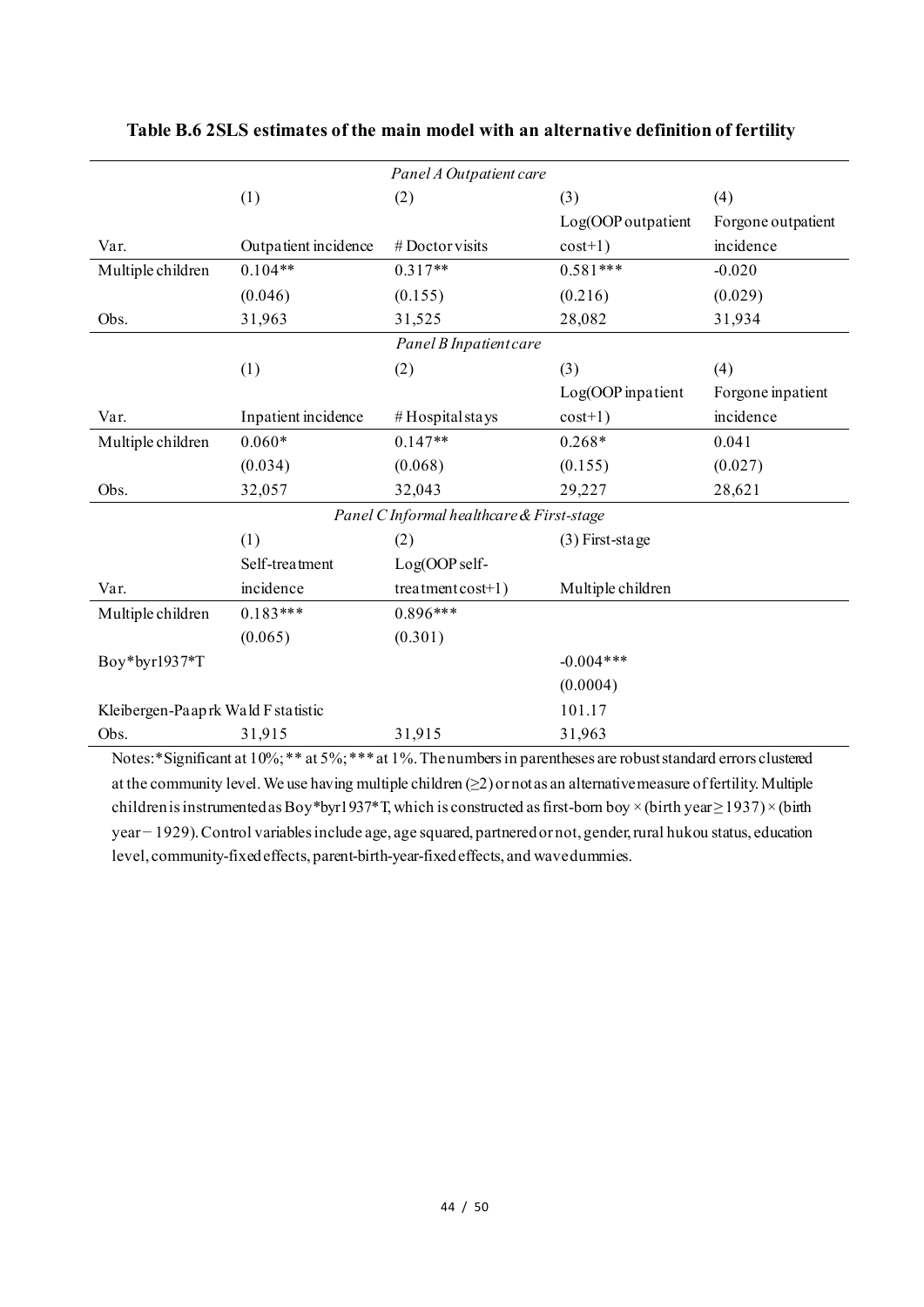| Independent variable: the number of children |                         |                                                    |  |  |
|----------------------------------------------|-------------------------|----------------------------------------------------|--|--|
| Outcome variable                             |                         | $(1)$ Main model p-value $(2)$ Romano-Wolf p-value |  |  |
|                                              | Panel A Outpatient care |                                                    |  |  |
| Outpatient incidence                         | 0.0220                  | 0.0459                                             |  |  |
| $#$ Doctor visits                            | 0.0376                  | 0.0679                                             |  |  |
| $Log(OOP$ outpatient cost+1)                 | 0.0054                  | 0.0160                                             |  |  |
| Forgone outpatient incidence                 | 0.4916                  | 0.5230                                             |  |  |
|                                              | Panel B Inpatient care  |                                                    |  |  |
| Inpatient incidence                          | 0.0686                  | 0.1776                                             |  |  |
| #Hospital stays                              | 0.0272                  | 0.0978                                             |  |  |
| $Log(OOP$ inpatient cost+1)                  | 0.0788                  | 0.1776                                             |  |  |
| Forgone inpatient incidence                  | 0.1231                  | 0.1776                                             |  |  |
| Panel C Informal healthcare                  |                         |                                                    |  |  |
| Self-treatment incidence                     | 0.0039                  | 0.0080                                             |  |  |
| $Log(OOP self-treatment cost+1)$             | 0.0021                  | 0.0080                                             |  |  |

**Table B.7 Romano-Wolf adjusted p-values for the coefficients of the number of children** 

Notes: Column (1) reports the p-values of the estimated coefficients for the number of children in the main model. Column (2) reports the Romano-Wolf p-values of the coefficients of the numbers of children in the main model, accounting for multiple hypothesis testing. We group the outcomes by type of healthcare as "outpatient care outcomes," "inpatient care outcomes," and "Informal healthcare outcomes." We then calculate group-wise Romano-Wolf adjusted p-values. We consider 500 bootstrap replicates for each group.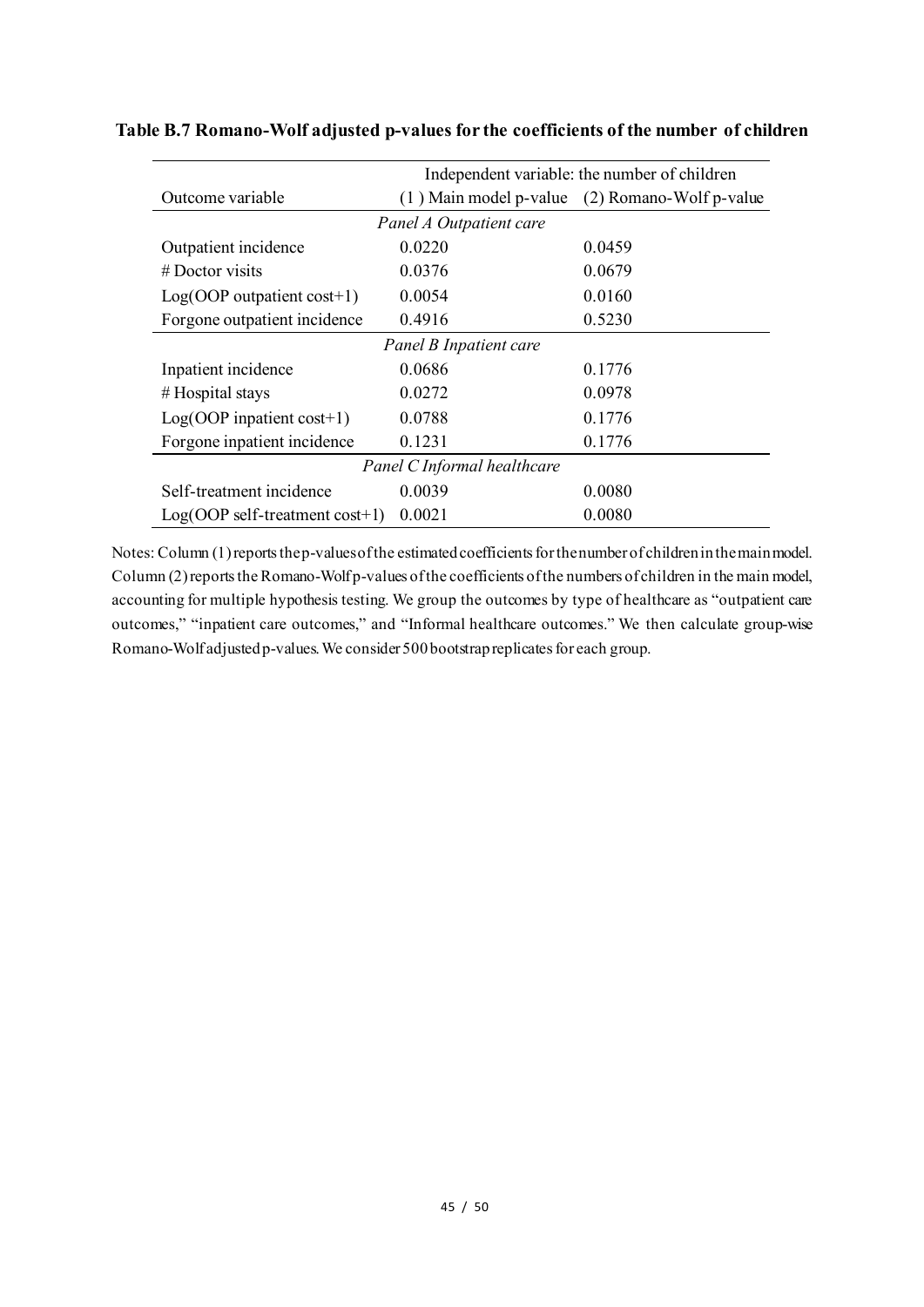|                                     |                          | Panel A Outpatient care                   |                    |                    |
|-------------------------------------|--------------------------|-------------------------------------------|--------------------|--------------------|
|                                     | (1)                      | (2)                                       | (3)                | (4)                |
|                                     |                          |                                           | Log(OOP)           | Forgone outpatient |
| Var.                                | Outpatient incidence     | #Doctorvisits                             | outpatient cost+1) | incidence          |
| Num. of children                    | $0.030**$                | 0.068                                     | $0.184***$         | 0.003              |
|                                     | (0.014)                  | (0.045)                                   | (0.061)            | (0.010)            |
| Hansen $J(P)$                       | 0.691                    | 0.150                                     | 0.738              | 0.192              |
| Obs.                                | 48,089                   | 47,414                                    | 42,141             | 48,049             |
|                                     |                          | Panel B Inpatient care                    |                    |                    |
|                                     | (1)                      | (2)                                       | (3)                | (4)                |
|                                     |                          |                                           | Log(OOP inpatient  | Forgone inpatient  |
| Var.                                | Inpatient incidence      | #Hospital stays                           | $cost+1)$          | incidence          |
| Num. of children                    | 0.017                    | $0.039*$                                  | 0.081              | 0.013              |
|                                     | (0.011)                  | (0.021)                                   | (0.050)            | (0.008)            |
| Hansen $J(P)$                       | 0.943                    | 0.937                                     | 0.738              | 0.859              |
| Obs.                                | 48,221                   | 48,198                                    | 43,837             | 43,326             |
|                                     |                          | Panel C Informal healthcare & First-stage |                    |                    |
|                                     | (1)                      | (2)                                       | (3) First-stage    |                    |
|                                     |                          | Log(OOP self-                             |                    |                    |
| Var.                                | Self-treatment incidence | $treatmentcost+1)$                        | Num. of children   |                    |
| Num. of children                    | $0.061***$               | $0.261***$                                |                    |                    |
|                                     | (0.021)                  | (0.096)                                   |                    |                    |
| Boy*byr1937*T                       |                          |                                           | $-0.013***$        |                    |
|                                     |                          |                                           | (0.001)            |                    |
| OCP area or not                     |                          |                                           | $-0.370***$        |                    |
|                                     |                          |                                           | (0.061)            |                    |
| Hansen $J(P)$                       | 0.689                    | 0.805                                     |                    |                    |
| Kleibergen-Paap rk Wald F statistic |                          |                                           | 98.93              |                    |
| Obs.                                | 48,089                   | 48,023                                    | 31,963             |                    |

#### **Table B.8 2SLS estimates for the main model with the alternative sample and**

**specification**

Notes:\*Significant at 10%; \*\* at 5%; \*\*\* at 1%. The numbers in parentheses are robust standard errors clustered at the city level. Column (3) in Panel C presents the first-stage results. The remaining columns show the 2SLS estimates of the effect of the number of children on each outcome. For the Hansen J-test, p-values are reported. The number of children is instrumented as Boy\*byr1937\*T interacting with the community being an NOCP area or not, as well as the community being an OCP area or not. Boy\*byr1937\*T is constructed as first-born boy × (birth year ≥ 1937) × (birth year − 1929). The control variables are the same as those in the main analysis, except that the community-fixed effects are replaced with city-fixed effects.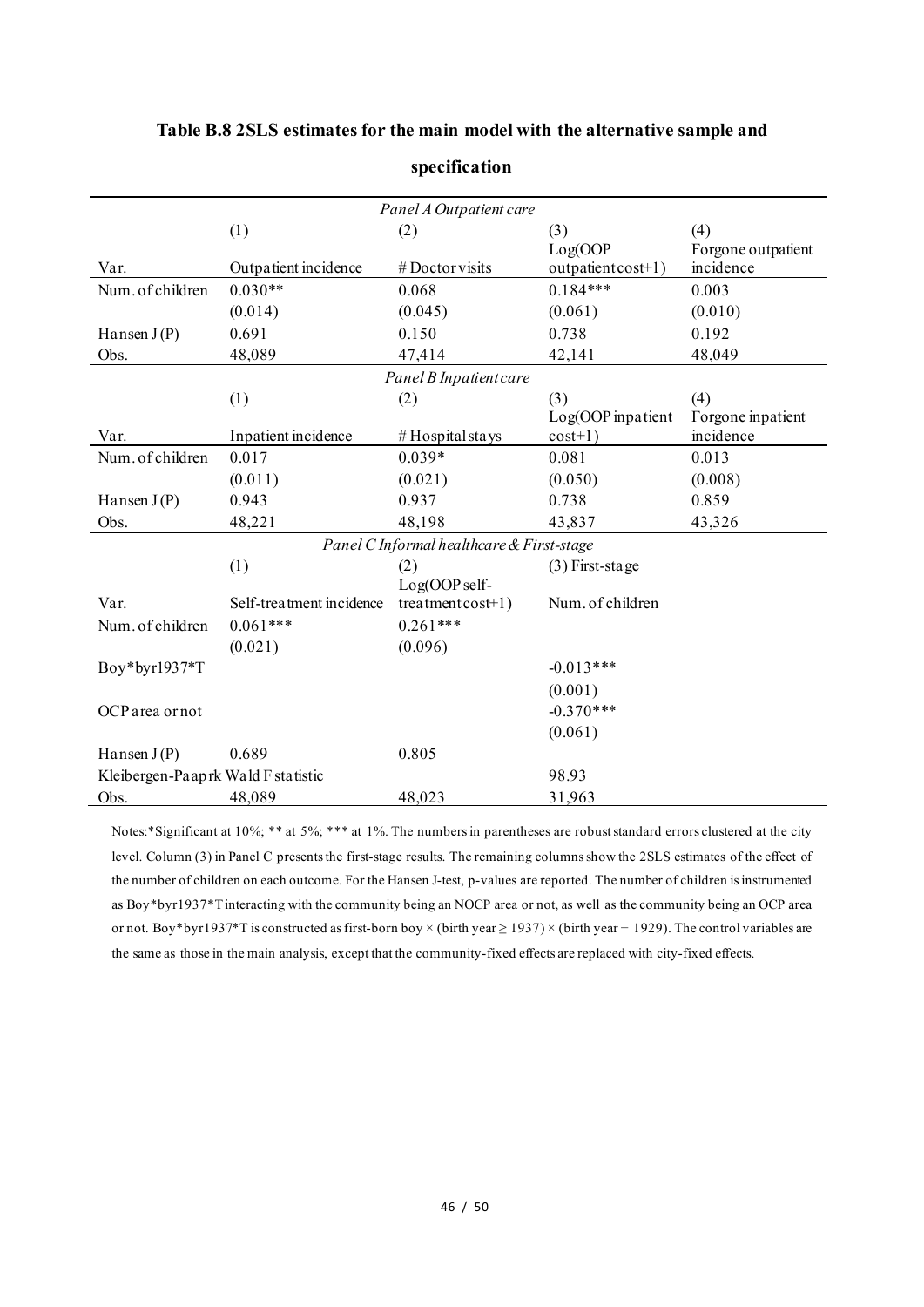| Panel A Outpatient care             |                          |                                           |                    |                    |  |  |  |
|-------------------------------------|--------------------------|-------------------------------------------|--------------------|--------------------|--|--|--|
|                                     | (1)                      | (2)                                       | (3)                | (4)                |  |  |  |
|                                     |                          |                                           | Log(OOP)           | Forgone outpatient |  |  |  |
| Var.                                | Outpatient incidence     | $#$ Doctor visits                         | outpatient cost+1) | incidence          |  |  |  |
| Num. of children                    | $0.033**$                | $0.099**$                                 | $0.198***$         | $-0.006$           |  |  |  |
|                                     | (0.014)                  | (0.049)                                   | (0.066)            | (0.009)            |  |  |  |
| Obs.                                | 32,634                   | 32,196                                    | 28,684             | 32,604             |  |  |  |
|                                     |                          | Panel B Inpatient care                    |                    |                    |  |  |  |
|                                     | (1)                      | (2)                                       | (3)                | (4)                |  |  |  |
|                                     |                          |                                           | Log(OOP inpatient  | Forgone inpatient  |  |  |  |
| Var.                                | Inpatient incidence      | $#$ Hospital stays                        | $cost+1)$          | incidence          |  |  |  |
| Num. of children                    | $0.019*$                 | $0.045**$                                 | $0.085*$           | 0.012              |  |  |  |
|                                     | (0.011)                  | (0.021)                                   | (0.050)            | (0.008)            |  |  |  |
| Obs.                                | 32,728                   | 32,714                                    | 29,836             | 29,191             |  |  |  |
|                                     |                          | Panel C Informal healthcare & First-stage |                    |                    |  |  |  |
|                                     | (1)                      | (2)                                       | $(3)$ First-stage  |                    |  |  |  |
|                                     |                          | Log(OOP self-                             |                    |                    |  |  |  |
| Var.                                | Self-treatment incidence | $treatment cost+1)$                       | Num. of children   |                    |  |  |  |
| Num. of children                    | $0.060***$               | $0.299***$                                |                    |                    |  |  |  |
|                                     | (0.020)                  | (0.093)                                   |                    |                    |  |  |  |
| Boy*byr1937*T                       |                          |                                           | $-0.013***$        |                    |  |  |  |
|                                     |                          |                                           | (0.001)            |                    |  |  |  |
| Kleibergen-Paap rk Wald F statistic |                          |                                           | 289.14             |                    |  |  |  |
| Obs.                                | 32,586                   | 32,586                                    | 32,634             |                    |  |  |  |

#### **Table B.9 2SLS estimates of the main model with imputed first-born genders for**

**childless individuals**

Notes:\*Significant at 10%; \*\* at 5%; \*\*\* at 1%. The numbers in parentheses are robust standard errors clustered at the community level. Control variables include age, age squared, partnered or not, gender, rural hukou status, education level, community-fixed effects, parent-birth-year-fixed effects, and wave dummies. The number of children is instrumented as Boy\*byr1937\*T, which is constructed as first-born boy × (birth year  $\geq$  1937) × (birth year− 1929)(with imputation). For individuals with no children, the first-born gender isimputed based on a logit regression in which the predictors are age, age squared, partnered or not, gender, rural hukou or not, education level, work or not, yearly earnings, number of living siblings, self-reported health-level-fixed effects, mental health, having a chronic disease or not, outpatient incidence, number of doctor visits, inpatient incidence, number of hospital stays, self-treatment incidence, community-fixed effects, individual-birth-year-fixed effects, and wave dummies.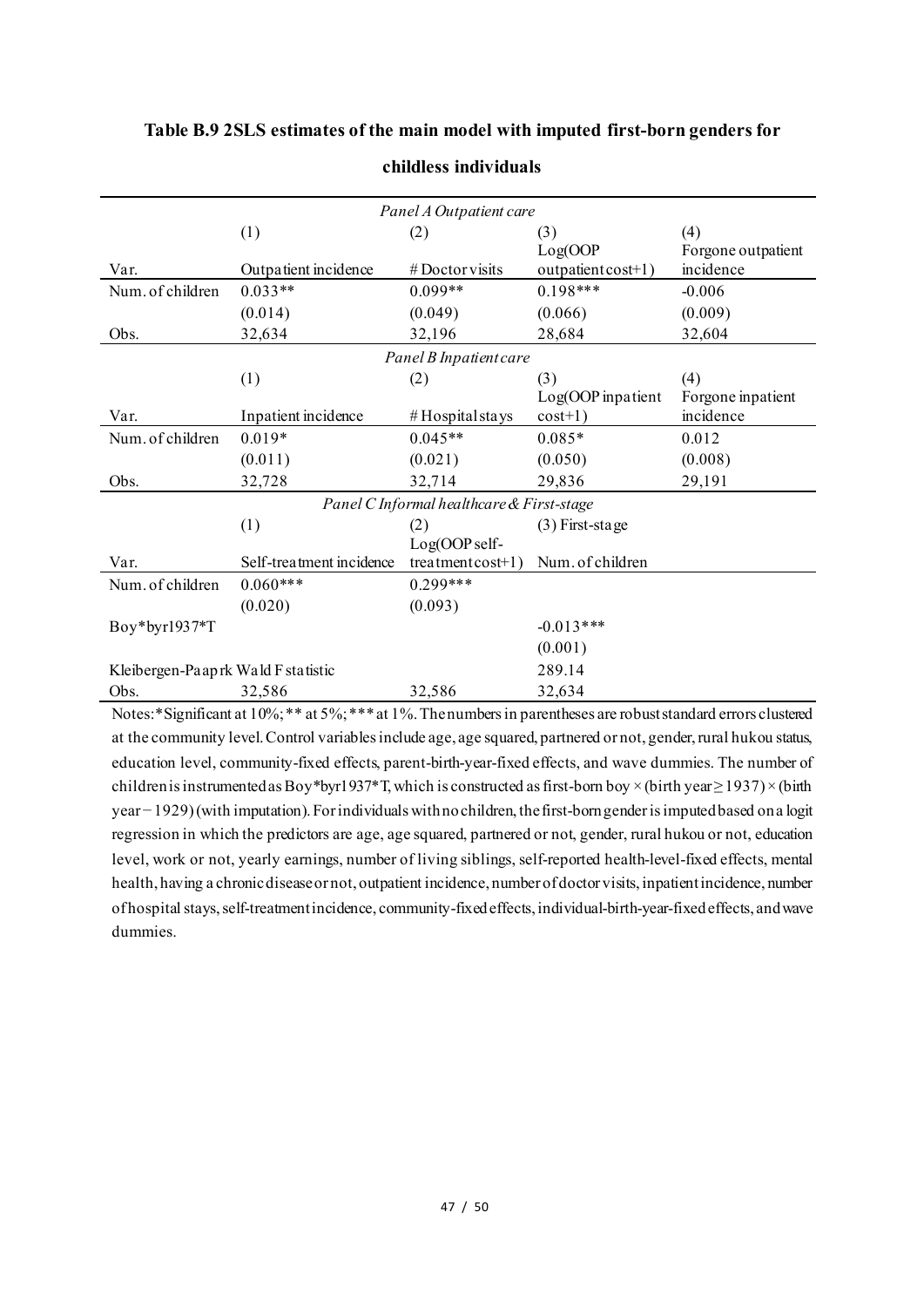|                                                           | Estimated coefficient of | Share of sample covered by  |
|-----------------------------------------------------------|--------------------------|-----------------------------|
|                                                           | the number of children   | the corresponding insurance |
| Dependent Var.                                            | (1)                      | (2)                         |
| Having Urban Employee Medical Insurance or not            | $-0.010$                 | 6.98%                       |
|                                                           | (0.010)                  |                             |
| Having Urban Resident Medical Insurance or not            | $-0.005$                 | 3.52%                       |
|                                                           | (0.007)                  |                             |
| Having New Rural Cooperative Medical Insurance or not     | 0.009                    | 87.32%                      |
|                                                           | (0.011)                  |                             |
| Having Urban and Rural Resident Medical Insurance or not  | 0.013                    | 3.55%                       |
|                                                           | (0.009)                  |                             |
| Having Government Medical Insurance or not                | $-0.007$                 | 1.97%                       |
|                                                           | (0.005)                  |                             |
| Having Medical Aid or not                                 | $-0.001$                 | 0.39%                       |
|                                                           | (0.003)                  |                             |
| Having employer-provided private medical insurance or not | $-0.001$                 | 0.45%                       |
|                                                           | (0.003)                  |                             |
| Having self-purchased private medical insurance or not    | 0.017                    | 2.61%                       |
|                                                           | (0.011)                  |                             |
| Having Critical Illness Health Insurance for Urban Non-   |                          | 0.27%                       |
| Employed Residents or not                                 | $-0.001$                 |                             |
|                                                           | (0.002)                  |                             |
| Having other medical insurance or not                     | 0.001                    | 1.28%                       |
|                                                           | (0.004)                  |                             |
| Having no medical insurance or not                        | 0.006                    | 6.19%                       |
|                                                           | (0.010)                  |                             |

#### **Table B.10 Effect of the number of children on insurance purchasing**

Notes: \*Significant at 10%; \*\* at 5%; \*\*\* at 1%. The numbers in parentheses are robust standard errors clustered at the community level. The number of children is instrumented as Boy\*byr1937\*T, which is constructed as first-born boy  $\times$  (birth year ≥ 1937) × (birth year − 1929). Control variables include age, age squared, partnered or not, gender, rural hukou status, education level, community-fixed effects, parent-birth-year-fixed effects, and wave dummies. Having Critical Illness Health Insurance for Urban Non-Employed Residents or not was only available for the 2013 and 2015 surveys, so the number of observations for this insurance type is 20,043. For the remaining types of insurance, the number of observations varies from 30,652 to 31,978. The sample shares of medical insurance do not add up to 100% because some insurance typessuch as private insurance and medical aid are not mutually exclusive with others.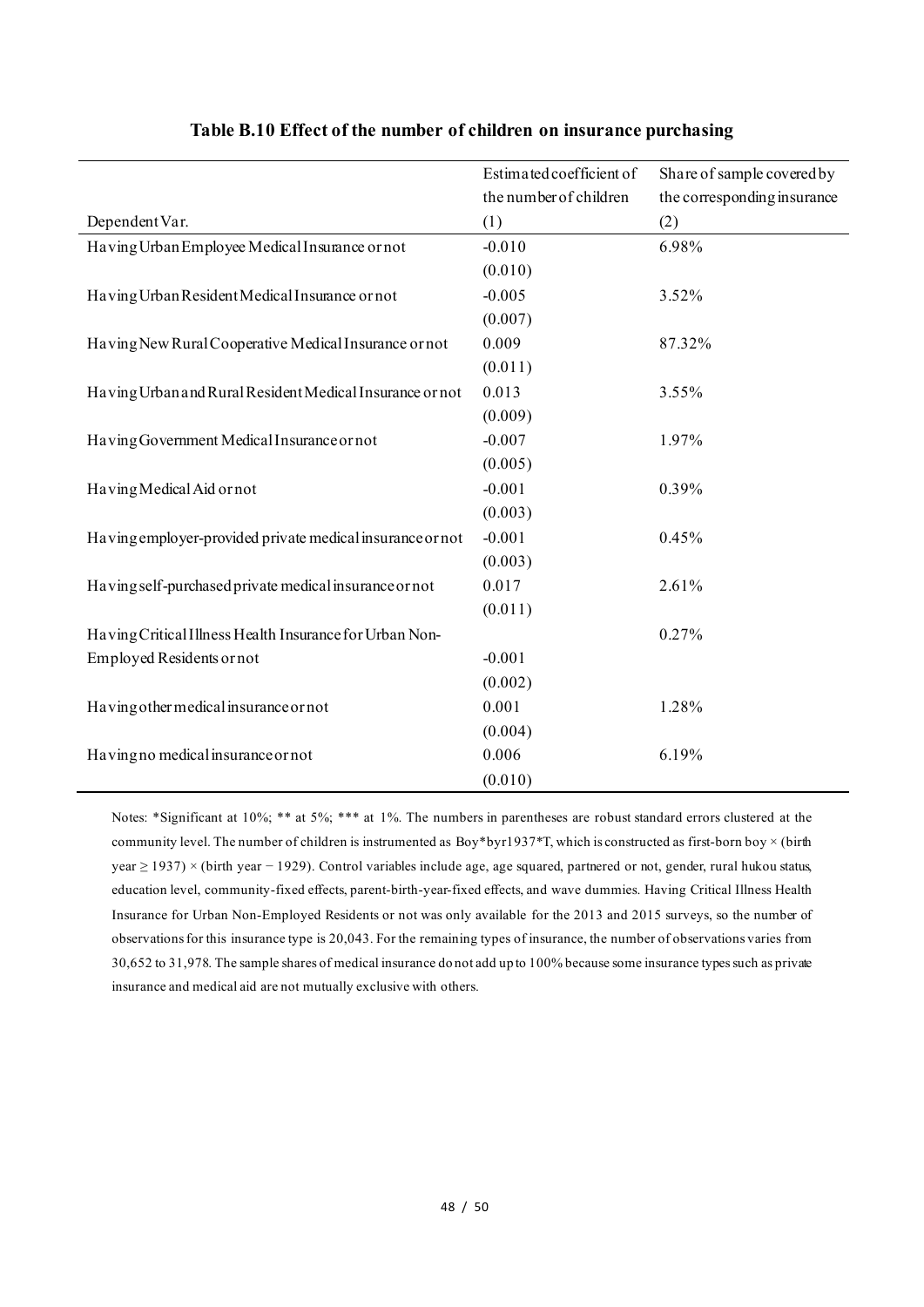|                                                         | Estimated coefficient of the number of children |                               |
|---------------------------------------------------------|-------------------------------------------------|-------------------------------|
|                                                         | Old (Birth year < 1955)                         | Young (Birth year $\ge$ 1955) |
| Dependent Var.                                          | (1)                                             | (2)                           |
| Self-treatment incidence: OTC medicine                  | $0.091***$                                      | 0.024                         |
|                                                         | (0.031)                                         | (0.021)                       |
| Self-treatment incidence: Prescribed medicine           | $-0.015$                                        | 0.015                         |
|                                                         | (0.023)                                         | (0.014)                       |
| Self-treatment incidence: Traditional herbs             | 0.022                                           | 0.009                         |
|                                                         | (0.018)                                         | (0.012)                       |
| Self-treatment incidence: Tonic/health supplement       | 0.015                                           | $0.032***$                    |
|                                                         | (0.016)                                         | (0.009)                       |
| Self-treatment incidence: Equipment                     | 0.002                                           | 0.005                         |
|                                                         | (0.004)                                         | (0.003)                       |
| Self-treatment incidence: Other                         | $-0.006$                                        | $-0.002$                      |
|                                                         | (0.006)                                         | (0.004)                       |
| Log(OOP self-treatment cost+1): OTC medicine            | $0.347***$                                      | $0.177**$                     |
|                                                         | (0.133)                                         | (0.087)                       |
| Log(OOP self-treatment cost+1): Prescribed medicine     | $-0.068$                                        | 0.043                         |
|                                                         | (0.103)                                         | (0.060)                       |
| Log(OOP self-treatment cost+1): Traditional herbs       | 0.086                                           | 0.049                         |
|                                                         | (0.081)                                         | (0.050)                       |
| Log(OOP self-treatment cost+1): Tonic/health supplement | 0.056                                           | $0.139***$                    |
|                                                         | (0.055)                                         | (0.035)                       |
| Log(OOP self-treatment cost+1): Equipment               | $-0.006$                                        | $0.021*$                      |
|                                                         | (0.016)                                         | (0.013)                       |
| Log(OOP self-treatment cost+1): Other                   | $-0.015$                                        | $-0.004$                      |
|                                                         | (0.012)                                         | (0.008)                       |
| Observation                                             | 15,897                                          | 16,066                        |

#### **Table B.11 Effect of the number of children on types of self-treatment use by age cohort**

Notes:\*Significant at 10%; \*\* at 5%; \*\*\* at 1%. The numbers in parentheses are robust standard errors clustered at the community level. The number of children is instrumented as Boy\*byr1937\*T, which is constructed as first-born boy  $\times$  (birth year ≥ 1937) × (birth year − 1929). Control variables include age, age squared, partnered or not, gender, rural hukou status, education level, community-fixed effects, parent-birth-year-fixed effects, and wave dummies. We decompose self-treatment incidence into six dummies indicating different reasons for using self-treatment.